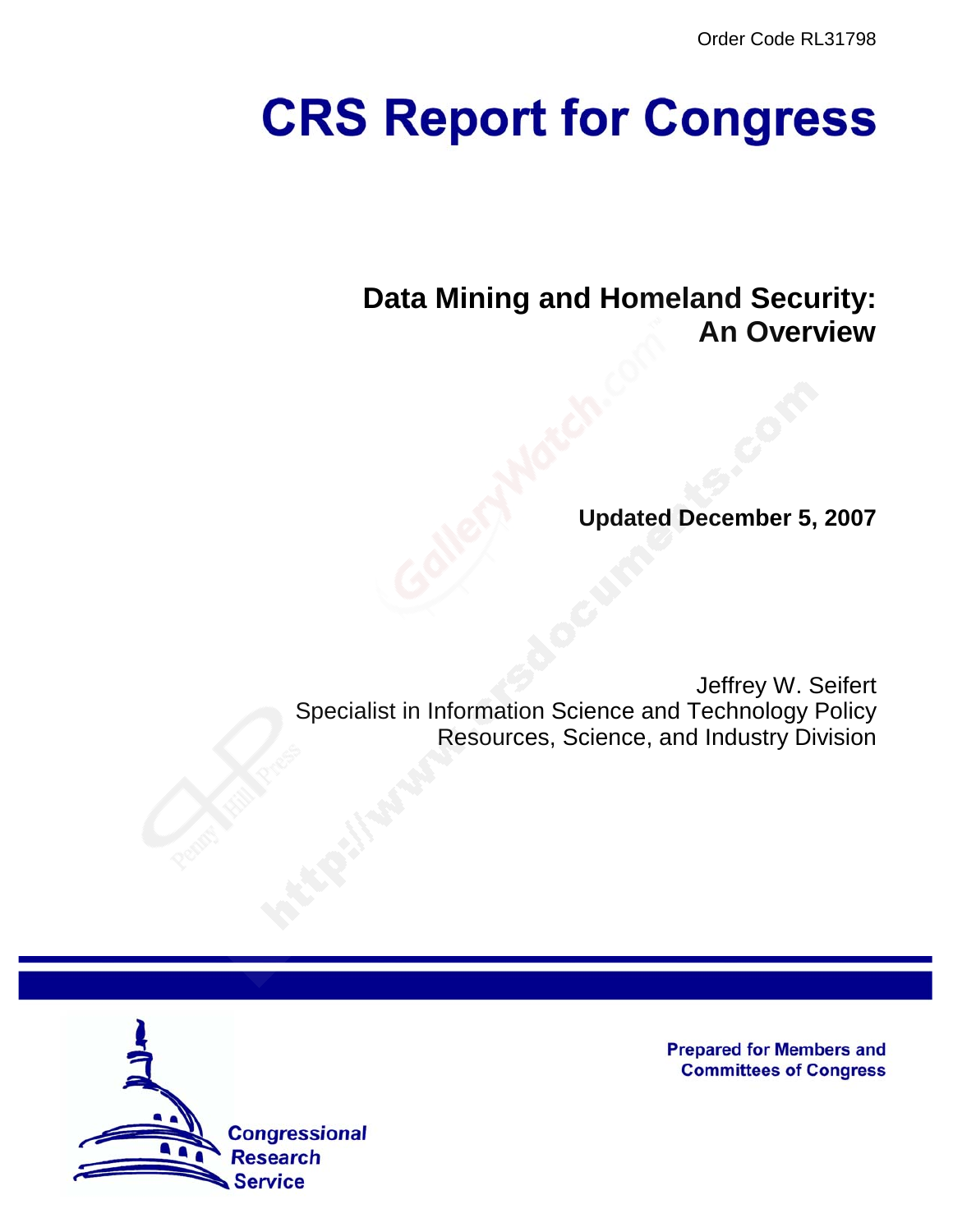# Data Mining and Homeland Security: An Overview

## **Summary**

Data mining has become one of the key features of many homeland security initiatives. Often used as a means for detecting fraud, assessing risk, and product retailing, data mining involves the use of data analysis tools to discover previously unknown, valid patterns and relationships in large data sets. In the context of homeland security, data mining can be a potential means to identify terrorist activities, such as money transfers and communications, and to identify and track individual terrorists themselves, such as through travel and immigration records.

While data mining represents a significant advance in the type of analytical tools currently available, there are limitations to its capability. One limitation is that although data mining can help reveal patterns and relationships, it does not tell the user the value or significance of these patterns. These types of determinations must be made by the user. A second limitation is that while data mining can identify connections between behaviors and/or variables, it does not necessarily identify a causal relationship. Successful data mining still requires skilled technical and analytical specialists who can structure the analysis and interpret the output.

Data mining is becoming increasingly common in both the private and public sectors. Industries such as banking, insurance, medicine, and retailing commonly use data mining to reduce costs, enhance research, and increase sales. In the public sector, data mining applications initially were used as a means to detect fraud and waste, but have grown to also be used for purposes such as measuring and improving program performance. However, some of the homeland security data mining applications represent a significant expansion in the quantity and scope of data to be analyzed. Some efforts that have attracted a higher level of congressional interest include the Terrorism Information Awareness (TIA) project (now-discontinued) and the Computer-Assisted Passenger Prescreening System II (CAPPS II) project (nowcanceled and replaced by Secure Flight). Other initiatives that have been the subject of congressional interest include the Multi-State Anti-Terrorism Information Exchange (MATRIX), the Able Danger program, the Automated Targeting System (ATS), and data collection and analysis projects being conducted by the National Security Agency (NSA).

As with other aspects of data mining, while technological capabilities are important, there are other implementation and oversight issues that can influence the success of a project's outcome. One issue is data quality, which refers to the accuracy and completeness of the data being analyzed. A second issue is the interoperability of the data mining software and databases being used by different agencies. A third issue is mission creep, or the use of data for purposes other than for which the data were originally collected. A fourth issue is privacy. Questions that may be considered include the degree to which government agencies should use and mix commercial data with government data, whether data sources are being used for purposes other than those for which they were originally designed, and possible application of the Privacy Act to these initiatives. It is anticipated that congressional oversight of data mining projects will grow as data mining efforts continue to evolve. This report will be updated as events warrant.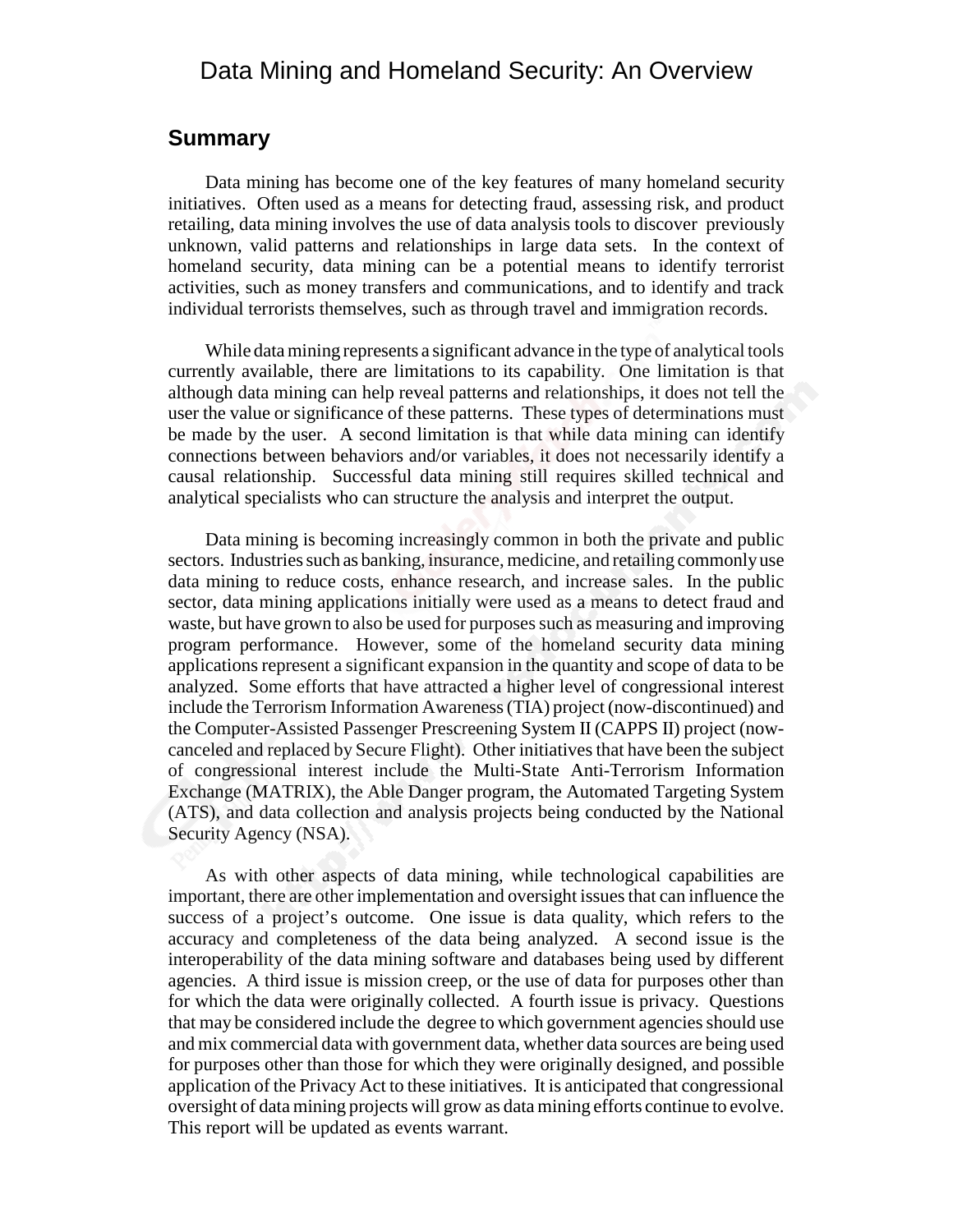# **Contents**

| Computer-Assisted Passenger Prescreening System (CAPPS II)  8 |
|---------------------------------------------------------------|
|                                                               |
| Multistate Anti-Terrorism Information Exchange (MATRIX) Pilot |
|                                                               |
|                                                               |
|                                                               |
|                                                               |
| National Security Agency (NSA) and the Terrorist Surveillance |
|                                                               |
| Novel Intelligence from Massive Data (NIDM) Program  25       |
|                                                               |
|                                                               |
|                                                               |
|                                                               |
|                                                               |
|                                                               |
|                                                               |
|                                                               |
|                                                               |
|                                                               |
|                                                               |
|                                                               |
| <b>PERS</b>                                                   |
|                                                               |
|                                                               |
|                                                               |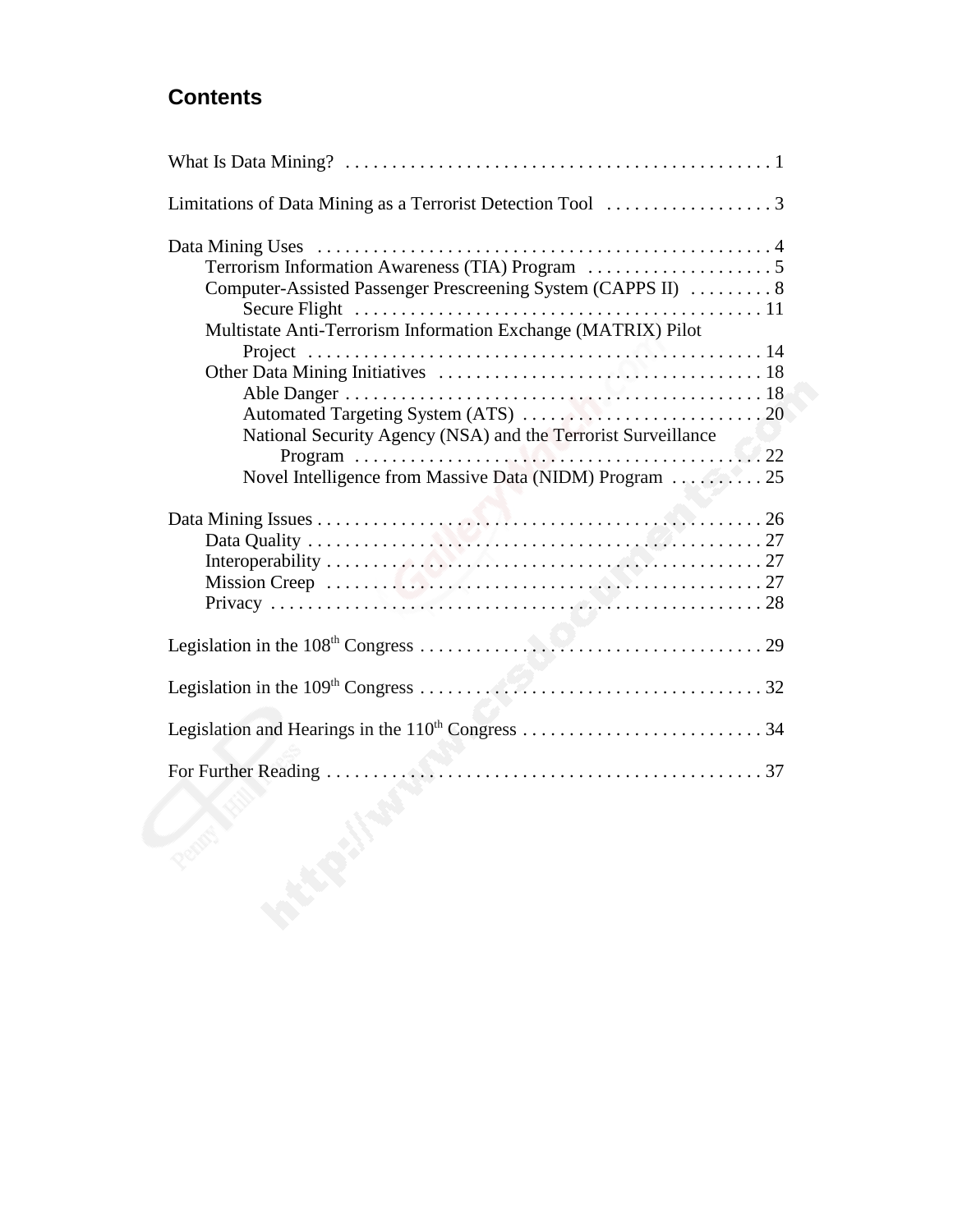# Data Mining and Homeland Security: An Overview

## **What Is Data Mining?**

Data mining involves the use of sophisticated data analysis tools to discover previously unknown, valid patterns and relationships in large data sets.<sup>1</sup> These tools can include statistical models, mathematical algorithms, and machine learning methods (algorithms that improve their performance automatically through experience, such as neural networks or decision trees). Consequently, data mining consists of more than collecting and managing data, it also includes analysis and prediction.

Data mining can be performed on data represented in quantitative, textual, or multimedia forms. Data mining applications can use a variety of parameters to examine the data. They include association (patterns where one event is connected to another event, such as purchasing a pen and purchasing paper), sequence or path analysis (patterns where one event leads to another event, such as the birth of a child and purchasing diapers), classification (identification of new patterns, such as coincidences between duct tape purchases and plastic sheeting purchases), clustering (finding and visually documenting groups of previously unknown facts, such as geographic location and brand preferences), and forecasting (discovering patterns from which one can make reasonable predictions regarding future activities, such as the prediction that people who join an athletic club may take exercise classes). $2$ 

As an application, compared to other data analysis applications, such as structured queries (used in many commercial databases) or statistical analysis software, data mining represents a *difference of kind rather than degree*. Many simpler analytical tools utilize a verification-based approach, where the user develops a hypothesis and then tests the data to prove or disprove the hypothesis. For example, a user might hypothesize that a customer who buys a hammer, will also buy a box of nails. The effectiveness of this approach can be limited by the creativity of the user to develop various hypotheses, as well as the structure of the software being used. In contrast, data mining utilizes a discovery approach, in which algorithms can be used to examine several multidimensional data relationships simultaneously, identifying those that are unique or frequently represented. For example, a hardware store may compare their customers' tool purchases with home ownership, type of

<sup>&</sup>lt;sup>1</sup> Two Crows Corporation, *Introduction to Data Mining and Knowledge Discovery, Third Edition* (Potomac, MD: Two Crows Corporation, 1999); Pieter Adriaans and Dolf Zantinge, *Data Mining* (New York: Addison Wesley, 1996).

<sup>&</sup>lt;sup>2</sup> For a more technically-oriented definition of data mining, see [http://searchcrm .techtarget.com/gDefinition/0,294236,sid11\_gci211901,00.html].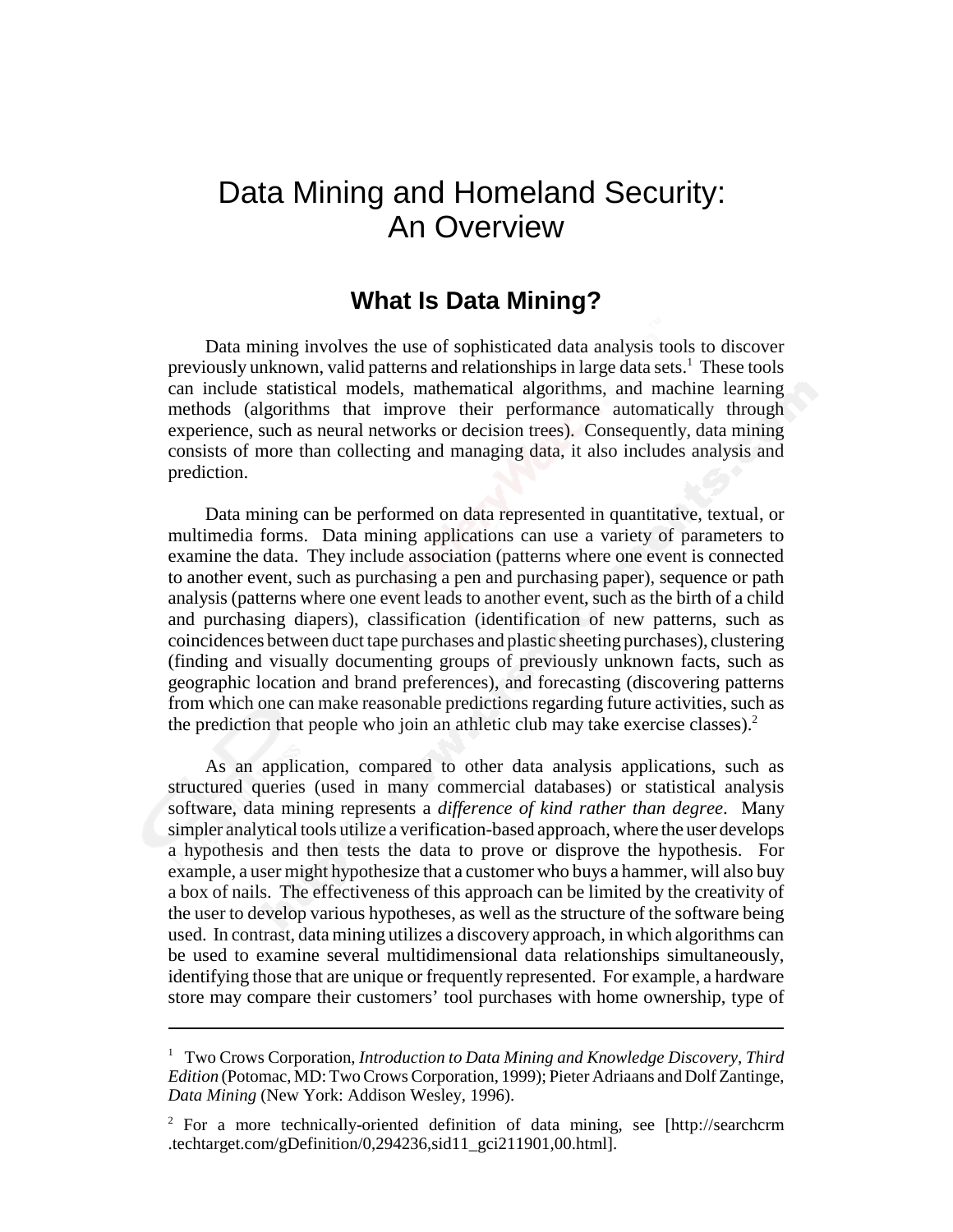automobile driven, age, occupation, income, and/or distance between residence and the store. As a result of its complex capabilities, two precursors are important for a successful data mining exercise; a clear formulation of the problem to be solved, and access to the relevant data.<sup>3</sup>

Reflecting this conceptualization of data mining, some observers consider data mining to be just one step in a larger process known as knowledge discovery in databases (KDD). Other steps in the KDD process, in progressive order, include data cleaning, data integration, data selection, data transformation, (data mining), pattern evaluation, and knowledge presentation.<sup>4</sup>

A number of advances in technology and business processes have contributed to a growing interest in data mining in both the public and private sectors. Some of these changes include the growth of computer networks, which can be used to connect databases; the development of enhanced search-related techniques such as neural networks and advanced algorithms; the spread of the client/server computing model, allowing users to access centralized data resources from the desktop; and an increased ability to combine data from disparate sources into a single searchable source.<sup>5</sup>

In addition to these improved data management tools, the increased availability of information and the decreasing costs of storing it have also played a role. Over the past several years there has been a rapid increase in the volume of information collected and stored, with some observers suggesting that the quantity of the world's data approximately doubles every year.<sup>6</sup> At the same time, the costs of data storage have decreased significantly from dollars per megabyte to pennies per megabyte. Similarly, computing power has continued to double every 18-24 months, while the relative cost of computing power has continued to decrease.<sup>7</sup>

Data mining has become increasingly common in both the public and private sectors. Organizations use data mining as a tool to survey customer information, reduce fraud and waste, and assist in medical research. However, the proliferation of data mining has raised some implementation and oversight issues as well. These include concerns about the quality of the data being analyzed, the interoperability of the databases and software between agencies, and potential infringements on privacy. Also, there are some concerns that the limitations of data mining are being overlooked as agencies work to emphasize their homeland security initiatives.

<sup>3</sup> John Makulowich, "Government Data Mining Systems Defy Definition," *Washington Technology*, 22 February 1999, [http://www.washingtontechnology.com/news/13\_22/tech\_ features/393-3.html].

<sup>4</sup> Jiawei Han and Micheline Kamber, *Data Mining: Concepts and Techniques* (New York: Morgan Kaufmann Publishers, 2001), p. 7.

<sup>5</sup> Pieter Adriaans and Dolf Zantinge, *Data Mining* (New York: Addison Wesley, 1996), pp. 5-6.

<sup>6</sup> Ibid., p. 2.

<sup>7</sup> Two Crows Corporation, *Introduction to Data Mining and Knowledge Discovery, Third Edition* (Potomac, MD: Two Crows Corporation, 1999), p. 4.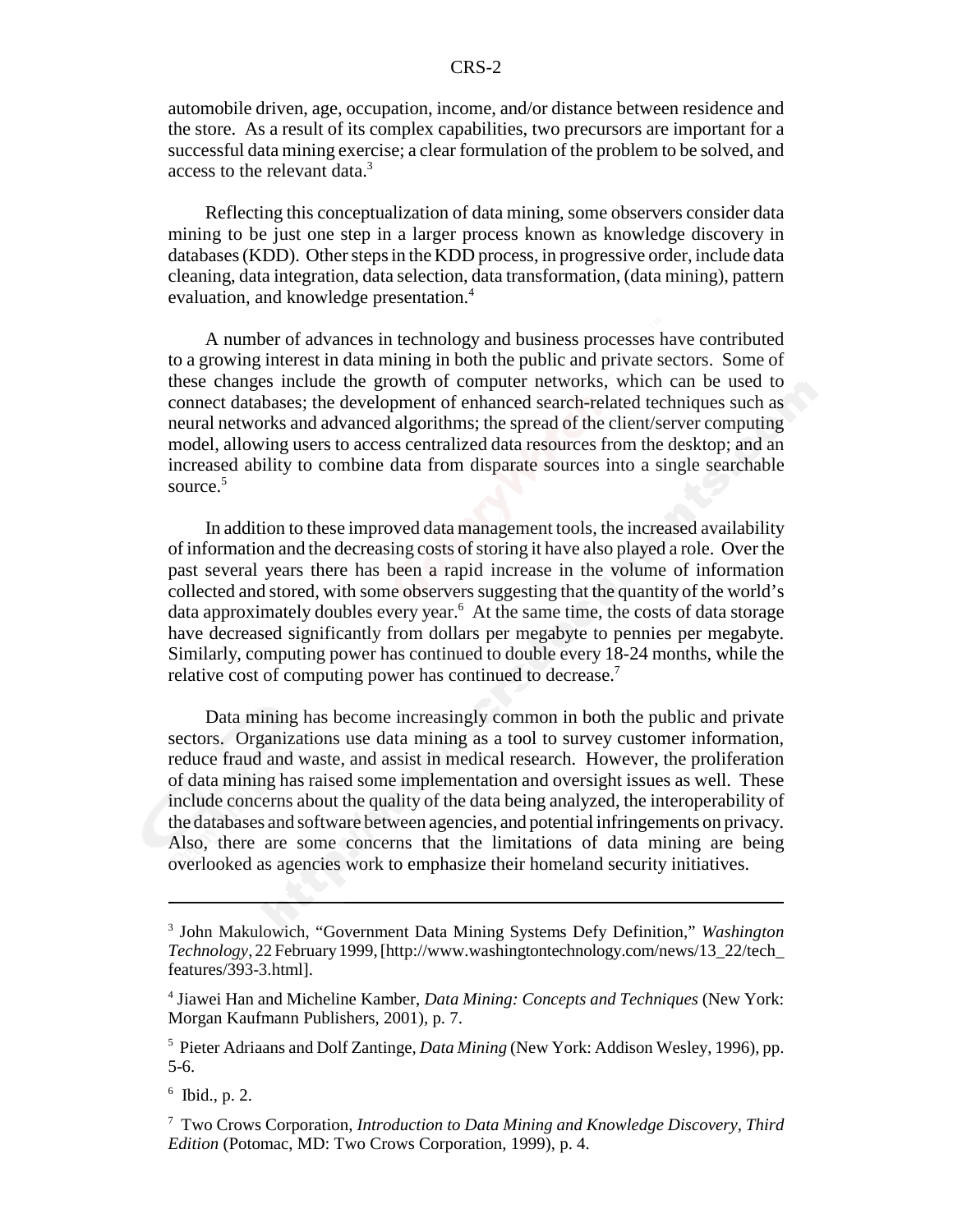# **Limitations of Data Mining as a Terrorist Detection Tool**

While data mining products can be very powerful tools, they are not selfsufficient applications. To be successful, data mining requires skilled technical and analytical specialists who can structure the analysis and interpret the output that is created. Consequently, the limitations of data mining are primarily data or personnelrelated, rather than technology-related.<sup>8</sup>

Although data mining can help reveal patterns and relationships, it does not tell the user the value or significance of these patterns. These types of determinations must be made by the user. Similarly, the validity of the patterns discovered is dependent on how they compare to "real world" circumstances. For example, to assess the validity of a data mining application designed to identify potential terrorist suspects in a large pool of individuals, the user may test the model using data that includes information about known terrorists. However, while possibly re-affirming a particular profile, it does not necessarily mean that the application will identify a suspect whose behavior significantly deviates from the original model.

Another limitation of data mining is that while it can identify connections between behaviors and/or variables, it does not necessarily identify a causal relationship. For example, an application may identify that a pattern of behavior, such as the propensity to purchase airline tickets just shortly before the flight is scheduled to depart, is related to characteristics such as income, level of education, and Internet use. However, that does not necessarily indicate that the ticket purchasing behavior is caused by one or more of these variables. In fact, the individual's behavior could be affected by some additional variable(s) such as occupation (the need to make trips on short notice), family status (a sick relative needing care), or a hobby (taking advantage of last minute discounts to visit new  $d$ estinations). $9<sup>9</sup>$ 

Beyond these specific limitations, some researchers suggest that the circumstances surrounding our knowledge of terrorism make data mining an illsuited tool for identifying (predicting) potential terrorists before an activity occurs. Successful "predictive data mining" requires a significant number of known instances of a particular behavior in order to develop valid predictive models. For example, data mining used to predict types of consumer behavior (i.e., the likelihood of someone shopping at a particular store, the potential of a credit card usage being fraudulent) may be based on as many as millions of previous instances of the same particular behavior. Moreover, such a robust data set can still lead to false positives. In contrast, as a CATO Institute report suggests that the relatively small number of terrorist incidents or attempts each year are too few and individually unique "to enable the creation of valid predictive models."<sup>10</sup>

<sup>8</sup> Ibid., p. 2.

<sup>9</sup> Ibid., p. 1.

<sup>10</sup> Jeff Jonas and Jim Harper, *Effective Counterterrorism and the Limited Role of Predictive* (continued...)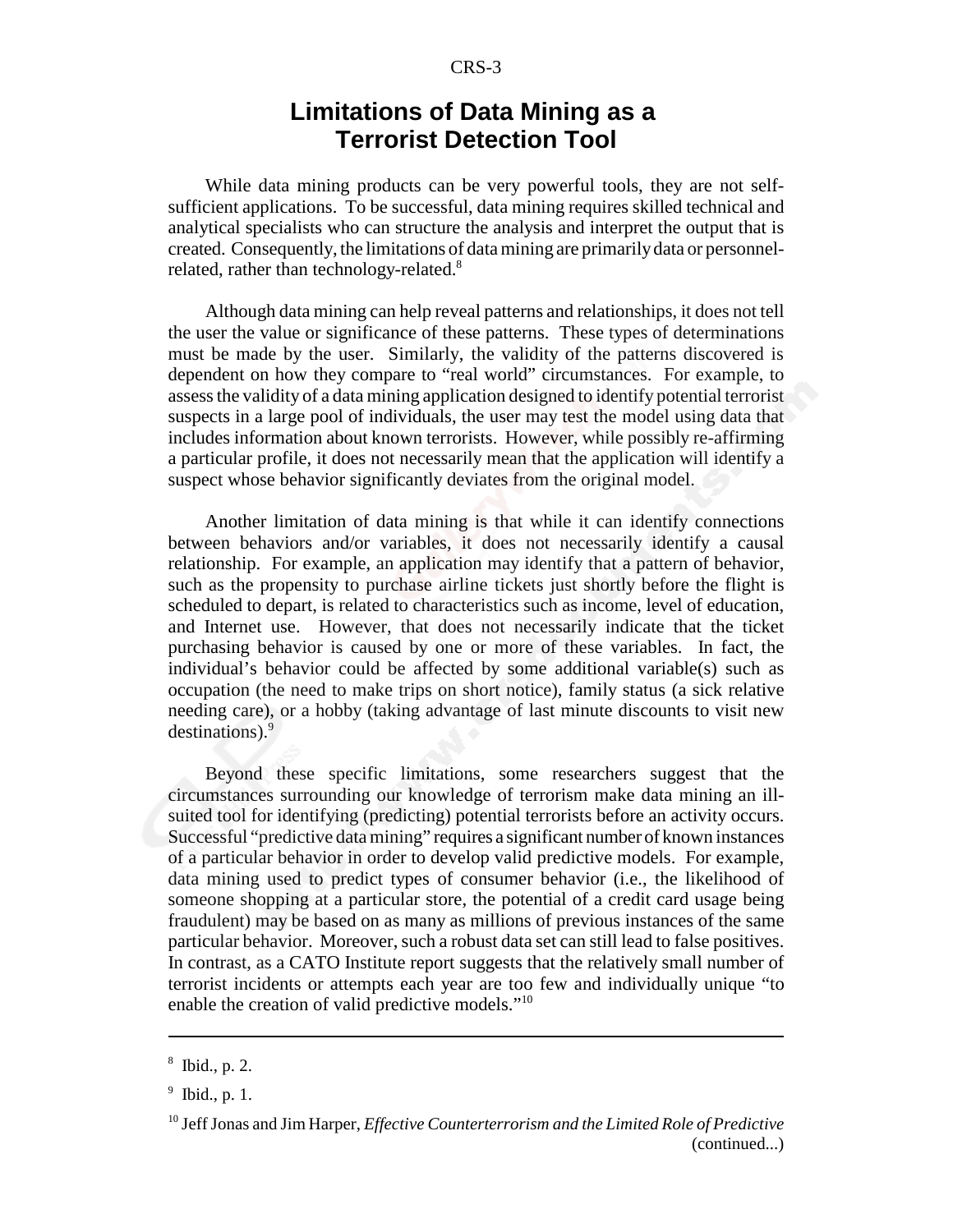## **Data Mining Uses**

Data mining is used for a variety of purposes in both the private and public sectors. Industries such as banking, insurance, medicine, and retailing commonly use data mining to reduce costs, enhance research, and increase sales. For example, the insurance and banking industries use data mining applications to detect fraud and assist in risk assessment (e.g., credit scoring). Using customer data collected over several years, companies can develop models that predict whether a customer is a good credit risk, or whether an accident claim may be fraudulent and should be investigated more closely. The medical community sometimes uses data mining to help predict the effectiveness of a procedure or medicine. Pharmaceutical firms use data mining of chemical compounds and genetic material to help guide research on new treatments for diseases. Retailers can use information collected through affinity programs (e.g., shoppers' club cards, frequent flyer points, contests) to assess the effectiveness of product selection and placement decisions, coupon offers, and which products are often purchased together. Companies such as telephone service providers and music clubs can use data mining to create a "churn analysis," to assess which customers are likely to remain as subscribers and which ones are likely to switch to a competitor. $^{11}$ 

In the public sector, data mining applications were initially used as a means to detect fraud and waste, but they have grown also to be used for purposes such as measuring and improving program performance. It has been reported that data mining has helped the federal government recover millions of dollars in fraudulent Medicare payments.<sup>12</sup> The Justice Department has been able to use data mining to assess crime patterns and adjust resource allotments accordingly. Similarly, the Department of Veterans Affairs has used data mining to help predict demographic changes in the constituency it serves so that it can better estimate its budgetary needs. Another example is the Federal Aviation Administration, which uses data mining to review plane crash data to recognize common defects and recommend precautionary measures.<sup>13</sup>

In addition, data mining has been increasingly cited as an important tool for homeland security efforts. Some observers suggest that data mining should be used as a means to identify terrorist activities, such as money transfers and

 $10$  (...continued)

*Data Mining*, CATO Institute Policy Analysis No. 584, December 11, 2006 p. 8, [http://www.cato.org/pubs/pas/pa584.pdf].

<sup>&</sup>lt;sup>11</sup> Two Crows Corporation, *Introduction to Data Mining and Knowledge Discovery*, *Third Edition* (Potomac, MD: Two Crows Corporation, 1999), p. 5; Patrick Dillon, *Data Mining: Transforming Business Data Into Competitive Advantage and Intellectual Capital* (Atlanta GA: The Information Management Forum, 1998), pp. 5-6.

<sup>12</sup> George Cahlink, "Data Mining Taps the Trends," *Government Executive Magazine*, October 1, 2000, [http://www.govexec.com/tech/articles/1000managetech.htm].

<sup>&</sup>lt;sup>13</sup> Ibid.; for a more detailed review of the purpose for data mining conducted by federal departments and agencies, see U.S. General Accounting Office, *Data Mining: Federal Efforts Cover a Wide Range of Uses*, GAO Report GAO-04-548 (Washington: May 2004).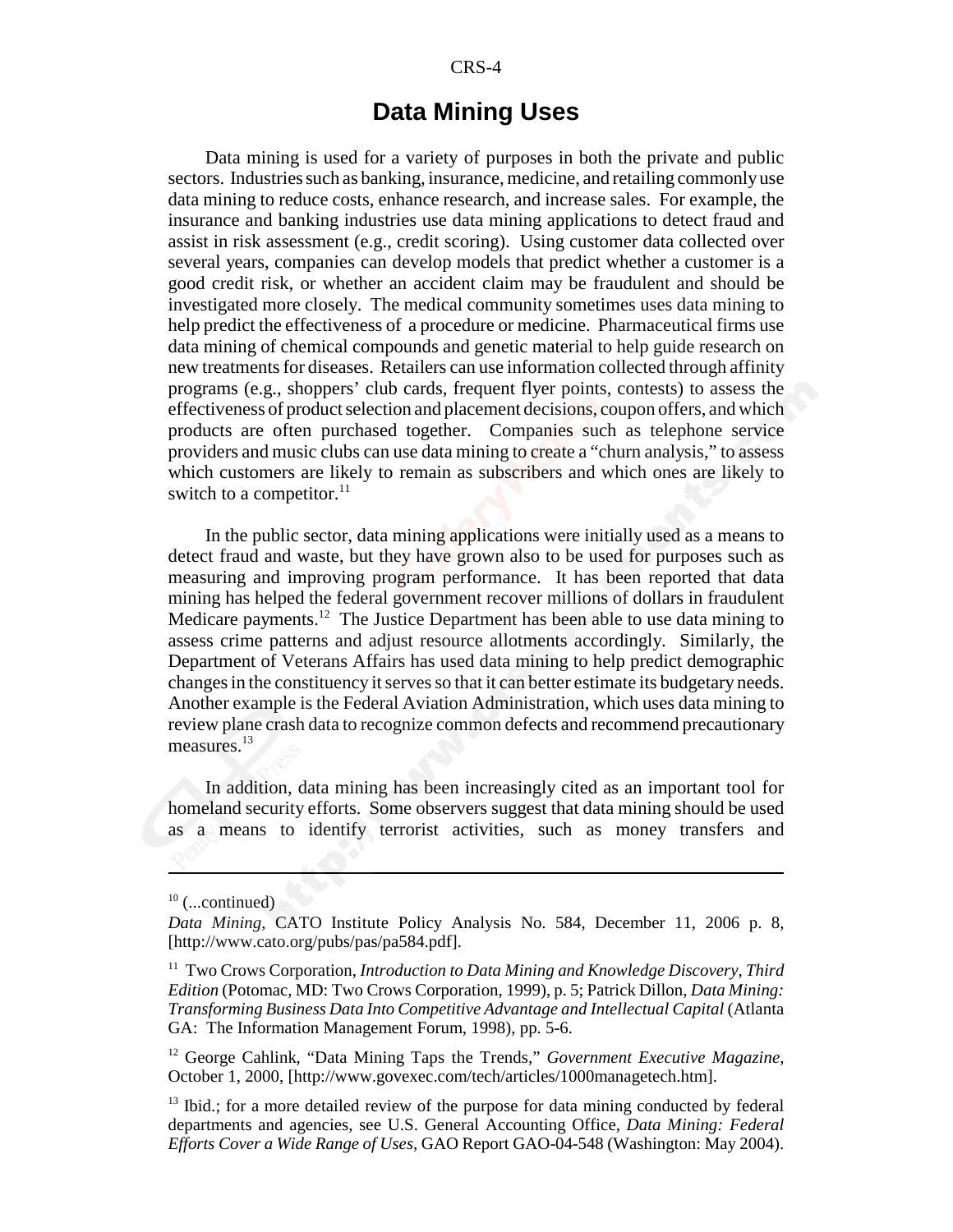communications, and to identify and track individual terrorists themselves, such as through travel and immigration records. Initiatives that have attracted significant attention include the now-discontinued Terrorism Information Awareness (TIA) project<sup>14</sup> conducted by the Defense Advanced Research Projects Agency (DARPA), and the now-canceled Computer-Assisted Passenger Prescreening System II (CAPPS II) that was being developed by the Transportation Security Administration (TSA). CAPPS II is being replaced by a new program called Secure Flight. Other initiatives that have been the subject of congressional interest include the Able Danger program and data collection and analysis projects being conducted by the National Security Agency (NSA).

## **Terrorism Information Awareness (TIA) Program**

In the immediate aftermath of the September 11, 2001, terrorist attacks, many questions were raised about the country's intelligence tools and capabilities, as well as the government's ability to detect other so-called "sleeper cells," if, indeed, they existed. One response to these concerns was the creation of the Information Awareness Office (IAO) at the Defense Advanced Research Projects Agency  $(DARPA)^{15}$  in January 2002. The role of IAO was "in part to bring together, under the leadership of one technical office director, several existing DARPA programs focused on applying information technology to combat terrorist threats."16 The mission statement for IAO suggested that the emphasis on these technology programs was to "counter asymmetric threats by achieving *total information awareness* useful for preemption, national security warning, and national security decision making."<sup>17</sup> To that end, the TIA project was to focus on three specific areas of research, anticipated to be conducted over five years, to develop technologies that would assist in the detection of terrorist groups planning attacks against American interests, both inside and outside the country. The three areas of research and their purposes were described in a DOD Inspector General report as:

 $14$  This project was originally identified as the Total Information Awareness project until DARPA publicly renamed it the Terrorism Information Awareness project in May 2003.

Section 8131 of the FY2004 Department of Defense Appropriations Act (P.L. 108-87) prohibited further funding of TIA as a whole, while allowing unspecified subcomponents of the TIA initiative to be funded as part of DOD's classified budget, subject to the provisions of the National Foreign Intelligence Program, which restricts the processing and analysis of information on U.S. citizens. For further details regarding this provision, see CRS Report RL31805, *Authorization and Appropriations for FY2004: Defense*, by Amy Belasco and Stephen Daggett.

<sup>&</sup>lt;sup>15</sup> DARPA "is the central research and development organization for the Department of Defense (DOD)" that engages in basic and applied research, with a specific focus on "research and technology where risk and payoff are both very high and where success may provide dramatic advances for traditional military roles and missions." [http://www.darpa.mil/]

<sup>16</sup> Department of Defense. May 20, 2003. *Report to Congress Regarding the Terrorism Information Awareness Program, Executive Summary*, p. 2.

<sup>17</sup> Department of Defense. May 20, 2003. *Report to Congress Regarding the Terrorism Information Awareness Program, Detailed Information*, p. 1 (emphasis added).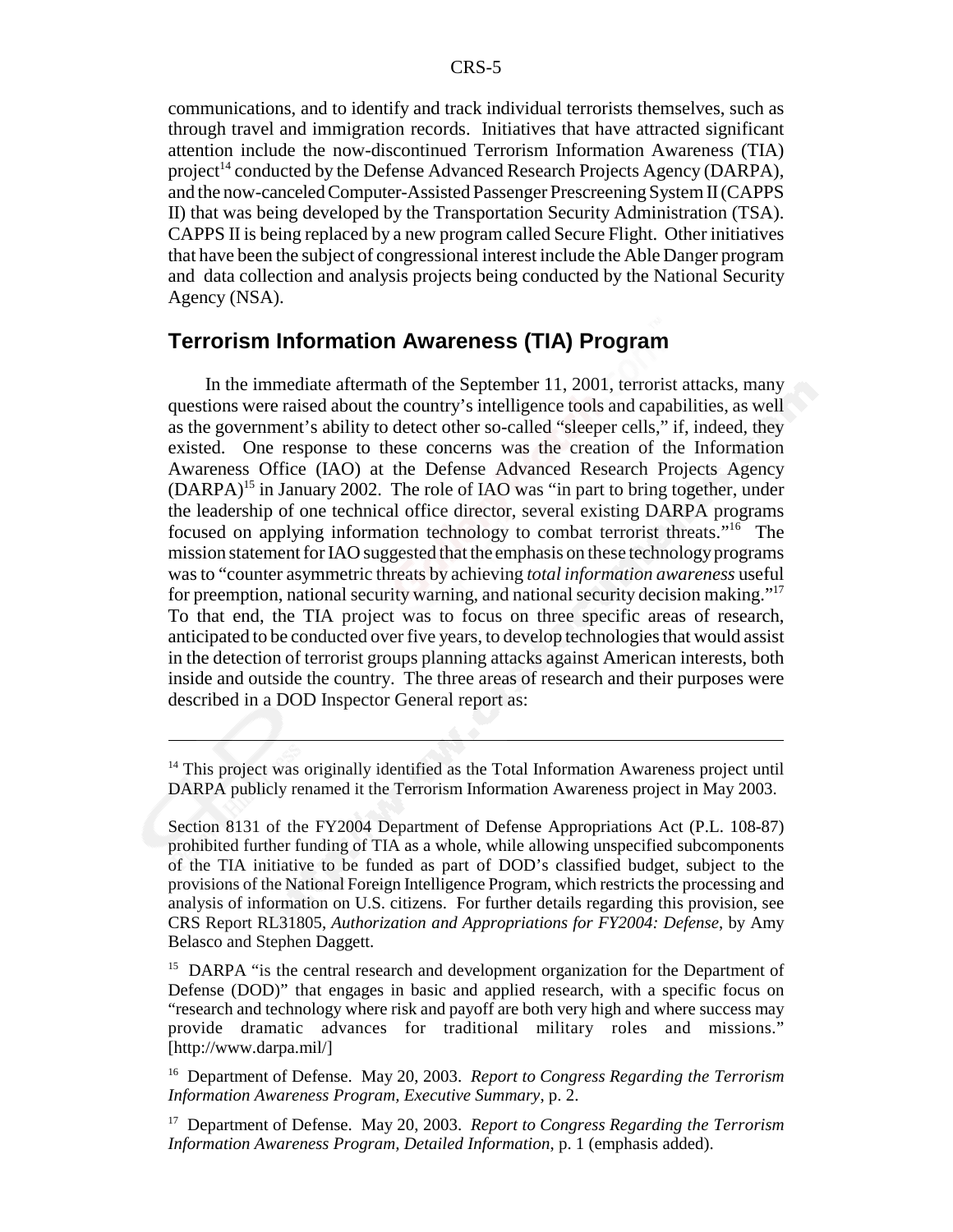… language translation, data search with pattern recognition and privacy protection, and advanced collaborative and decision support tools. Language translation technology would enable the rapid analysis of foreign languages, both spoken and written, and allow analysts to quickly search the translated materials for clues about emerging threats. The data search, pattern recognition, and privacy protection technologies would permit analysts to search vast quantities of data for patterns that suggest terrorist activity while at the same time controlling access to the data, enforcing laws and policies, and ensuring detection of misuse of the information obtained. The collaborative reasoning and decision support technologies would allow analysts from different agencies to share data.<sup>18</sup>

Each part had the potential to improve the data mining capabilities of agencies that adopt the technology.19 Automated rapid language translation could allow analysts to search and monitor foreign language documents and transmissions more quickly than currently possible. Improved search and pattern recognition technologies may enable more comprehensive and thorough mining of transactional data, such as passport and visa applications, car rentals, driver license renewals, criminal records, and airline ticket purchases. Improved collaboration and decision support tools might facilitate the search and coordination activities being conducted by different agencies and levels of government.<sup>20</sup>

In public statements DARPA frequently referred to the TIA program as a research and development project designed to create experimental prototype tools, and that the research agency would only use "data that is legally available and obtainable by the U.S. Government."21 DARPA further emphasized that these tools could be adopted and used by *other* agencies, and that DARPA itself would not be engaging in any actual-use data mining applications, although it could "support production of a scalable leave-behind system prototype."<sup>22</sup> In addition, some of the technology projects being carried out in association with the TIA program did not involve data mining.<sup>23</sup> However, the TIA program's overall emphasis on collecting,

<sup>&</sup>lt;sup>18</sup> Department of Defense, Office of the Inspector General. December 12, 2003. *Information Technology Management: Terrorism Information Awareness Project (D2004- 033)*. p. 7.

<sup>&</sup>lt;sup>19</sup> It is important to note that while DARPA's mission is to conduct research and development on technologies that can be used to address national-level problems, it would not be responsible for the operation of TIA, if it were to be adopted.

<sup>&</sup>lt;sup>20</sup> For more details about the Terrorism Information Awareness program and related information and privacy laws, see CRS Report RL31730, *Privacy: Total Information Awareness Programs and Related Information Access, Collection, and Protection Laws*, by Gina Marie Stevens, and CRS Report RL31786, *Total Information Awareness Programs: Funding, Composition, and Oversight Issues*, by Amy Belasco.

<sup>&</sup>lt;sup>21</sup> Department of Defense, DARPA, "Defense Advanced Research Project Agency's Information Awareness Office and Total Information Awareness Project," p. 1, [http://www.iwar.org.uk/news-archive/tia/iaotia.pdf].

 $22$  Ibid., p. 2.

<sup>&</sup>lt;sup>23</sup> Although most of the TIA-related projects did involve some form of data collection, the (continued...)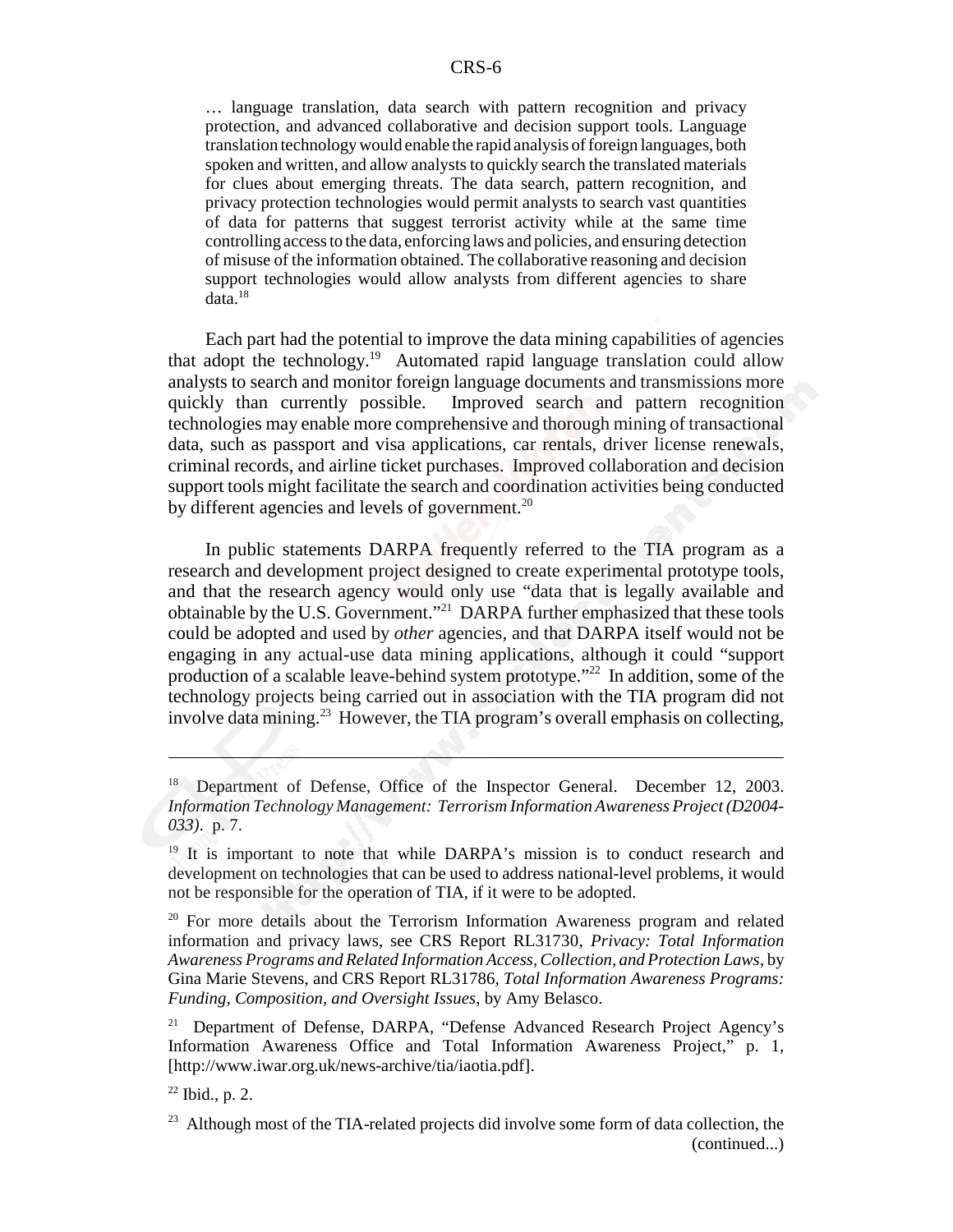tracking, and analyzing data trails left by individuals served to generate significant and vocal opposition soon after John Poindexter made a presentation on TIA at the DARPATech 2002 Conference in August 2002.<sup>24</sup>

Critics of the TIA program were further incensed by two administrative aspects of the project. The first involved the Director of IAO, Dr. John M. Poindexter. Poindexter, a retired Admiral, was, until that time, perhaps most well-known for his alleged role in the Iran-contra scandal during the Reagan Administration. His involvement with the program caused many in the civil liberties community to question the true motives behind TIA.<sup>25</sup> The second source of contention involved TIA's original logo, which depicted an "all-seeing" eye atop of a pyramid looking down over the globe, accompanied by the Latin phrase *scientia est potentia*  $(knowledge is power).$ <sup>26</sup> Although DARPA eventually removed the logo from its website, it left a lasting impression.

The continued negative publicity surrounding the TIA program contributed to the introduction of a number of bills in Congress that eventually led to the program's dissolution. Among these bills was S. 188, the Data-Mining Moratorium Act of 2003, which, if passed, would have imposed a moratorium on the implementation of data mining under the TIA program by the Department of Defense, as well as any similar program by the Department of Homeland Security. An amendment included in the Omnibus Appropriations Act for Fiscal Year 2003 (P.L. 108-7) required the Director of Central Intelligence, the Secretary of Defense, and the Attorney General to submit a joint report to Congress within 90 days providing details about the TIA program.<sup>27</sup> Funding for TIA as a whole was prohibited with the passage of the FY2004 Department of Defense Appropriations Act (P.L. 108-87) in September 2003. However, Section 8131 of the law allowed unspecified subcomponents of the TIA initiative to be funded as part of DOD's classified budget, subject to the

 $23$  (...continued)

primary purposes of some of these projects, such as war gaming, language translation, and biological agent detection, were less connected to data mining activities. For a description of these projects, see [http://www.fas.org/irp/agency/dod/poindexter.html].

<sup>&</sup>lt;sup>24</sup> The text of Poindexter's presentation is available at [http://www.darpa.mil/ DARPATech2002/presentations/iao\_pdf/speeches/POINDEXT.pdf]. The slide presentation of Poindexter's presentation is available at [http://www.darpa.mil/DARPATech2002/ presentations/iao\_pdf/slides/PoindexterIAO.pdf].

<sup>&</sup>lt;sup>25</sup> Shane Harris, "Counterterrorism Project Assailed By Lawmakers, Privacy Advocates," *Government Executive Magazine,* 25 November 2002, [http://www.govexec.com/ dailyfed/1102/112502h1.htm].

<sup>&</sup>lt;sup>26</sup> The original logo can be found at  $[http://www.thememoryhole.org/policiesitate/iao$ logo.htm].

<sup>&</sup>lt;sup>27</sup> The report is available at  $[http://www.eff.org/Privacy/TIA/TIA-report.pdf]$ . Some of the information required includes spending schedules, likely effectiveness of the program, likely impact on privacy and civil liberties, and any laws and regulations that may need to be changed to fully deploy TIA. If the report was not submitted within 90 days, funding for the TIA program could have been discontinued. For more details regarding this amendment, see CRS Report RL31786, *Total Information Awareness Programs: Funding, Composition, and Oversight Issues*, by Amy Belasco.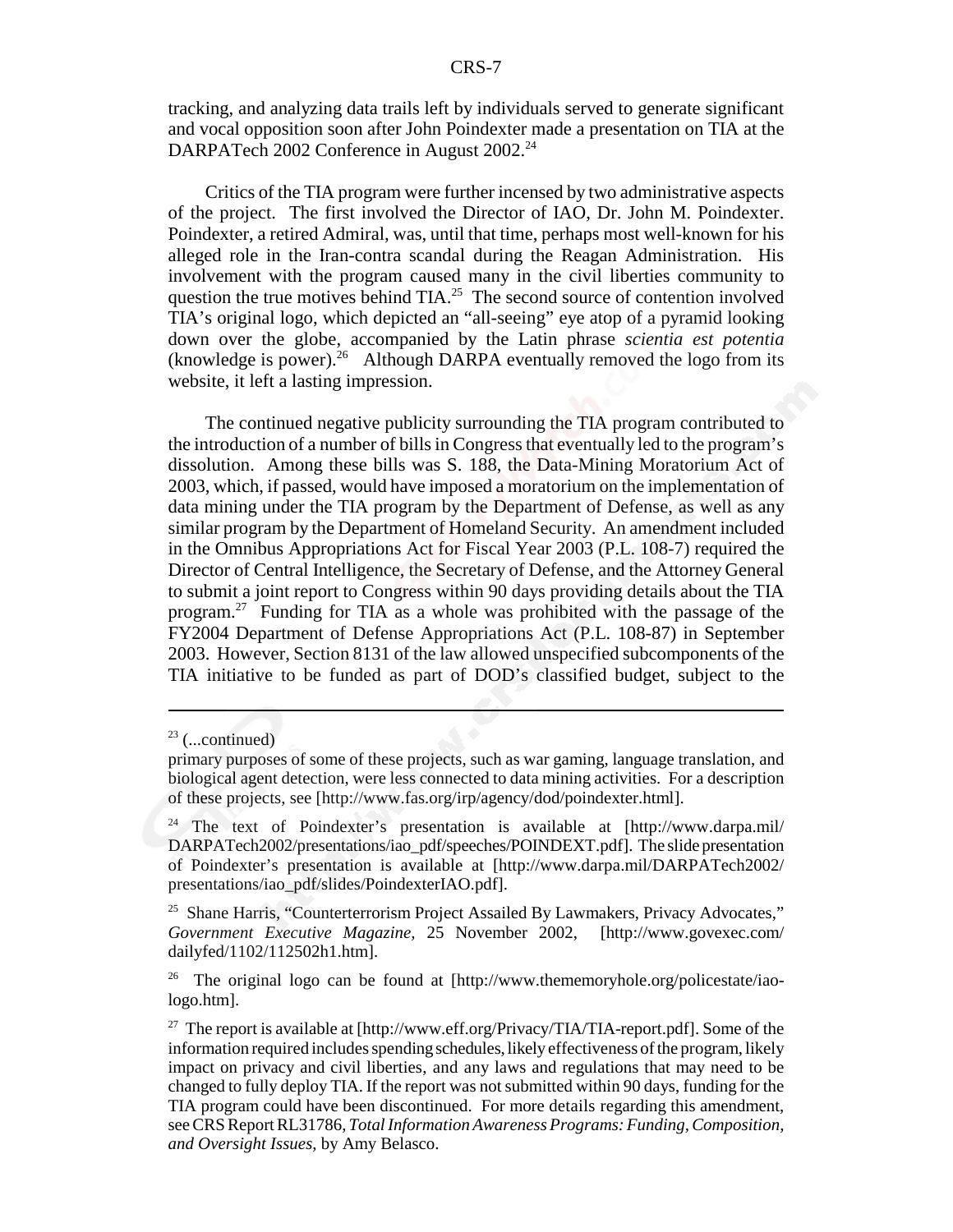provisions of the National Foreign Intelligence Program, which restricts the processing and analysis of information on U.S. citizens.28

## **Computer-Assisted Passenger Prescreening System (CAPPS II)**

Similar to TIA, the CAPPS II project represented a direct response to the September 11, 2001, terrorist attacks. With the images of airliners flying into buildings fresh in people's minds, air travel was now widely viewed not only as a critically vulnerable terrorist target, but also as a weapon for inflicting larger harm. The CAPPS II initiative was intended to replace the original CAPPS, currently being used. Spurred, in part, by the growing number of airplane bombings, the existing CAPPS (originally called CAPS) was developed through a grant provided by the Federal Aviation Administration (FAA) to Northwest Airlines, with a prototype system tested in 1996. In 1997, other major carriers also began work on screening systems, and, by 1998, most of the U.S.-based airlines had voluntarily implemented CAPS, with the remaining few working toward implementation.<sup>29</sup> Also, during this time, the White House Commission on Aviation Safety and Security (sometimes referred to as the Gore Commission) released its final report in February 1997.<sup>30</sup> Included in the commission's report was a recommendation that the United States implement automated passenger profiling for its airports.<sup>31</sup> On April 19, 1999, the FAA issued a notice of proposed rulemaking (NPRM) regarding the security of checked baggage on flights within the United States (docket no. FAA-1999-5536).  $32$  As part of this still-pending rule, domestic flights would be required to utilize "the FAA-approved computer-assisted passenger screening (CAPS) system to select passengers whose checked baggage must be subjected to additional security measures."<sup>33</sup>

The current CAPPS system is a rule-based system that uses the information provided by the passenger when purchasing the ticket to determine if the passenger fits into one of two categories; "selectees" requiring additional security screening, and those who do not. CAPPS also compares the passenger name to those on a list of known or suspected terrorists.<sup>34</sup> CAPPS II was described by TSA as "an enhanced

<sup>28</sup> For further details regarding this provision, see CRS Report RL31805 *Authorization and Appropriations for FY2004: Defense*, by Amy Belasco and Stephen Daggett.

<sup>29</sup> Department of Transportation, *White House Commission on Aviation and Security: The DOT Status Report*, February 1998, [http://www.dot.gov/affairs/whcoasas.htm].

<sup>&</sup>lt;sup>30</sup> The Gore Commission was established by Executive Order 13015 on August 22, 1996, following the crash of TWA flight 800 in July 1996.

<sup>&</sup>lt;sup>31</sup> White House Commission on Aviation Safety and Security: Final Report to President Clinton. February 12, 1997. [http://www.fas.org/irp/threat/212fin~1.html].

<sup>32</sup> The docket can be found online at [http://dms.dot.gov/search/document.cfm ?documentid=57279&docketid=5536].

<sup>33</sup> *Federal Register*, 64 (April 19,1999): 19220.

<sup>34</sup> U.S. General Accounting Office, *Aviation Security: Computer-Assisted Passenger* (continued...)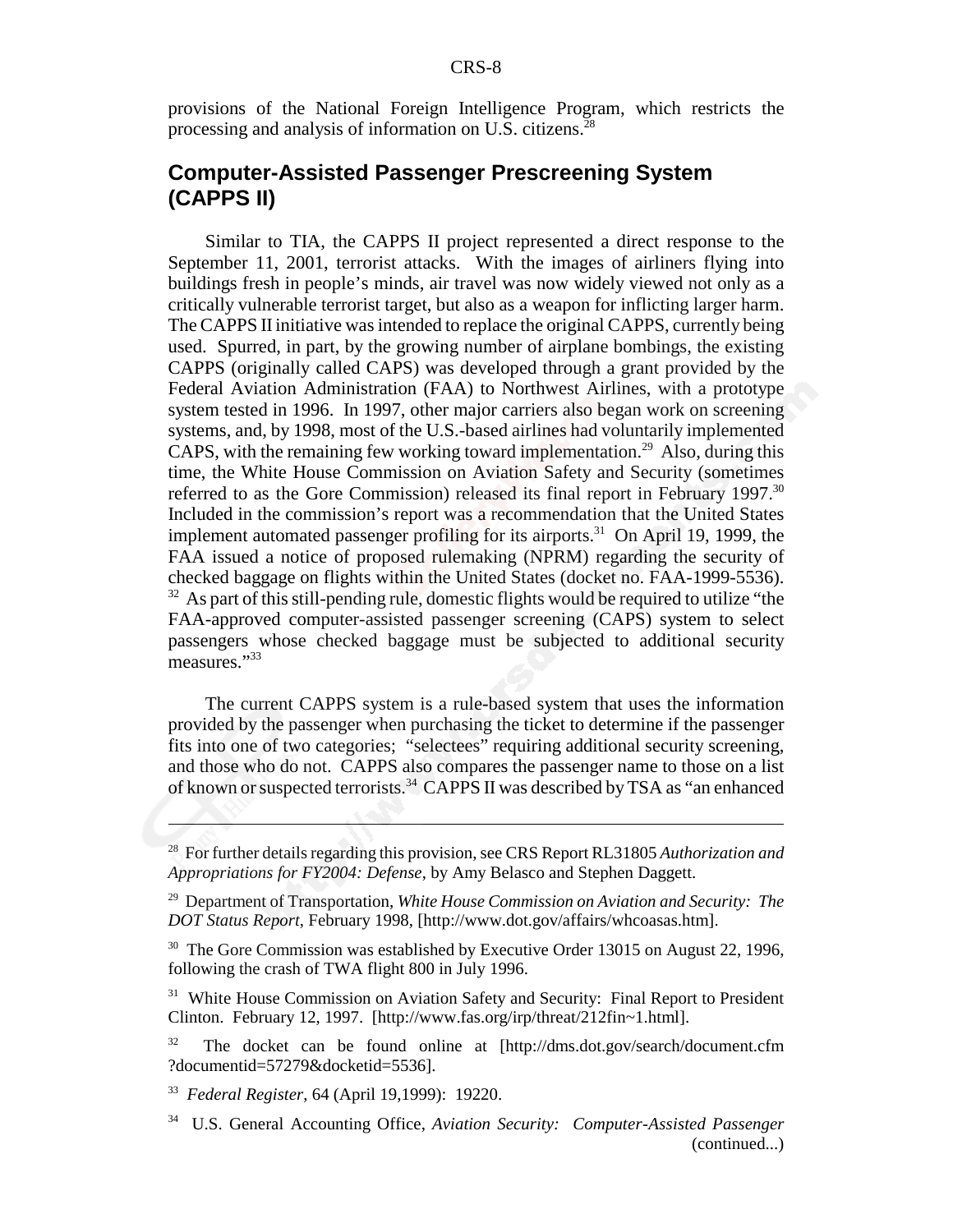system to confirm the identities of passengers and to identify foreign terrorists or persons with terrorist connections before they can board U.S. aircraft."35 CAPPS II would have sent information provided by the passenger in the passengers name record (PNR), including full name, address, phone number, and date of birth, to commercial data providers for comparison to authenticate the identity of the passenger. The commercial data provider would have then transmitted a numerical score back to TSA indicating a particular risk level.<sup>36</sup> Passengers with a "green" score would have undergone "normal screening," while passengers with a "yellow" score would have undergone additional screening. Passengers with a "red" score would not have been allowed to board the flight, and would have received "the attention of law enforcement."37 While drawing on information from commercial databases, TSA had stated that it would not see the actual information used to calculate the scores, and that it would not retain the traveler's information.

TSA had planned to test the system at selected airports during spring 2004.<sup>38</sup> However, CAPPS II encountered a number of obstacles to implementation. One obstacle involved obtaining the required data to test the system. Several high-profile debacles resulting in class-action lawsuits have made the U.S.-based airlines very wary of voluntarily providing passenger information. In early 2003, Delta Airlines was to begin testing CAPPS II using its customers' passenger data at three airports across the country. However, Delta became the target of a vociferous boycott campaign, raising further concerns about CAPPS II generally.<sup>39</sup> In September 2003, it was revealed that JetBlue shared private passenger information in September 2002 with Torch Concepts, a defense contractor, which was testing a data mining application for the U.S. Army. The information shared reportedly included itineraries, names, addresses, and phone numbers for  $1.5$  million passengers.<sup>40</sup> In January 2004, it was reported that Northwest Airlines provided personal information on millions of its passengers to the National Aeronautics and Space Administration (NASA) from October to December 2001 for an airline security-related data mining

<sup>37</sup> Transportation Security Administration, "TSA's CAPPS II Gives Equal Weight to Privacy, Security," Press Release, March 11, 2003, [http://www.tsa.gov/public/ display?theme=44&content=535].

38 Sara Kehaulani Goo, "U.S. to Push Airlines for Passenger Records," *Washington Post*, January 12, 2004, p. A1.

39 The Boycott Delta website is available at [http://www.boycottdelta.org].

 $34$  (...continued)

*Prescreening System Faces Significant Implementation Challenges*, GAO Report GAO-04- 385, February 2004, pp. 5-6.

<sup>&</sup>lt;sup>35</sup> Transportation Security Administration, "TSA's CAPPS II Gives Equal Weight to Privacy, Security," Press Release, March 11, 2003, [http://www.tsa.gov/public/display ?theme=44&content=535].

<sup>36</sup> Robert O'Harrow, Jr., "Aviation ID System Stirs Doubt," *Washington Post*, 14 March 2003, p. A16.

<sup>40</sup> Don Phillips, "JetBlue Apologizes for Use of Passenger Records," *The Washington Post*, 20 September 2003, p. E1; Sara Kehaulani Goo, "TSA Helped JetBlue Share Data, Report Says," *Washington Post*, February 21, 2004, p. E1.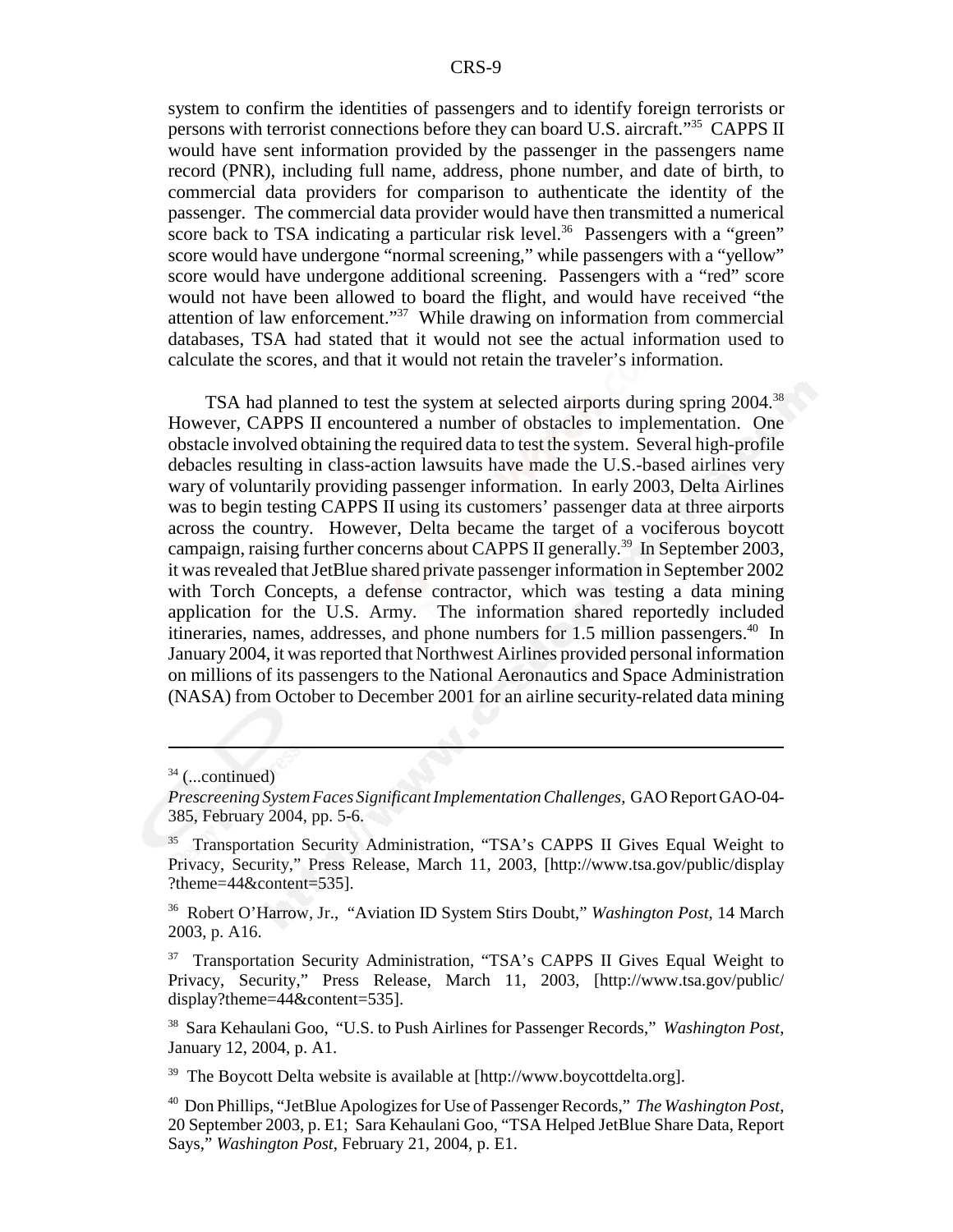experiment.<sup>41</sup> In April 2004, it was revealed that American Airlines agreed to provide private passenger data on 1.2 million of its customers to TSA in June 2002, although the information was sent instead to four companies competing to win a contract with TSA.<sup>42</sup> Further instances of data being provided for the purpose of testing CAPPS II were brought to light during a Senate Committee on Government Affairs confirmation hearing on June 23, 2004. In his answers to the committee, the acting director of TSA, David M. Stone, stated that during 2002 and 2003 four airlines; Delta, Continental, America West, and Frontier, and two travel reservation companies; Galileo International and Sabre Holdings, provided passenger records to TSA and/or its contractors.<sup>43</sup>

Concerns about privacy protections had also dissuaded the European Union (EU) from providing any data to TSA to test CAPPS II. However, in May 2004, the EU signed an agreement with the United States that would have allowed PNR data for flights originating from the EU to be used in testing CAPPS II, but only after TSA was authorized to use domestic data as well. As part of the agreement, the EU data was to be retained for only three-and-a-half years (unless it is part of a law enforcement action), only 34 of the 39 elements of the PNR were to be accessed by authorities,<sup>44</sup> and there were to be yearly joint DHS-EU reviews of the implementation of the agreement.<sup>45</sup>

Another obstacle was the perception of mission creep. CAPPS II was originally intended to just screen for high-risk passengers who may pose a threat to safe air travel. However, in an August 1, 2003, *Federal Register* notice, TSA stated that CAPPS II could also be used to identify individuals with outstanding state or federal arrest warrants, as well as identify both foreign *and* domestic terrorists (not just foreign terrorists). The notice also states that CAPPS II could be "linked with the U.S. Visitor and Immigrant Status Indicator Technology (US-VISIT) program" to identify individuals who are in the country illegally (e.g., individuals with expired visas, illegal aliens, etc.). $46$  In response to critics who cited these possible uses as

<sup>41</sup> Sara Kehaulani Goo, "Northwest Gave U.S. Data on Passengers," *Washington Post*, January 18, 2004, p. A1.

<sup>42</sup> Sara Kehaulani Goo, "American Airlines Revealed Passenger Data," *Washington Post*, April 10, 2004, p. D12.

<sup>43</sup> For the written responses to the committee's questions, see [http://www.epic.org/privacy/ airtravel/stone\_answers.pdf]; Sara Kehaulani Goo, "Agency Got More Airline Records,"*Washington Post*, June 24, 2004, p. A16.

<sup>44</sup> Some information, such as meal preferences, which could be used to infer religious affiliation, and health considerations will not be made available. Goo, Sara Kehaulani, "U.S., EU Will Share Passenger Records," *Washington Post*, May 29, 2004, p. A2.

<sup>&</sup>lt;sup>45</sup> Department of Homeland Security, "Fact Sheet: US-EU Passenger Name Record Agreement Signed," May 28, 2004, [http://www.dhs.gov/dhspublic/display?content=3651].

<sup>46</sup> *Federal Register*. Vol. 68 No. 148. August 1, 2003. p. 45266; U.S. General Accounting Office, *Aviation Security: Challenges Delay Implementation of Computer-Assisted Passenger Prescreening System*, GAO Testimony GAO-04-504T, March 17, 2004, p. 17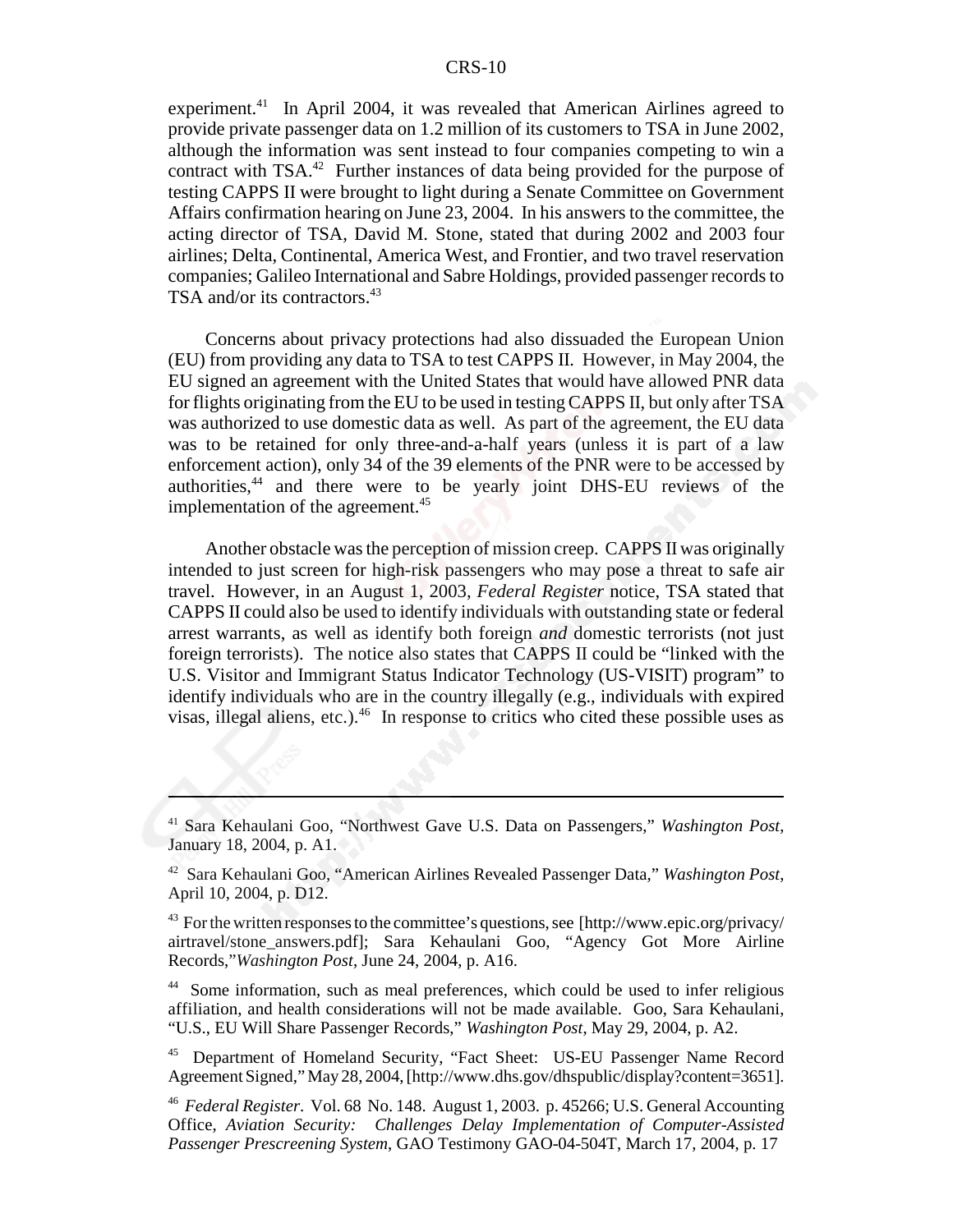examples of mission creep, TSA claimed that the suggested uses were consistent with the goals of improving aviation security. $47$ 

Several other concerns had also been raised, including the length of time passenger information was to be retained, who would have access to the information, the accuracy of the commercial data being used to authenticate a passenger's identity, the creation of procedures to allow passengers the opportunity to correct data errors in their records, and the ability of the system to detect attempts by individuals to use identity theft to board a plane undetected.

**Secure Flight.** In August 2004, TSA announced that the CAPPS II program was being canceled and would be replaced with a new system called Secure Flight. In the Department of Homeland Security Appropriations Act, 2005 (P.L. 108-334), Congress included a provision (Sec. 522) prohibiting the use of appropriated funds for "deployment or implementation, on other than a test basis," of CAPPS II, Secure Flight, "or other follow on/successor programs," until GAO has certified that such a system has met all of the privacy requirements enumerated in a February 2004 GAO report,<sup>48</sup> can accommodate any unique air transportation needs as it relates to interstate transportation, and that "appropriate life-cycle cost estimates, and expenditure and program plans exist."  $GAO$ 's certification report<sup>49</sup> was delivered to Congress in March 2005. In its report, GAO found that while "TSA is making progress in addressing key areas of congressional interest ... TSA has not yet completed these efforts or fully addressed these areas, due largely to the current stage of the program's development."50 In follow-up reports in February 200651 and June 2006,<sup>52</sup> GAO reiterated that while TSA continued to make progress, the Secure Flight program still suffered from systems development and program management

<sup>47</sup> U.S. General Accounting Office, *Aviation Security: Challenges Delay Implementation of Computer-Assisted Passenger Prescreening System*, GAO Testimony GAO-04-504T, March 17, 2004, p. 17.

<sup>&</sup>lt;sup>48</sup> The eight issues included establishing an oversight board, ensuring the accuracy of the data used, conducting stress testing, instituting abuse prevention practices, preventing unauthorized access, establishing clear policies for the operation and use of the system, satisfying privacy concerns, and created a redress process. U.S. General Accounting Office, *Aviation Security: Computer-Assisted Passenger Prescreening System Faces Significant Implementation Challenges*, GAO Report GAO-04-385, February 2004.

<sup>49</sup> U.S. Government Accountability Office, *Aviation Security: Secure Flight Development and Testing Under Way, but Risks Should Be Managed as System is Further Developed*, GAO Report GAO-05-356, March 2005.

<sup>50</sup> Ibid., p. 4; for a more detailed analysis of the Secure Flight program, see CRS Report RL32802, *Homeland Security: Air Passenger Screening and Counterterrorism*, by Bart Elias and William Krouse.

<sup>51</sup> U.S. General Accountability Office, *Aviation Security: Significant Management Challenges May Adversely Affect the Implementation of the Transportation Security Administration's Secure Flight Program*, GAO Testimony GAO-06-374T.

<sup>52</sup> U.S. General Accountability Office, *Aviation Security: Management Challenges Remain for the Transportation Security Administration's Secure Flight Program*, GAO Testimony GAO-06-864T.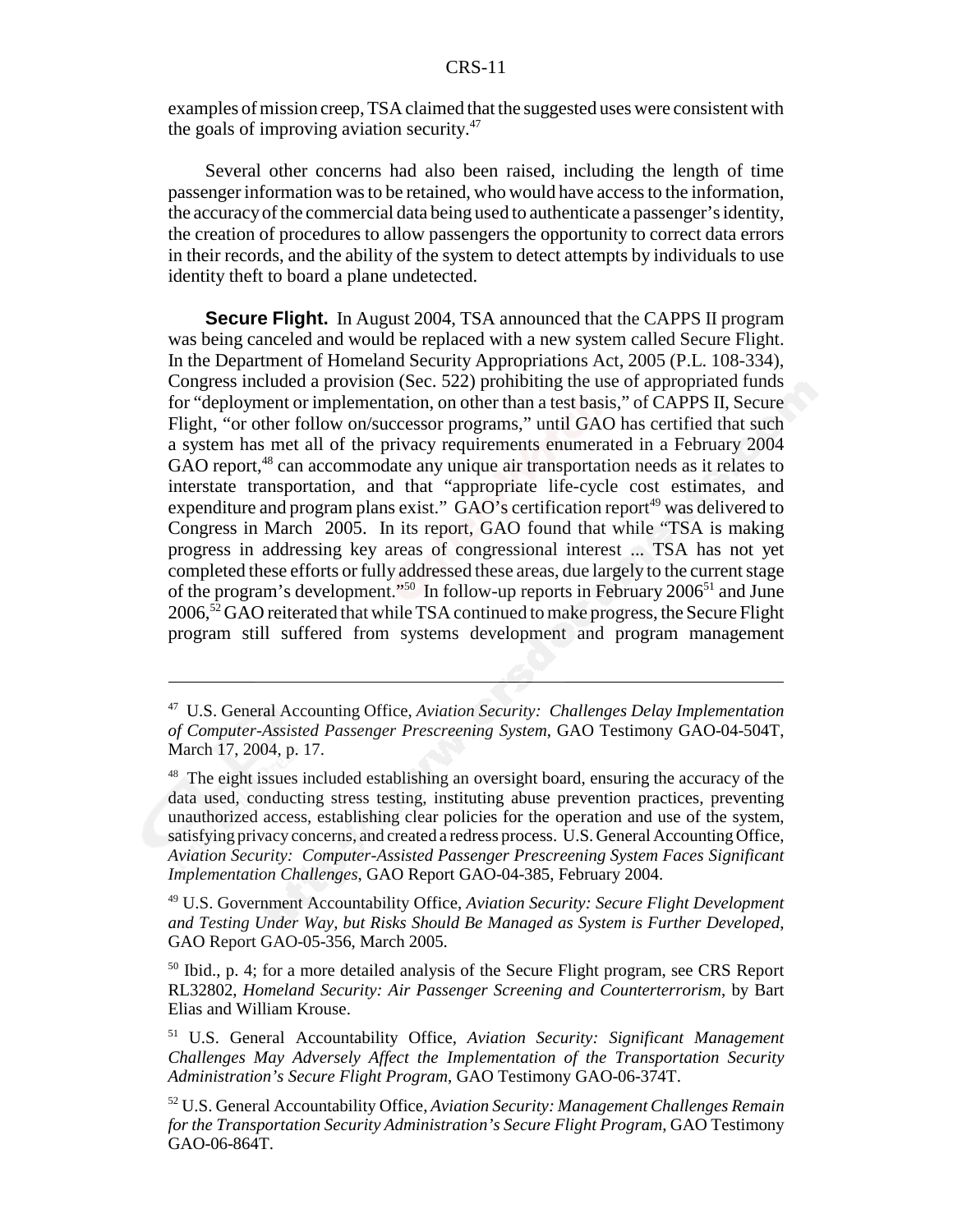problems, preventing it from meeting its congressionally mandated privacy requirements. In early 2006 TSA suspended development of Secure Flight in order to "rebaseline" or reassess the program.

In December 2006, the DHS Privacy Office released a report comparing TSA's published privacy notices with its actual practices regarding Secure Flight. The DHS Privacy Office found that there were discrepancies related to data testing and retention, due in part because the privacy notices "were drafted before the testing program had been designed fully." However, the report also points out that

material changes in a federal program's design that have an impact on the collection, use, and maintenance of personally identifiable information of American citizens are required to be announced in Privacy Act system notices and privacy impact assessments.<sup>53</sup>

In a February 2007 interview, it was reported that TSA Administrator Kip Hawley stated that while TSA has developed a means to improve the accuracy, privacy, and reliability of Secure Flight, it would take approximately one-and-a-half years to complete. This would be followed by an additional year of testing, leading to an anticipated implementation in  $2010^{54}$ 

On August 23, 2007, TSA published a notice of proposed rulemaking (NPRM) for implementing Secure Flight, as well as an NPRM proposing Privacy Act exemptions for Secure Flight,<sup>55</sup> in the *Federal Register*. A Privacy Act System of Records Notice (SORN)<sup>56</sup> was also published in the same edition of the *Federal Register*. In addition, a Privacy Impact Assessment (PIA) for Secure Flight was posted on the TSA website.<sup>57</sup>

Along with the Secure Flight NPRM, on August 23, 2007, TSA published a related but separate final rule regarding the Advance Passenger Information System (APIS) administered by U.S. Customs and Border Protection (CBP) for screening

<sup>53</sup> U.S. Department of Homeland Security, Privacy Office, *Report to the Public on the Transportation Security Administration's Secure Flight Program and Privacy Recommendations*, December 2006, p.13, [http://www.dhs.gov/xlibrary/assets/privacy/ privacy-secure-flight-122006.pdf].

<sup>54</sup> Eric Lipton, "U.S. Official Admits to Big Delay in Revamping No-Fly Program," *New York Times*, February 21, 2007, p. A17.

<sup>&</sup>lt;sup>55</sup> Department of Homeland Security, Transportation Security Administration, "Privacy Act" of 1974: Implementation of Exemptions; Secure Flight Records," 72 *Federal Register* 48397, August 23, 2007.

<sup>56</sup> Department of Homeland Security, Transportation Security Administration, "Privacy Act of 1974: System of Records; Secure Flight Records," 72 *Federal Register* 48392, August 23, 2007.

 $57$  See [http://www.tsa.gov/assets/pdf/pia\_secureflight.pdf].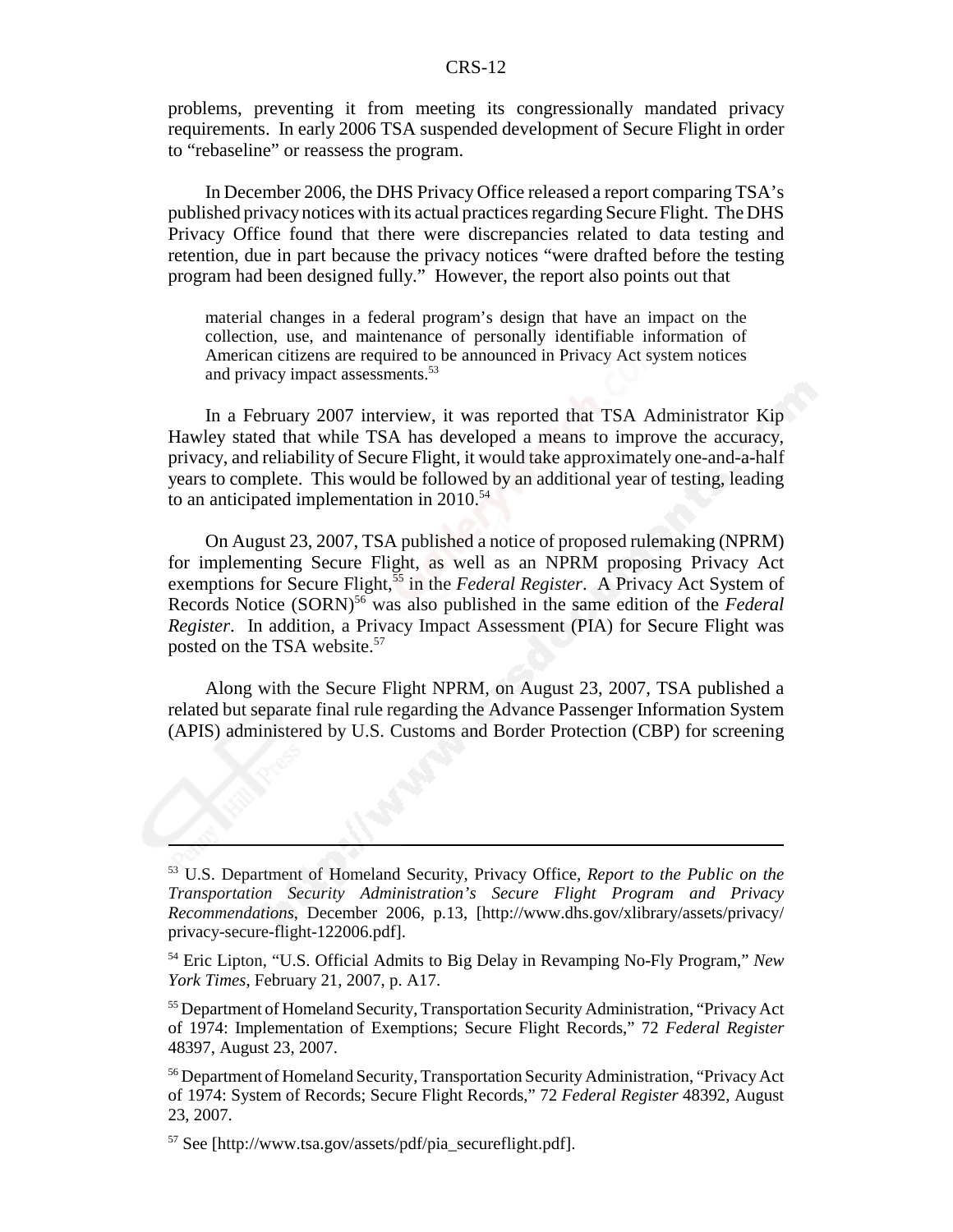passengers of international flights departing from or arriving to the United States.<sup>58</sup> TSA states

We propose that, when the Secure Flight rule becomes final, aircraft operators would submit passenger information to DHS through a single DHS portal for both the Secure Flight and APIS programs. This would allow DHS to integrate the watch list matching component of APIS into Secure Flight, resulting in one DHS system responsible for watch list matching for all aviation passengers.<sup>59</sup>

According to the August 23, 2007 Secure Flight NPRM, in accordance with the Intelligence Reform and Terrorism Prevention Act (IRTPA), "TSA would receive passenger and certain non-traveler information, conduct watch list matching against the No Fly and Selectee portions of the Federal Government's consolidated terrorist watch list, and transmit boarding pass printing instructions back to aircraft operators."60 Currently, air carriers are responsible for comparing passenger information to that on government watch lists.

The NPRM states that TSA would collect Secure Flight Passenger Data that includes a combination of required and optional information. Passengers would be required to provide their full names, "as it appears on a verifying identity document held by that individual."<sup>61</sup> In addition, passengers would be asked, but not required, to provide their date of birth, gender, Redress Number or known traveler number. However, the NPRM does propose circumstances in which aircraft operators would be required to provide the optional information to TSA if it already has obtained that information "in the ordinary course of business." The NPRM states

If a covered aircraft operator were to input data required to be requested from individuals into the system where it stores SFPD — such as data from a passenger profile stored by the aircraft operator in the ordinary course of business — the aircraft operator would be required to include that data as part of the SFPD transmitted to TSA, even though the individual did not provide that information at the time of reservation.<sup>62</sup>

In addition, aircraft operations would be required to provide TSA, if available, a passenger's passport information, and "certain non-personally identifiable data fields" including itinerary information, reservation control number, record sequence

<sup>58</sup> Department of Homeland Security, Bureau of Customers and Border Protection, "Advance Electronic Transmission of Passenger and Crew Member Manifests for Commercial Aircraft and Vessels," 72 *Federal Register* 48320, August 23, 2007.

<sup>&</sup>lt;sup>59</sup> Department of Homeland Security, Transportation Security Administration, "Secure Flight Program," 72 *Federal Register* 48356, August 23, 2007.

<sup>60</sup> Department of Homeland Security, Transportation Security Administration, "Secure Flight Program," 72 *Federal Register* 48356, August 23, 2007.

 $61$  Ibid., p. 48369.

<sup>62</sup> Ibid., p. 48364.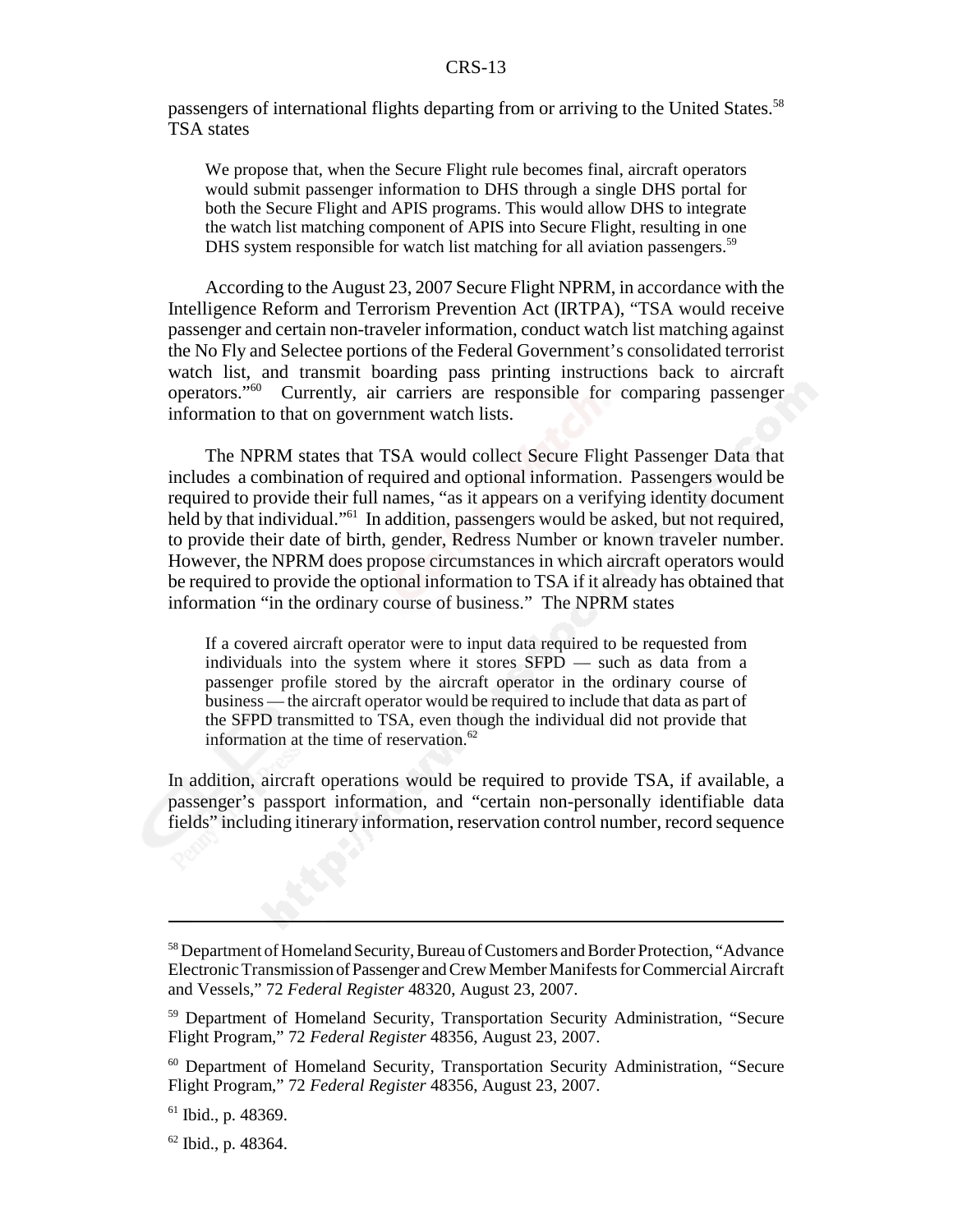number, record type, passenger update indicator, and traveler reference number.<sup>63</sup> Secure Flight would not utilize commercial data to verify identities, nor would it use algorithms to assign risk scores to individuals. $64$ 

In the NPRM TSA proposes a tiered data retention schedule. The purpose for retaining the records would be to facilitate a redress process, expedite future travel, and investigate and document terrorist events. Under this schedule, the records for "individuals not identified as potential matches by the automated matching tool would be retained for seven days" after the completion of directional travel. The records for individuals identified as "potential matches" would be retained for seven years following the completion of directional travel. The records of individuals identified as "confirmed matches" would be retained for 99 years.<sup>65</sup>

This original NPRM included a 60-day comment period, ending on October 22, 2007. However, in response to deadline extension requests received, on October 24, 2007, TSA published a notice in the Federal Register extending the public comment period an additional 30 days, ending November 21, 2007.<sup>66</sup>

On November 9, 2007, TSA published a final SORN $^{67}$  and a final rule regarding Privacy Act exemptions for Secure Flight.<sup>68</sup>

## **Multistate Anti-Terrorism Information Exchange (MATRIX) Pilot Project**

Similar to TIA and CAPPS II, which were born out of an initial reaction to concerns about terrorism, the impetus and initial work on MATRIX grew out of the September 11, 2001 terrorist attacks. MATRIX was initially developed by Seisint, a Florida-based information products company, in an effort to facilitate collaborative information sharing and factual data analysis. At the outset of the project, MATRIX included a component Seisint called the High Terrorist Factor (HTF). Within days of the terrorist attacks, based on an analysis of information that included "age and gender, what they did with their drivers license, either pilots or associations to pilots, proximity to 'dirty' addresses/phone numbers, investigational data, how they shipped; how they received, social security number anomalies, credit history, and ethnicity," Seisint generated a list of 120,000 names with high HTF scores, or so-

<sup>63</sup> Ibid., p. 48359.

<sup>64</sup> Ibid., p. 48363.

<sup>65</sup> Ibid., p. 48356.

<sup>66</sup> Department of Homeland Security, Transportation Security Administration, "Secure Flight Program," 72 *Federal Register* 60307, October 24, 2007.

 $67$  Department of Homeland Security, Transportation Security Administration, "Privacy Act" of 1974: System of Records; Secure Flight Records," 72 *Federal Register* 63711, November 9, 2007.

<sup>68</sup> Department of Homeland Security, Transportation Security Administration, "Privacy Act of 1974: Implementation of Exemptions; Secure Flight Records," 72 *Federal Register* 63706, November 9, 2007.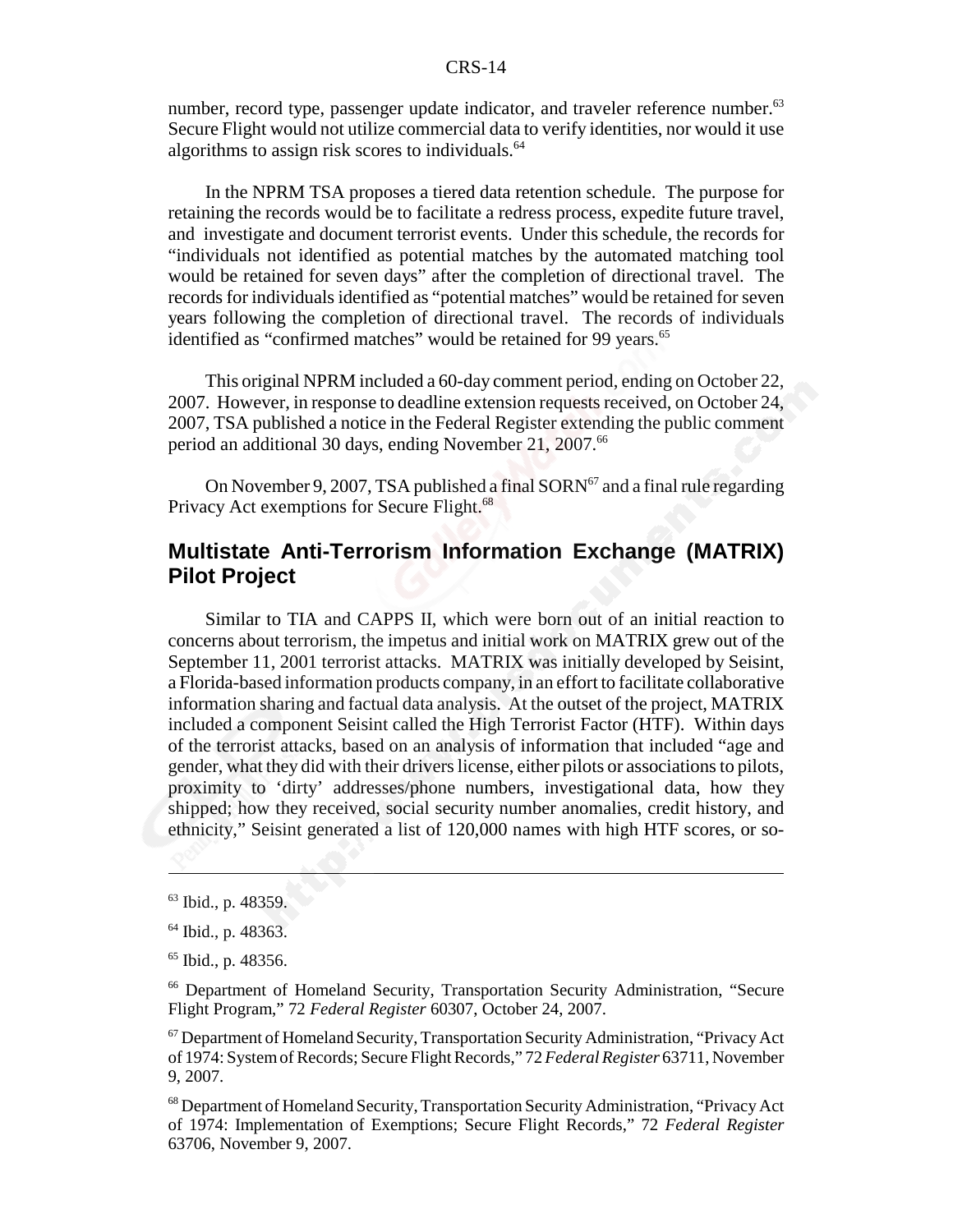called terrorism quotients. Seisint provided this list to the Federal Bureau of Investigation (FBI), the Immigration and Naturalization Service (INS), the United States Secret Service (USSS), and the Florida Department of Law Enforcement (FDLE), which, according to a January 2003 presentation, made by the company, led to "several arrests within one week" and "scores of other arrests."69 Although the HTF scoring system appeared to attract the interest of officials, this feature was reportedly dropped from MATRIX because it relied on intelligence data not normally available to the law enforcement community and concerns about privacy abuses. However, some critics of MATRIX continued to raise questions about HTF, citing the lack of any publicly available official documentation verifying such a decision.<sup>70</sup>

As a pilot project, MATRIX was administered through a collaborative effort between Seisint, the FDLE, $<sup>71</sup>$  and the Institute for Intergovernmental Research (IIR),</sup> a "Florida-based nonprofit research and training organization, [that] specializes in law enforcement, juvenile justice, and criminal justice issues."72 The Florida Department of Law Enforcement (FDLE) served as the "Security Agent" for MATRIX, administering control over which agencies and individuals had access to the system. FDLE was also a participant state in MATRIX. IIR was responsible for administrative support, and was the grantee for federal funds received for MATRIX.<sup>73</sup>

The analytical core of the MATRIX pilot project was an application called Factual Analysis Criminal Threat Solution (FACTS). FACTS was described as a "technological, investigative tool allowing query-based searches of available state and public records in the data reference repository."74 The FACTS application allowed an authorized user to search "dynamically combined records from disparate datasets" based on partial information, and will "assemble" the results.75 The data reference repository used with FACTS represented the amalgamation of over 3.9 billion public records collected from thousands of sources.<sup>76</sup> Some of the data contained in FACTS included FAA pilot licenses and aircraft ownership records, property ownership records, information on vessels registered with the Coast Guard, state sexual offenders lists, federal terrorist watch lists, corporation filings, Uniform

<sup>72</sup> The IIR website is available at  $[http://www.ir.com/]$ .

 $69$  A copy of the presentation is available at [http://www.aclu.org/Files/OpenFile.cfm?id= 15813].

<sup>70</sup> Brian Bergstein, "Database Firm Tagged 120,000 Terrorism 'Suspects' for Feds," *The SunHerald*, May 20, 2004, [http://www.sunherald.com/mld/sunherald/business/technology/ 8715327.htm].

<sup>&</sup>lt;sup>71</sup> The FDLE website is available at  $[http://www.fdle.state.fl.us/]$ .

 $<sup>73</sup>$  The MATRIX project website was deactivated at the conclusion of the pilot period. It</sup> was previously available at [http://www.matrix-at.org/].

 $74$  Information originally drawn from the MATRIX website, which is no longer available, at [http://www.matrix-at.org/FACTS\_defined.htm].

 $75$  Ibid.

 $76$  Information originally drawn from the MATRIX website, which is no longer available, at [http://www.matrix-at.org/newsletter.pdf].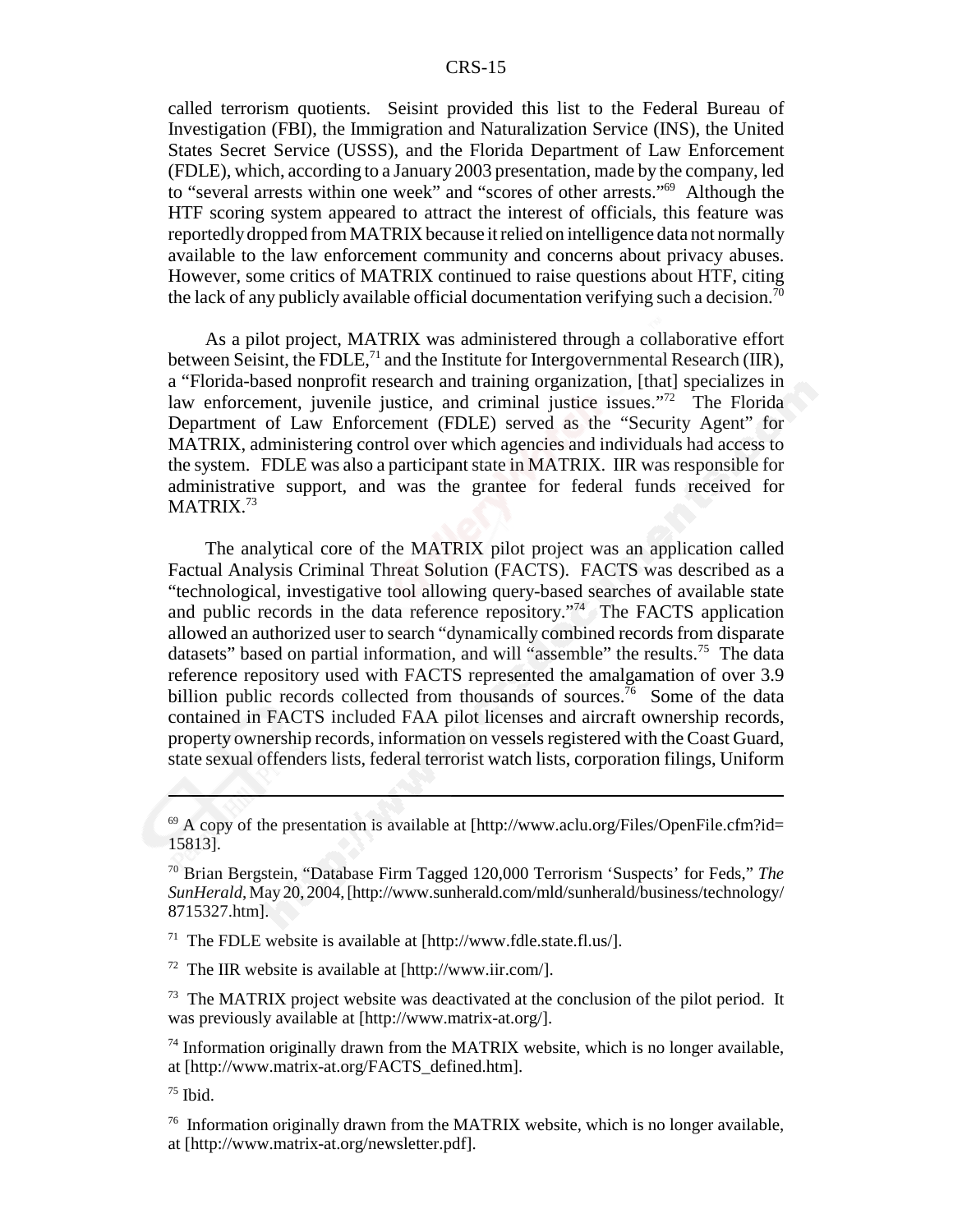Commercial Code filings, bankruptcy filings, state-issued professional licenses, criminal history information, department of corrections information and photo images, driver's license information and photo images, motor vehicle registration information, and information from commercial sources that "are generally available to the public or legally permissible under federal law."<sup>77</sup> The data reference repository purportedly excluded data such as telemarketing call lists, direct mail mailing lists, airline reservations or travel records, frequent flyer/hotel stay program membership or activity, magazine subscriptions, information about purchases made at retailers or over the Internet, telephone calling logs or records, credit or debit card numbers, mortgage or car payment information, bank account numbers or balance information, birth certificates, marriage licenses, divorce decrees, or utility bill payment information.

Participating law enforcement agencies utilized this information sharing and data mining resource over the Regional Information Sharing Systems (RISS) secure intranet (RISSNET). The RISS Program is an established system of six regional centers that are used to "share intelligence and coordinate efforts against criminal networks that operate in many locations across jurisdictional lines."78 The RISS Program is used to combat traditional law enforcement targets, such as drug trafficking and violent crime, as well as other activities, such as terrorism and cybercrime. According to its website, RISS has been in operation for nearly 25 years, and has "member agencies in all 50 states, the District of Columbia, U.S. territories, Australia, Canada, and England."79

Some critics of MATRIX suggested that the original intentions and design of the pilot project echoed those of DARPA's highly criticized TIA program.<sup>80</sup> However, while it is difficult to ascribe intention, an ongoing series of problems did appear to have affected the trajectory of the project. In August 2003, Hank Asher, the founder of Seisint, resigned from the company's board of directors after questions about his criminal history were raised during contract negotiations between Seisint and the Florida Department of Law Enforcement. In the 1980s, Asher was allegedly a pilot in several drug smuggling cases. However, he was reportedly never charged in the cases in exchange for his testimony at state and federal trials. Similar concerns had surfaced in 1999 when the FBI and the U.S. Drug Enforcement Agency (DEA) reportedly cancelled contracts with an earlier company Asher founded, DBT Online,  $Inc.<sup>81</sup>$ 

 $77$  Information originally drawn from the MATRIX website, which is no longer available, at [http://www.matrix-at.org/data\_sources.htm].

<sup>&</sup>lt;sup>78</sup> For a detailed description of RISS, see [http://www.iir.com/riss/] and [http://www.rissinfo.com/].

<sup>79 [</sup>http://www.rissinfo.com/overview2.htm].

<sup>80</sup> John Schwartz, "Privacy Fears Erode Support for a Network to Fight Crime," *New York Times*, 15 March 2004, [http://www.nytimes.com/2004/03/15/technology/15matrix.html].

<sup>81</sup> Cynthia L. Webb, "Total Information Dilemma," *Washington Post*, May 27, 2004, [http://www.washingtonpost.com/ac2/wp-dyn/A60986-2004May27?language=printer]; Lucy Morgan, "Ex-drug Runner Steps Aside," *St. Petersburg Times*, August 30, 2003, (continued...)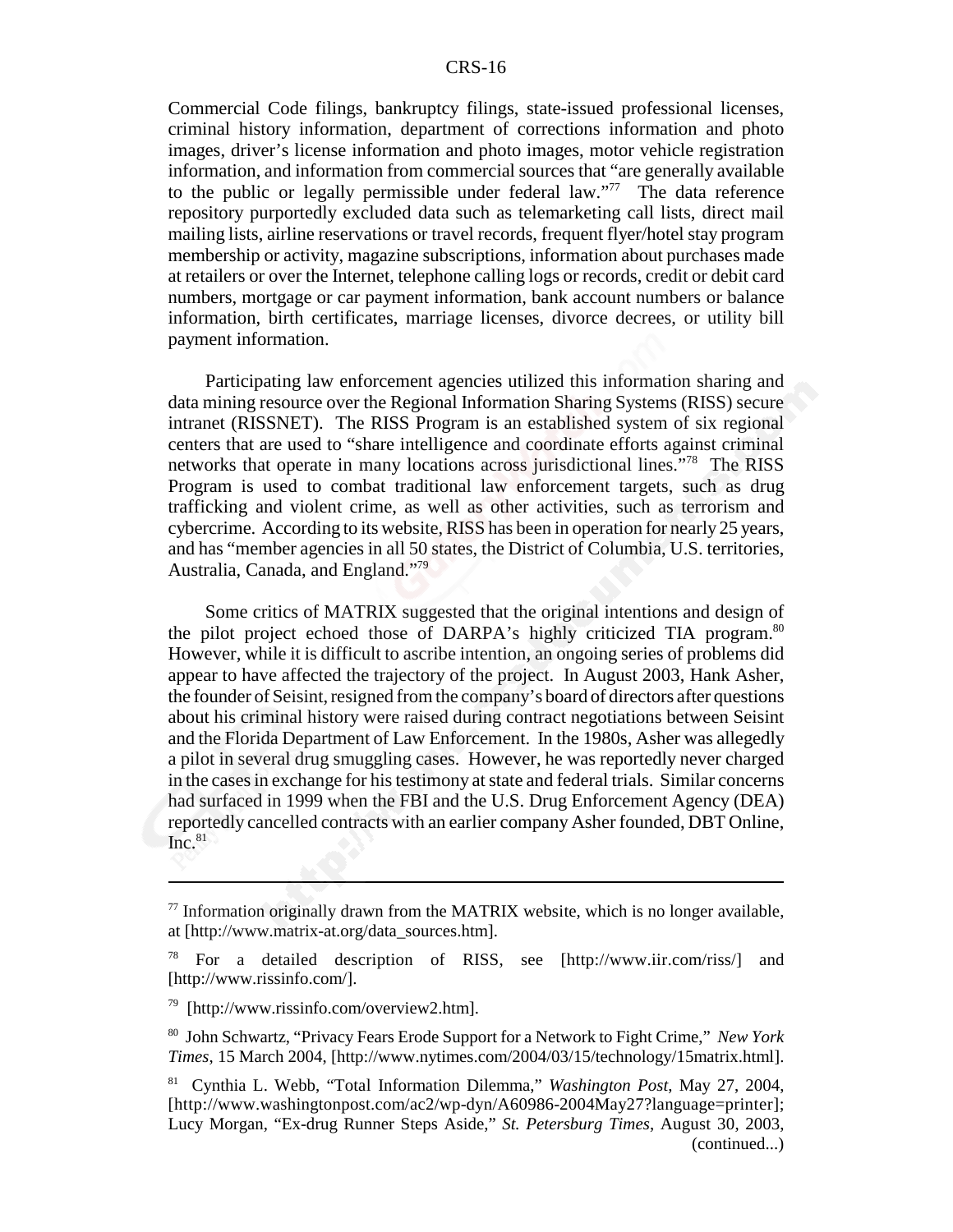Some civil liberties organizations also raised concerns about law enforcement actions being taken based on algorithms and analytical criteria developed by a private corporation, in this case Seisint, without any public or legislative input.<sup>82</sup> Questions also were raised about the level of involvement of the federal government, particularly the Department of Homeland Security and the Department of Justice, in a project that is ostensibly focused on supporting state-based information sharing.<sup>83</sup> It has been reported that the MATRIX pilot project has received a total of \$12 million in federal funding — \$8 million from the Office of Domestic Preparedness (ODP) at the Department of Homeland Security (DHS), and \$4 million from the Bureau of Justice Assistance (BJA) at the Department of Justice (DOJ).<sup>84</sup>

The MATRIX pilot project also suffered some setbacks in recruiting states to participate. The lack of participation can be especially troubling for a networked information sharing project such as MATRIX because, as Metcalfe's Law suggests, "the power of the network increases exponentially by the number of computers connected to it."85 While as many as 16 states were reported to have either participated or seriously considered participating in MATRIX, several chose to withdraw, leaving a total of four states (Connecticut, Florida, Ohio, and Pennsylvania) at the conclusion of the pilot on April 15, 2005. State officials cited a variety of reasons for not participating in MATRIX, including costs, concerns about violating state privacy laws, and duplication of existing resources.<sup>86</sup>

In its news release announcing the conclusion of the pilot, the FDLE stated that as a proof-of-concept pilot study from July 2003 to April 2005, MATRIX had

 $81$  (...continued)

<sup>[</sup>http://www.sptimes.com/2003/08/30/State/Ex\_drug\_runner\_steps\_.shtml]; Bill Cotterell, and Nancy Cook Lauer, "Bush Defends Pick of Computer Firm, Former Leader's Background Raises Questions," *Tallahassee Democrat*, May 22, 2004, [http://www.tallahassee.com/mld/tallahassee/news/local/8728776.htm].

<sup>82</sup> Welsh, William Welsh, "Feds Offer to Mend Matrix," *Washington Technology*, May 24, 2004, [http://www.washingtontechnology.com/news/19\_4/egov/23597-1.html].

<sup>83</sup> O'Harrow, Jr., Robert O'Harrow, Jr., "Anti-Terror Database Got Show at White House," *Washington Post*, May 21, 2004, p. A12.

<sup>84</sup> John Schwartz, "Privacy Fears Erode Support for a Network to Fight Crime," *New York Times*, March 15, 2004, [http://www.nytimes.com/2004/03/15/technology/15matrix.html].

<sup>85</sup> For a more detailed discussion of Metcalfe's Law, see [http://searchnetworking .techtarget.com/sDefinition/0,,sid7\_gci214115,00.html].

<sup>&</sup>lt;sup>86</sup> The states that have reportedly decided to withdraw from the pilot project include Alabama, California, Georgia, Kentucky, Louisiana, New York, Oregon, South Carolina, Texas, Utah, and Wisconsin. Larry Greenemeier, "Two More States Withdraw From Database," *InformationWeek*, March 12, 2004, [http://www.informationweek.com/story/ showArticle.jhtml?articleID=18312112]; Diane Frank, "Utah No Longer Part of MATRIX," *Federal Computer Week*, April 5, 2004, p. 14; Associated Press, "Two More States Withdraw From Controversial Database Program," *Star-Telegram*, March 12, 2004, [http://www.dfw.com/mld/dfw/business/8170978.htm?1c]; Associated Press, "Matrix Plan Fuels Privacy Fears," *Wired News*, February 2, 2004, [http://www.wired.com/news/business/ 0,1367,62141,00.html].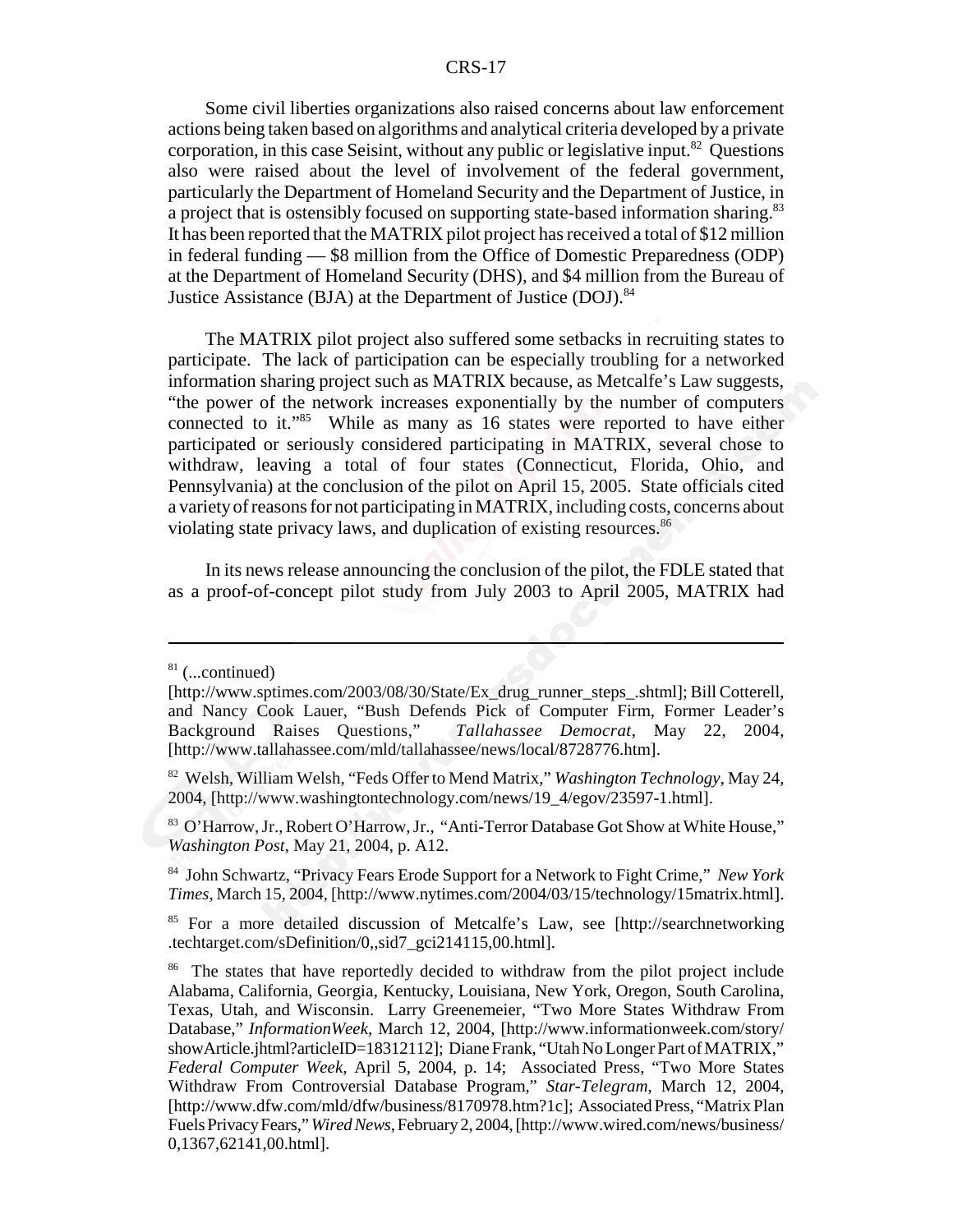achieved many "operational successes." Among the statistics cited, the news release stated that

- ! Between July 2003 and April 2005, there have been 1,866,202 queries to the FACTS application.
- As of April 8, 2005, there were 963 law enforcement users accessing FACTS.
- ! FACTS assisted a variety of investigations. On average, cases pertained to the following:
	- Fraud  $-22.6%$
	- $\bullet$  Robbery 18.8%
	- Sex Crime Investigations  $-8.6\%$
	- Larceny and Theft  $-8.3\%$
	- Extortion/Blackmail 7.0%
	- Burglary/Breaking and Entering 6.8%
	- Stolen Property  $6.2\%$
	- Terrorism/National Security  $-2.6%$
	- $\bullet$  Other 19.1% (e.g., assault, arson, narcotics, homicide)

It was also announced that while the pilot study would not be continued, due to a lack of additional federal funding, that Florida and other participating states were "independently negotiating the continued use of the FACTS application for use within their individual state[s]."<sup>87</sup>

## **Other Data Mining Initiatives**

**Able Danger.** In summer 2005, news reports began to appear regarding a data mining initiative that had been carried out by the U.S. Army's Land Information Warfare Agency (LIWA) in 1999-2000. The initiative, referred to as Able Danger, had reportedly been requested by the U.S. Special Operations Command (SOCOM) as part of larger effort to develop a plan to combat transnational terrorism. Because the details of Able Danger remain classified, little is known about the program. However, in a briefing to reporters, the Department of Defense characterized Able Danger as a demonstration project to test analytical methods and technology on very large amounts of data. $88$  The project involved using link analysis to identify underlying connections and associations between individuals who otherwise appear to have no outward connection with one another. The link analysis used both classified and open source data, totaling a reported 2.5 terabytes.<sup>89</sup> All of this data, which included information on U.S. persons, was reportedly deleted in April 2000

<sup>87</sup> Florida Department of Law Enforcement (FDLE). "News Release: MATRIX Pilot Project Concludes," April 15, 2005, [http://www.fdle.state.fl.us/press\_releases/expired/2005/ 20050415\_matrix\_project.html].

<sup>88</sup> Department of Defense, Special Defense Department Briefing, September 1, 2005, [http://www.defenselink.mil/transcripts/2005/tr20050901-3844.html].

<sup>89</sup> Shane Harris, "Homeland Security - Intelligence Designs," *National Journal*, December 3, 2005, [http://www.govexec.com/dailyfed/1205/120705nj1.htm].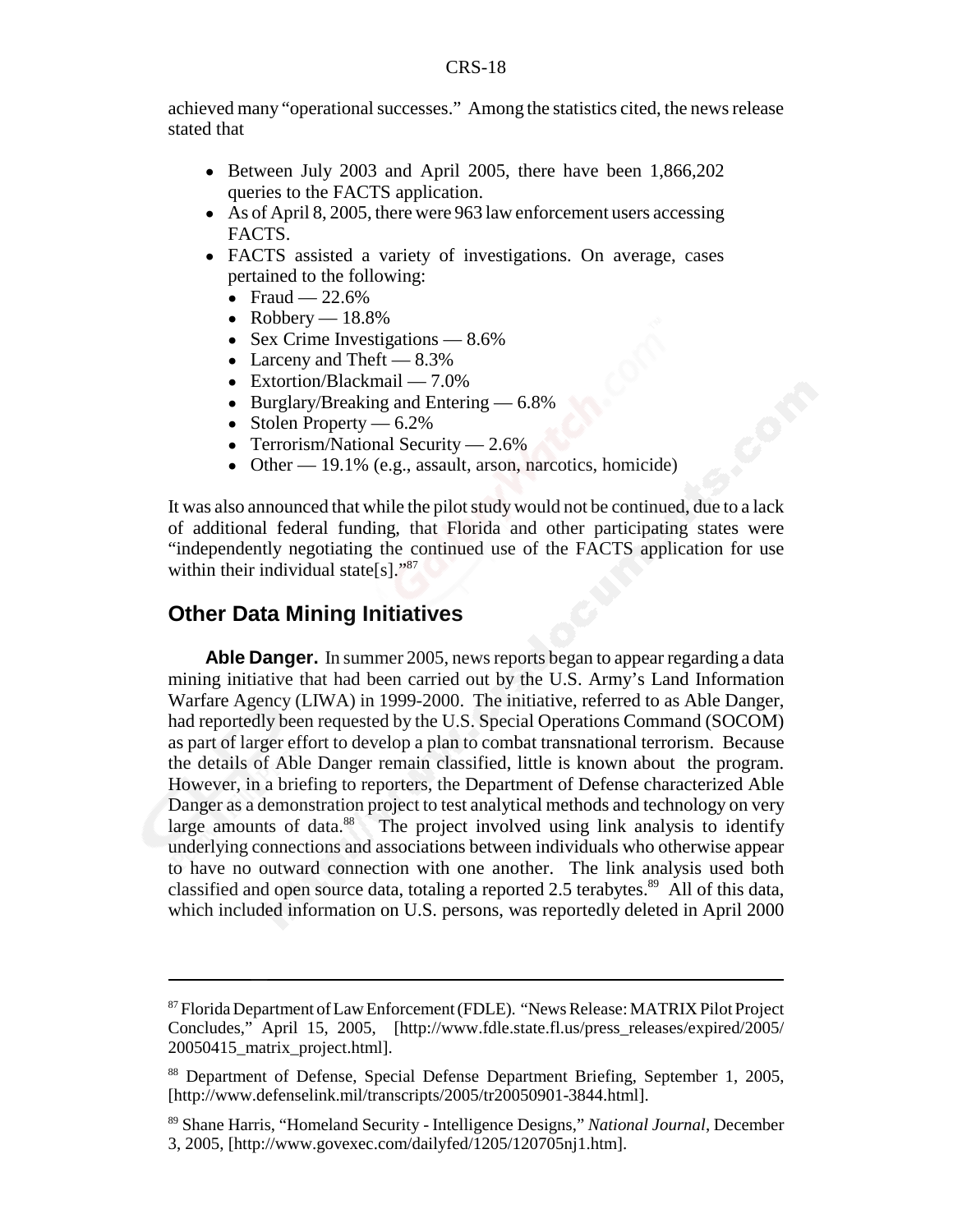due to U.S. Army regulations requiring information on U.S. persons be destroyed after a project ends or becomes inactive.<sup>90</sup>

Interest in Able Danger was largely driven by controversy over allegations that the data mining analysis had resulted in the identification of Mohammed Atta, one of the 9/11 hijackers, as a terrorist suspect before the attacks took place. While some individuals who had been involved in Able Danger were reportedly prepared to testify that they had seen either his name and/or picture on a chart prior to the attacks, the identification claim was strongly disputed by others.

On September 21, 2005, the Senate Committee on the Judiciary held a hearing on Able Danger to consider how the data could or should have been shared with other agencies, and whether the destruction of the data was in fact required by the relevant regulations. While the Department of Defense directed the individuals involved in Able Danger not to testify at the hearing, testimony was taken from the attorney of one of the individuals, as well as others not directly involved with the project.

On February 15, 2006, the House Committee on Armed Services Subcommittee on Strategic Forces and Subcommittee on Terrorism, Unconventional Threats and Capabilities held a joint hearing on Able Danger. The first half of the hearing was held in open session while the second half of the hearing was held in closed session to allow for the discussion of classified information. Witnesses testifying during the open session included Stephen Cambone, Undersecretary of Defense for Intelligence; Erik Kleinsmith; Anthony Shaffer, and J.D. Smith.

In September 2006, a Department of Defense Inspector General report regarding Able Danger was released. The investigation examined allegations of mismanagement of the Able Danger program and reprisals against Lieutenant Colonel (LTC) Anthony Shaffer, a member of the U.S. Army Reserve and civilian employee of the Defense Intelligence Agency (DIA). The DoD Inspector General "found some procedural oversights concerning the DIA handling of LTC Shaffer's office contents and his Officer Evaluation Reports." However, the investigation found that

The evidence did not support assertions that Able Danger identified the September 11, 2001, terrorists nearly a year before the attack, that Able Danger team members were prohibited from sharing information with law enforcement authorities, or that DoD officials reprised against LTC Shaffer for his disclosures regarding Able Danger.<sup>91</sup>

In December 2006, the then-Chairman and then-Vice Chairman of the Senate Select Committee on Intelligence, Senator Roberts and Senator Rockefeller

<sup>90</sup> Erik Kleinsmith, Testimony before the Senate Committee on the Judiciary, *Able Danger and Intelligence Information Sharing*, September 21, 2005, [http://judiciary.senate.gov/ testimony.cfm?id=1606&wit\_id=4669].

<sup>&</sup>lt;sup>91</sup> Department of Defense, Office of the Inspector General, "Alleged Misconduct by Senior DoD Officials Concerning the Able Danger Program and Lieutenant Colonel Anthony A. Shaffer, U.S. Army Reserve," Report of Investigation, September 18, 2006, [http://www.dodig.mil/fo/foia/ERR/r\_H05L97905217-PWH.pdf].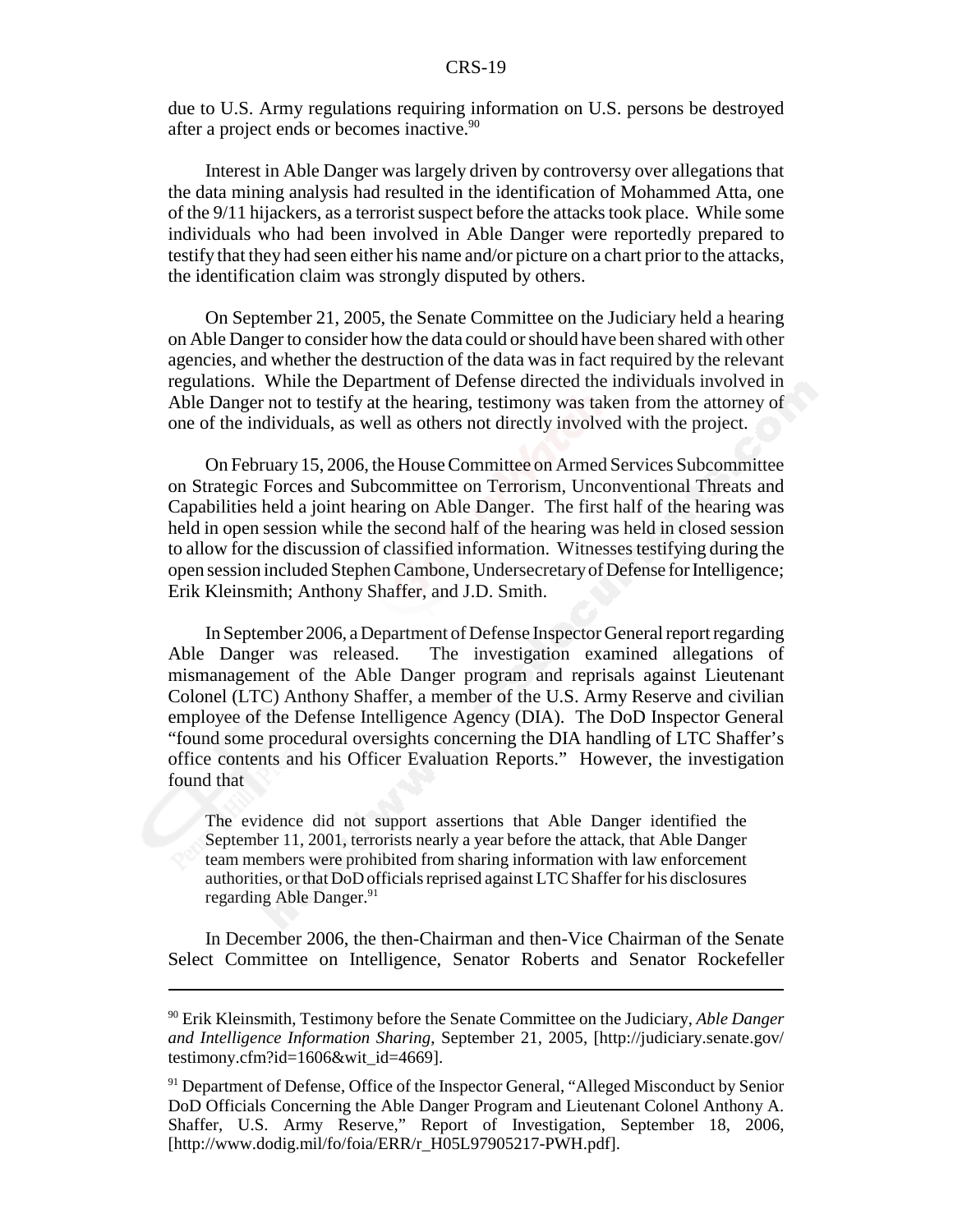respectively, released a letter summarizing the findings of a review of Able Danger conducted by Committee staff.<sup>92</sup> According to the letter, the results of the review, begun in August 2005, "were confirmed in all respects by the DoD Inspector General investigation of the Able Danger program (Case Number H05L9790521)." The letter further stated that the review "revealed no evidence to support the underlying Able Danger allegations" and that the Committee considered the matter "closed."

**Automated Targeting System (ATS).** On November 2, 2006, DHS posted a System of Records Notice (SORN) in the Federal Register regarding the deployment of the Automated Targeting System (ATS), to screen travelers entering the United States by car, plane, ship, or rail.<sup>93</sup> Originally developed to help identify potential cargo threats, ATS is a module of the Treasure Enforcement Communications System (TECS). TECS is described as an "overarching law enforcement information collection, targeting, and sharing environment." ATS is run by the Bureau of Customs and Border Protection (CPB). The Federal Register notice states that "ATS builds a risk assessment for cargo, conveyances, and travelers based on criteria and rules developed by CPB." The notice further states that "ATS both collects information directly, and derives other information from various systems." Information collected may be retained for up to forty years "to cover the potentially active lifespan of individuals associated with terrorism or other criminal activities."

According to a November 22, 2006 privacy impact assessment, ATS itself is composed of six modules:

- ATS-Inbound inbound cargo and conveyances (rail, truck, ship, and air)
- ATS-Outbound outbound cargo and conveyances (rail, truck, ship, and air)
- ATS-Passenger (ATS-P) travelers and conveyances (air, ship, and rail)
- ATS-Land (ATS-L) private vehicles arriving by land
- ATS-International (ATS-I) cargo targeting for CPB's collaboration with foreign customs authorities
- ! ATS-Trend Analysis and Analytical Selectivity Program (ATS-TAP)  $(analytical module)^{94}$

According to DHS, "ATS historically was covered by the SORN for TECS." The November 2, 2006 SORN was "solely to provide increased noticed and transparency to the public about ATS" and "did not describe any new collection of

 $92$  A copy of the letter is available at [http://www.intelligence.senate.gov/abledanger.pdf].

<sup>&</sup>lt;sup>93</sup> Department of Homeland Security, Office of the Secretary, "Privacy Act of 1974; System of Records," 71 *Federal Register* 64543, November 2, 2006.

<sup>94</sup> Department of Homeland Security, *Privacy Impact Assessment for the Automated Targeting System*, November 22, 2006, p.3, [http://www.dhs.gov/xlibrary/assets/privacy/ privacy\_pia\_cbp\_ats.pdf].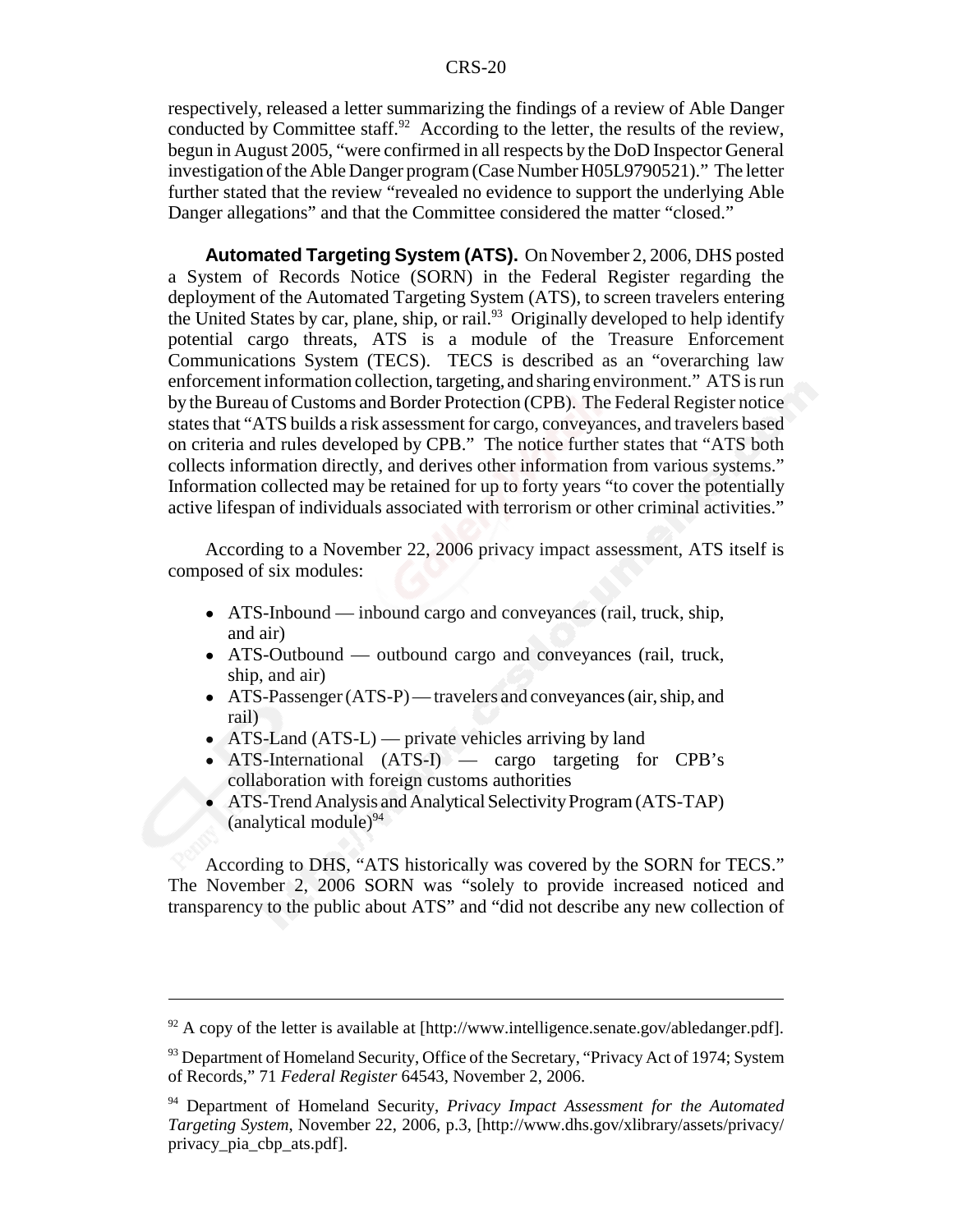information."95 However, the disclosure raised a number of issues about various facets of the program, including proposed exemptions from the Privacy Act; opportunities for citizens to correct errors in the records; how the risk assessments are created; if any previous testing has been conducted; and the effectiveness of the system.

In its July 6, 2007 report to Congress, the DHS Privacy Office stated that of the six modules that compose ATS, only two — ATS Inbound and ATS Outbound (which became operational in 1997) — "engage in data mining to provide decision support analysis for targeting of cargo for suspicious activity."<sup>96</sup> In contrast, the DHS Privacy Office report states that the ATS Passenger module does not meet the definition of data mining referred to in H.Rept. 109-699 (this definition is discussed in more detail in "Legislation in the  $109<sup>th</sup>$  Congress," below). Whereas the ATS Passenger module calls for a search or examination of a traveler based on the traveler's personally identifying travel documents, the data mining definition in H.Rept. 109-699 only includes a search that "does not use a specific individual's personal identifiers to acquire information concerning that individual."97

On August 6, 2007, the Privacy Office of the Department of Homeland Security published a notice of proposed rulemaking (NPRM) proposing Privacy Act exemptions for the Automated Targeting System,<sup>98</sup> in the *Federal Register*. A Privacy Act System of Records Notice (SORN)<sup>99</sup> was also published in the same edition of the *Federal Register*. In addition, a revised Privacy Impact Assessment (PIA) for ATS was posted on the DHS website.<sup>100</sup>

According to the NPRM, ATS-P module records exempt from the Privacy Act would include "the risk assessment analyses and business confidential information received in the PNR from the air and vessel carriers." Records or information obtained from other systems of records that are exempt from certain provisions of the Privacy Act would retain their exemption in ATS.<sup>101</sup> In the NPRM, DHS states that

98 Department of Homeland Security, Office of the Secretary, "Privacy Act of 1974: Implementation of Exemptions; Automated Targeting System," 72 *Federal Register* 43567, August 6, 2007.

<sup>99</sup> Department of Homeland Security, Office of the Secretary, "Privacy Act of 1974; U.S. Customs and Border Protection, Automated Targeting System, System of Records," 72 *Federal Register* 43650, August 6, 2007.

<sup>100</sup> See [http://www.dhs.gov/xlibrary/assets/privacy/privacy\_pia\_cbp\_atsupdate.pdf].

<sup>&</sup>lt;sup>95</sup> Department of Homeland Security, Office of the Secretary, "Privacy Act of 1974; U.S. Customs and Border Protection, Automated Targeting System, System of Records," 72 *Federal Register* 43650, August 6, 2007.

<sup>96</sup> Department of Homeland Security, Privacy Office, *2007 Data Mining Report: DHS Privacy Office Response to House Report 109-699*, July 6, 2007, [http://www.dhs.gov/xlibrary/assets/privacy/privacy\_rpt\_datamining\_2007.pdf], p. 17.

 $97$  Ibid., p. 7 and p. 17, footnote 34.

<sup>&</sup>lt;sup>101</sup> Department of Homeland Security, Office of the Secretary, "Privacy Act of 1974: Implementation of Exemptions; Automated Targeting System," 72 *Federal Register* 43567, (continued...)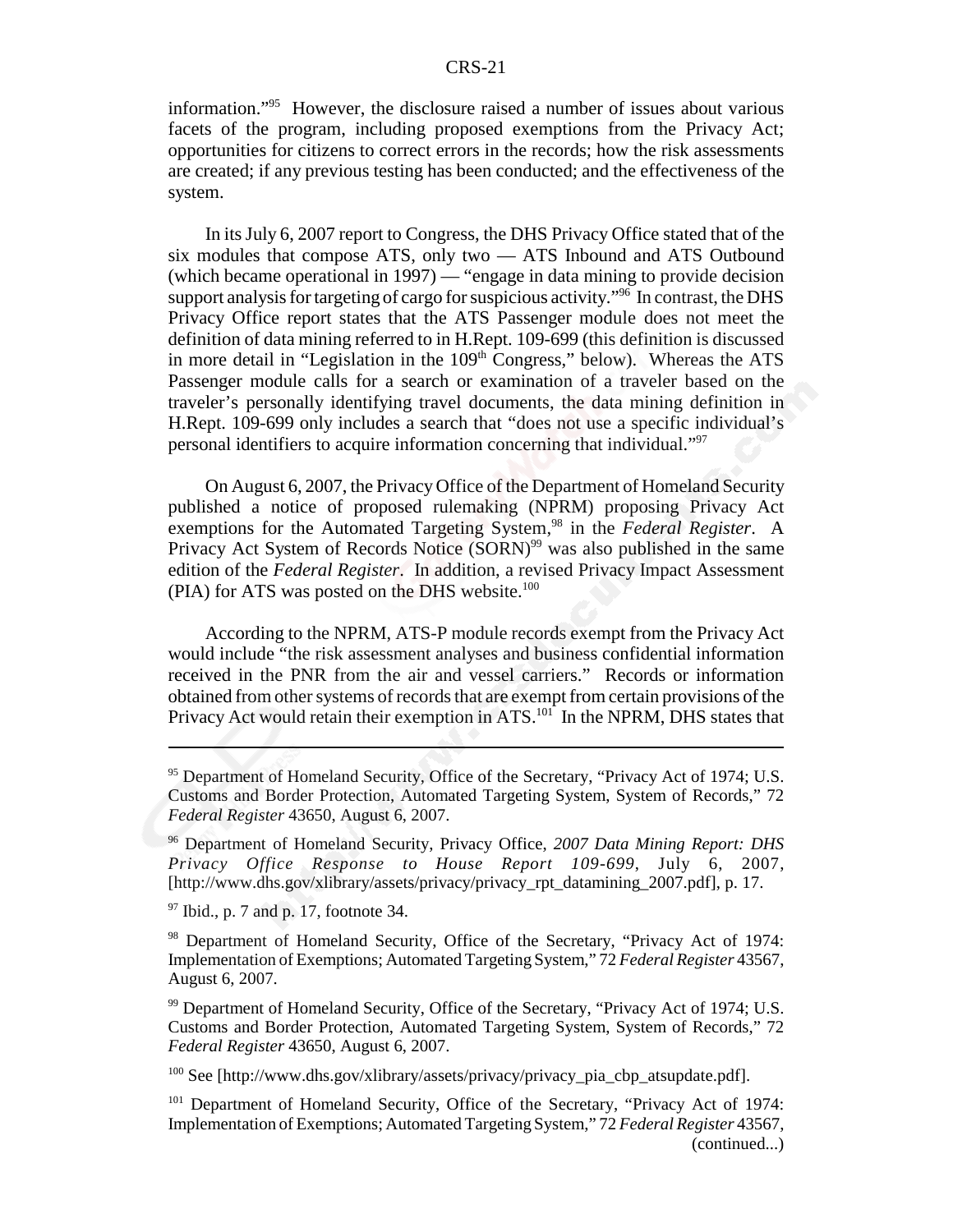the exemptions are needed "to protect information relating to law enforcement investigations from disclosures to subjects of investigations and others who could interfere with investigatory and law enforcement activities."

The August 6, 2007 SORN is a revised version of the November 2, 2006 SORN "which responds to those comments [received in response to the November 2006 SORN], makes certain amendments with regard to the retention period and access provisions of the prior notice, and provides further notice and transparency to the public about the functionality of ATS."102 The changes include

- Reducing the "general retention period for data maintained in ATS" from 40 to 15 years, and adding a requirement that users obtain supervisory approval to access archived data in the last eight years of the retention period.
- ! Allowing "persons whose PNR data has been collected and maintained in ATS-P [to] have administrative access to that data under the Privacy Act." Individuals will also be able to "seek to correct factual inaccuracies contained in their PNR data, as it is maintained by CBP."
- Adding book agents as a category of people from whom information is obtained, in acknowledgment that book agents' identities are included in itinerary information.
- Amending the categories of people covered by ATS "to include persons who international itineraries cause their flight to stop in the United States, either to refuel or permit a transfer, and crewmembers on flights that overly or transit through U.S. airspace."
- Clarifying "the categories of PNR data collected and maintained in ATS-P to more accurately reflect the type of data collected from air carriers."
- Removing "two of the routine uses included in the earlier version of the SORN — those pertaining to using ATS in background checks."

This revised SORN became effective on September 5, 2007.

**National Security Agency (NSA) and the Terrorist Surveillance Program.** In December 2005 news reports appeared for the first time revealing the existence of a classified NSA terrorist surveillance program, dating back to at least 2002, involving the domestic collection, analysis, and sharing of telephone call information.<sup>103</sup> Controversy over the program raised congressional concerns about both the prevalence of homeland security data mining and the capacity of the

 $101$  (...continued)

August 6, 2007.

<sup>&</sup>lt;sup>102</sup> Department of Homeland Security, Office of the Secretary, "Privacy Act of 1974; U.S. Customs and Border Protection, Automated Targeting System, System of Records," 72 *Federal Register* 43650, August 6, 2007.

<sup>103</sup> Peter Baker, "President Says He Ordered NSA Domestic Spying," *The Washington Post*, 18 December 2005, p. A1; Walter Pincus, "NSA Gave Other U.S. Agencies Information From Surveillance," *The Washington Post*, January 1, 2006, p. A8.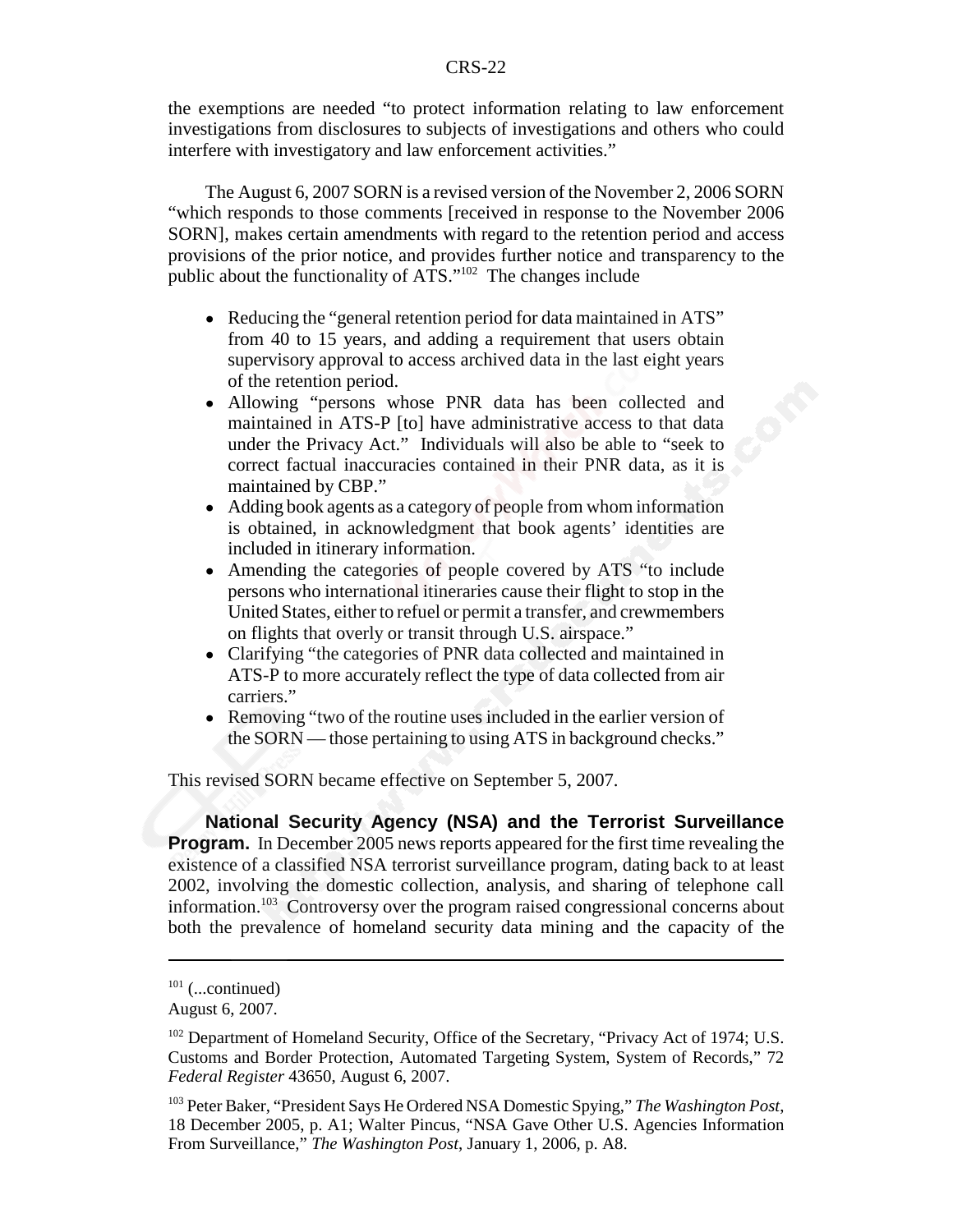country's intelligence and law enforcement agencies to adequately analyze and share counterterrorism information. The Senate Committee on the Judiciary held two hearings regarding the issue on February 6 and February 28, 2006.

Although details about the program are classified, statements by President Bush and Administration officials following the initial revelation of the program suggested that the NSA terrorist surveillance program focused only on international calls, with a specific goal of targeting the communications of al Qaeda and related terrorist groups, and affiliated individuals. It was also suggested that the program was reviewed and reauthorized on a regular basis and that key Members of Congress had been briefed about the program.

In his weekly radio address on December 17, 2005, President Bush stated:

In the weeks following the terrorist attacks on our nation, I authorized the National Security Agency, consistent with U.S. law and the Constitution, to intercept the international communications of people with known links to al Qaeda and related terrorist organizations. Before we intercept these communications, the government must have information that establishes a clear link to these terrorist networks. $104$ 

President Bush also stated during his radio address:

The activities I authorized are reviewed approximately every 45 days. Each review is based on a fresh intelligence assessment of terrorist threats to the continuity of our government and the threat of catastrophic damage to our homeland. During each assessment, previous activities under the authorization are reviewed. The review includes approval by our nation's top legal officials, including the Attorney General and the Counsel to the President. I have reauthorized this program more than 30 times since the September the 11th attacks, and I intend to do so for as long as our nation faces a continuing threat from al Qaeda and related groups.105

In a January 27, 2006, public release statement, the Department of Justice stated:

The NSA program is narrowly focused, aimed only at international calls and targeted at al Qaeda and related groups. Safeguards are in place to protect the civil liberties of ordinary Americans.

- The program only applies to communications where one party is located outside of the United States.
- The NSA terrorist surveillance program described by the President is only focused on members of Al Qaeda and affiliated groups. Communications are only intercepted if there is a reasonable basis to believe that one party to the communication is a member of al Qaeda, affiliated with al Qaeda, or a member of an organization affiliated with al Qaeda.

<sup>104</sup> President George W. Bush, "President's Radio Address," December 17, 2005, [http://www.whitehouse.gov/news/releases/2005/12/20051217.html].

 $105$  Ibid.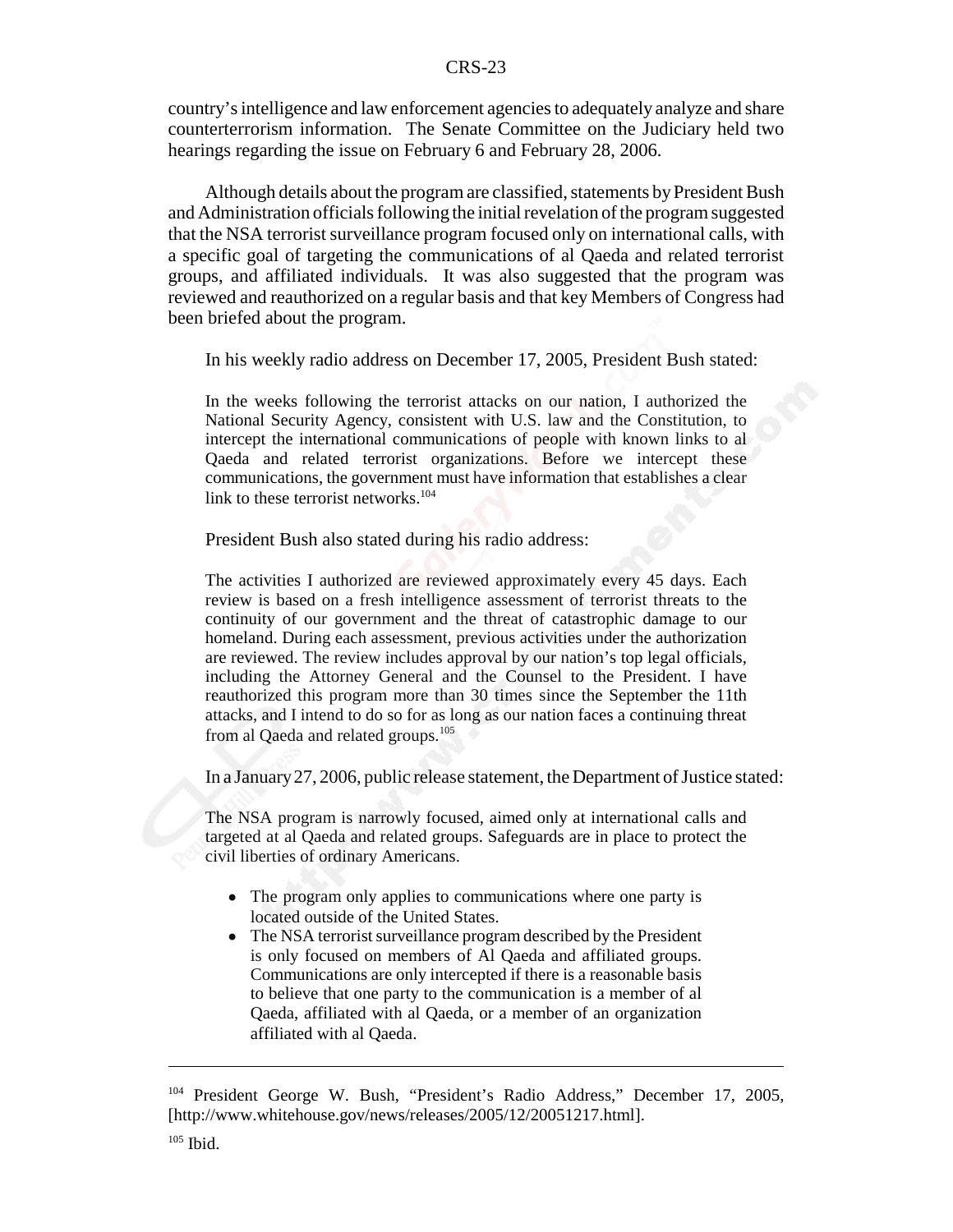- The program is designed to target a key tactic of al Qaeda: infiltrating foreign agents into the United States and controlling their movements through electronic communications, just as it did leading up to the September 11 attacks.
- The NSA activities are reviewed and reauthorized approximately every 45 days. In addition, the General Counsel and Inspector General of the NSA monitor the program to ensure that it is operating properly and that civil liberties are protected, and the intelligence agents involved receive extensive training.<sup>106</sup>

On February 6, 2006, in his written statement for a Senate Committee on the Judiciary hearing, U.S. Attorney General Gonzalez stated:

The terrorist surveillance program targets communications where one party to the communication is outside the U.S. and the government has "reasonable grounds to believe" that at least one party to the communication is a member or agent of al Qaeda, or an affiliated terrorist organization. This program is reviewed and reauthorized by the President approximately every 45 days. The Congressional leadership, including the leaders of the Intelligence Committees of both Houses of Congress, has been briefed about this program more than a dozen times since 2001. The program provides the United States with the early warning system we so desperately needed on September 10th.<sup>107</sup>

In May 2006 news reports alleged additional details regarding the NSA terrorist surveillance program, renewing concerns about the possible existence of inappropriately authorized domestic surveillance. According to these reports, following the September 11, 2001 attacks, the NSA contracted with AT&T, Verizon, and BellSouth to collect information about domestic telephone calls handled by these companies. The NSA, in turn, reportedly used this information to conduct "social network analysis" to map relationships between people based on their communications.108

It remains unclear precisely what information, if any, was collected and provided to the NSA. Some reports suggest that personally identifiable information (i.e., names, addresses, etc.) were not included. It also has been reported that the content of the calls (what was spoken) was not collected. Since the emergence of these news reports, BellSouth has issued a public statement saying that according to an internal review conducted by the company, "no such [alleged] contract exists" and

<sup>&</sup>lt;sup>106</sup> U.S. Department of Justice, "The NSA Program to Detect and Prevent Terrorist Attacks Myth v. Reality," January 27, 2006, [http://www.usdoj.gov/opa/documents/nsa\_myth\_v reality.pdf].

<sup>&</sup>lt;sup>107</sup> The Honorable Alberto Gonzalez, Testimony before the Senate Committee on the Judiciary, *Wartime Executive Power and the NSA's Surveillance Authority*, February 6, 2006, [http://judiciary.senate.gov/testimony.cfm?id=1727&wit\_id=3936].

<sup>108</sup> Leslie Cauley, "NSA has Massive Database of Americans' Phone Calls," *USA Today*, May 11, 2006, p. 1A; Stephen Dinan and Charles Hurt, "Bush Denies Report of 'Trolling' by NSA," *The Washington Times*, May 12, 2006, p. A1; Barton Gellman and Arshad Mohammed, "Data on Phone Calls Monitored," *The Washington Post*, May 12, 2006, p. A1.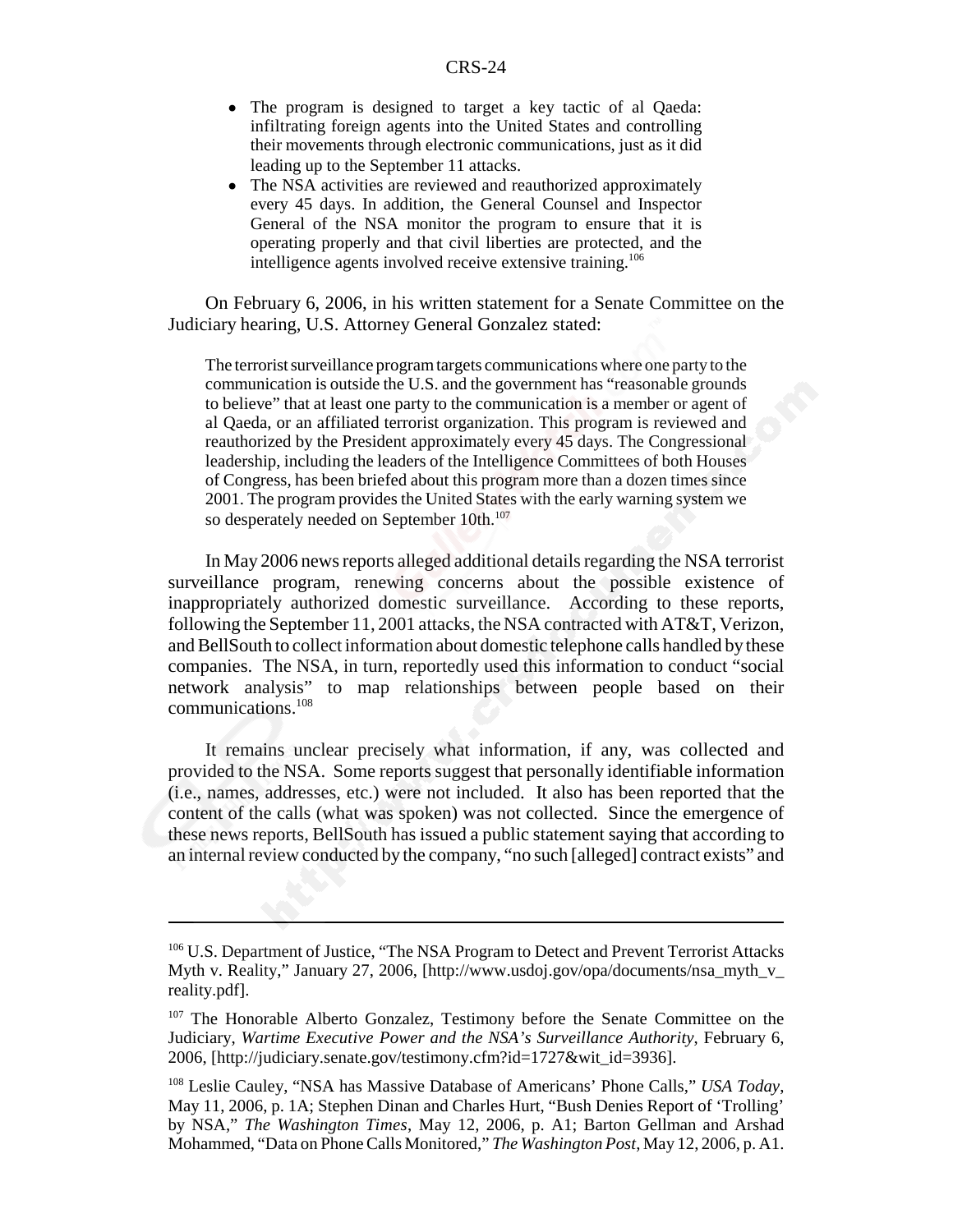that the company has "not provided bulk customer calling records to the NSA."109 Similarly, Verizon has issued a public statement saying that due to the classified nature of the NSA program, "Verizon cannot and will not confirm or deny whether it has any relationship to the classified NSA program," but that "Verizon's wireless and wireline companies did not provide to NSA customer records or call data, local or otherwise."110 Together, AT&T, Verizon, and BellSouth are the three largest telecommunications companies in the United States, serving more than 200 million customers, accounting for hundreds of billions of calls each year.<sup>111</sup>

In a January 17, 2007 letter to the Senate Committee on the Judiciary, then-Attorney General Gonzalez wrote that:

a Judge of the Foreign Intelligence Surveillance Court issued orders authorizing the Government to target for collection international communications into or out of the United States where there is probable cause to believe that one of the communicants is a member or agent of al Qaeda or an associated terrorist organization. As a result of these orders, any electronic surveillance that was occurring as part of the Terrorist Surveillance Program will now be conducted subject to the approval of the Foreign Intelligence Surveillance Court.<sup>112</sup>

The letter further stated that "the President has determined not to reauthorize the Terrorist Surveillance Program when the current authorization expires."

The program and the alleged involvement of telecommunications companies continues to be the subject of several lawsuits. For a discussion of these legal issues, see CRS Report RL33424, *Government Access to Phone Calling Activity and Related Records: Legal Authorities*, by Elizabeth B. Bazan, Gina Marie Stevens, and Brian T. Yeh. Congress is also considering an option to provide a measure of retroactive immunity to telecommunications companies that participated in government counterterrorism surveillance activities between September 11, 2001, and January 17, 2007, as a provision of S. 2248, the Foreign Intelligence Surveillance Act of 1978 Amendments Act of 2007. For a discussion of this legislation, see CRS Report RL33539, *Intelligence Issues for Congress*, by Richard A. Best, Jr.

**Novel Intelligence from Massive Data (NIDM) Program.** As part of its efforts to better utilize the overwhelming flow of information it collects, NSA has reportedly been supporting the development of new technology and data management

<sup>109</sup> BellSouth Corporation, "BellSouth Statement on Government Data Collection," May 15, 2006, [http://bellsouth.mediaroom.com/index.php?s=press\_releases&item=2860].

<sup>110</sup> Verizon, "Verizon Issues Statement on NSA News Media Coverage," May 16, 2006, [http://newscenter.verizon.com/proactive/newsroom/release.vtml?id=93450&PROACTI VE\_ID=cecdc6cdc8c8cbcacbc5cecfcfcfc5cecdcecfc6cacacac6c7c5cf].

<sup>111</sup> Barton Gellman and Arshad Mohammed, "Data on Phone Calls Monitored," *The Washington Post*, May 12, 2006, p. A1.

<sup>&</sup>lt;sup>112</sup> Senator Patrick Leahy, "Letter of Attorney General Alberto Gonzales to the Chairman and Ranking Member of the Senate Judiciary Committee ordered printed without objection," remarks in the Senate, *Congressional Record*, daily edition, vol. 153 (January 17, 2001), pp. S646-S647.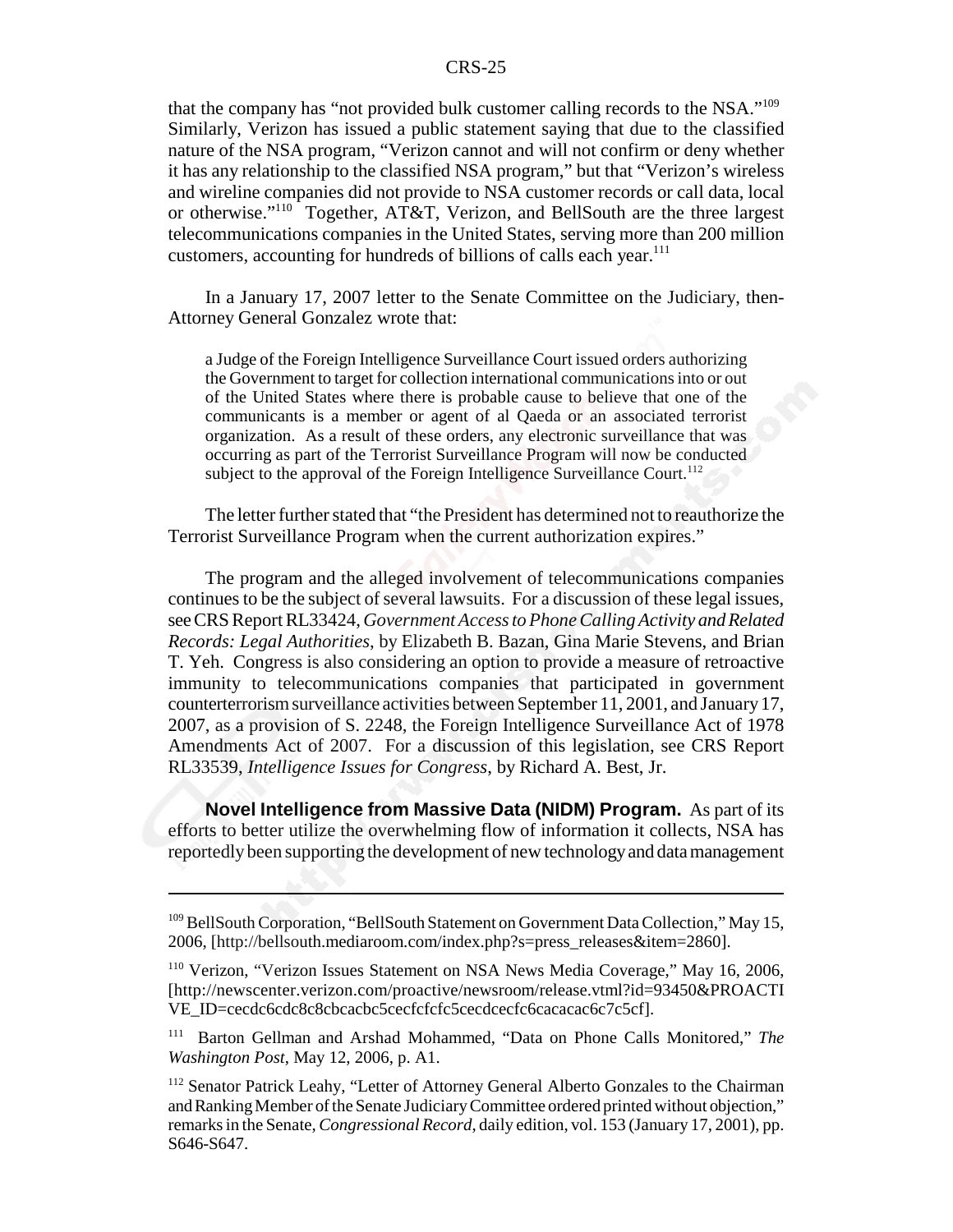techniques by funding grants given by the Advanced Research Development Activity (ARDA). ARDA is an intelligence community (IC) organization whose mission is described as "to sponsor high-risk, high-payoff research designed to leverage leading edge technology to solve some of the most critical problems facing the Intelligence Community (IC)."113 ARDA's research support is organized into various technology "thrusts" representing the most critical areas of development. Some of ARDA's research thrusts include Information Exploitation, Quantum Information Science, Global Infosystems Access, Novel Intelligence from Massive Data, and Advanced Information Assurance.

The Novel Intelligence from Massive Data (NIMD) program focuses on the development of data mining and analysis tools to be used in working with massive data.<sup>114</sup> Novel intelligence refers to "actionable information not previously known." Massive data refers to data that has characteristics that are especially challenging to common data analysis tools and methods. These characteristics can include unusual volume, breadth (heterogeneity), and complexity. Data sets that are one petabyte (one quadrillion bytes) or larger are considered to be "massive." Smaller data sets that contain items in a wide variety of formats, or are very heterogeneous (i.e., unstructured text, spoken text, audio, video, graphs, diagrams, images, maps, equations, chemical formulas, tables, etc.) can also be considered "massive." According to ARDA's website (no longer available)<sup>115</sup> "some intelligence data sources grow at a rate of four petabytes per month now, and the rate of growth is increasing." With the continued proliferation of both the means and volume of electronic communications, it is expected that the need for more sophisticated tools will intensify. Whereas some observers once predicted that the NSA was in danger of becoming proverbially deaf due to the spreading use of encrypted communications, it appears that NSA may now be at greater risk of being "drowned" in information.

# **Data Mining Issues**

As data mining initiatives continue to evolve, there are several issues Congress may decide to consider related to implementation and oversight. These issues include, but are not limited to, data quality, interoperability, mission creep, and privacy. As with other aspects of data mining, while technological capabilities are important, other factors also influence the success of a project's outcome.

 $113$  [https://rrc.mitre.org/cfp06.pdf].

<sup>114</sup> Shane Harris, "NSA Spy Program Hinges on State-of-the-Art Technology," *Government Executive Magazine*, January 20, 2006, [http://www.govexec.com/dailyfed/0106/ 012006nj1.htm]; Wilson P. Dizard III, "NSA Searches for Novel Intel Answers in the Glass Box," *Government Computer News*, June 20, 2005, [http://www.gcn.com/24\_15/news/ 36139-1.html].

<sup>115</sup> ARDA's website was previously available at [http://www.ic-arda.org].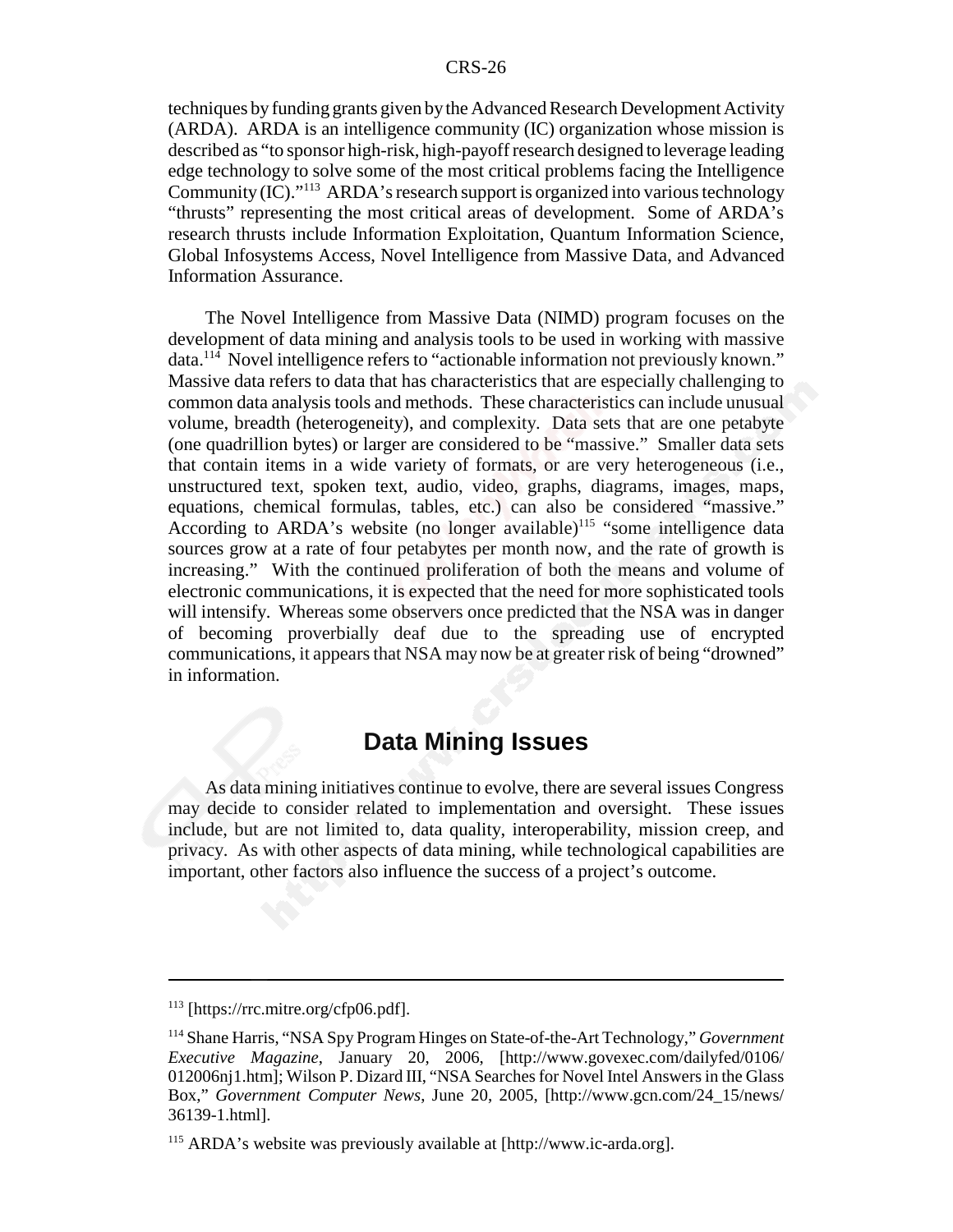### **Data Quality**

Data quality is a multifaceted issue that represents one of the biggest challenges for data mining. Data quality refers to the accuracy and completeness of the data. Data quality can also be affected by the structure and consistency of the data being analyzed. The presence of duplicate records, the lack of data standards, the timeliness of updates, and human error can significantly impact the effectiveness of the more complex data mining techniques, which are sensitive to subtle differences that may exist in the data. To improve data quality, it is sometimes necessary to "clean" the data, which can involve the removal of duplicate records, normalizing the values used to represent information in the database (e.g., ensuring that "no" is represented as a 0 throughout the database, and not sometimes as a 0, sometimes as an N, etc.), accounting for missing data points, removing unneeded data fields, identifying anomalous data points (e.g., an individual whose age is shown as 142 years), and standardizing data formats (e.g., changing dates so they all include MM/DD/YYYY).

## **Interoperability**

Related to data quality, is the issue of interoperability of different databases and data mining software. Interoperability refers to the ability of a computer system and/or data to work with other systems or data using common standards or processes. Interoperability is a critical part of the larger efforts to improve interagency collaboration and information sharing through e-government and homeland security initiatives. For data mining, interoperability of databases and software is important to enable the search and analysis of multiple databases simultaneously, and to help ensure the compatibility of data mining activities of different agencies. Data mining projects that are trying to take advantage of existing legacy databases or that are initiating first-time collaborative efforts with other agencies or levels of government (e.g., police departments in different states) may experience interoperability problems. Similarly, as agencies move forward with the creation of new databases and information sharing efforts, they will need to address interoperability issues during their planning stages to better ensure the effectiveness of their data mining projects.

## **Mission Creep**

Mission creep is one of the leading risks of data mining cited by civil libertarians, and represents how control over one's information can be a tenuous proposition. Mission creep refers to the use of data for purposes other than that for which the data was originally collected. This can occur regardless of whether the data was provided voluntarily by the individual or was collected through other means.

Efforts to fight terrorism can, at times, take on an acute sense of urgency. This urgency can create pressure on both data holders and officials who access the data. To leave an available resource unused may appear to some as being negligent. Data holders may feel obligated to make any information available that could be used to prevent a future attack or track a known terrorist. Similarly, government officials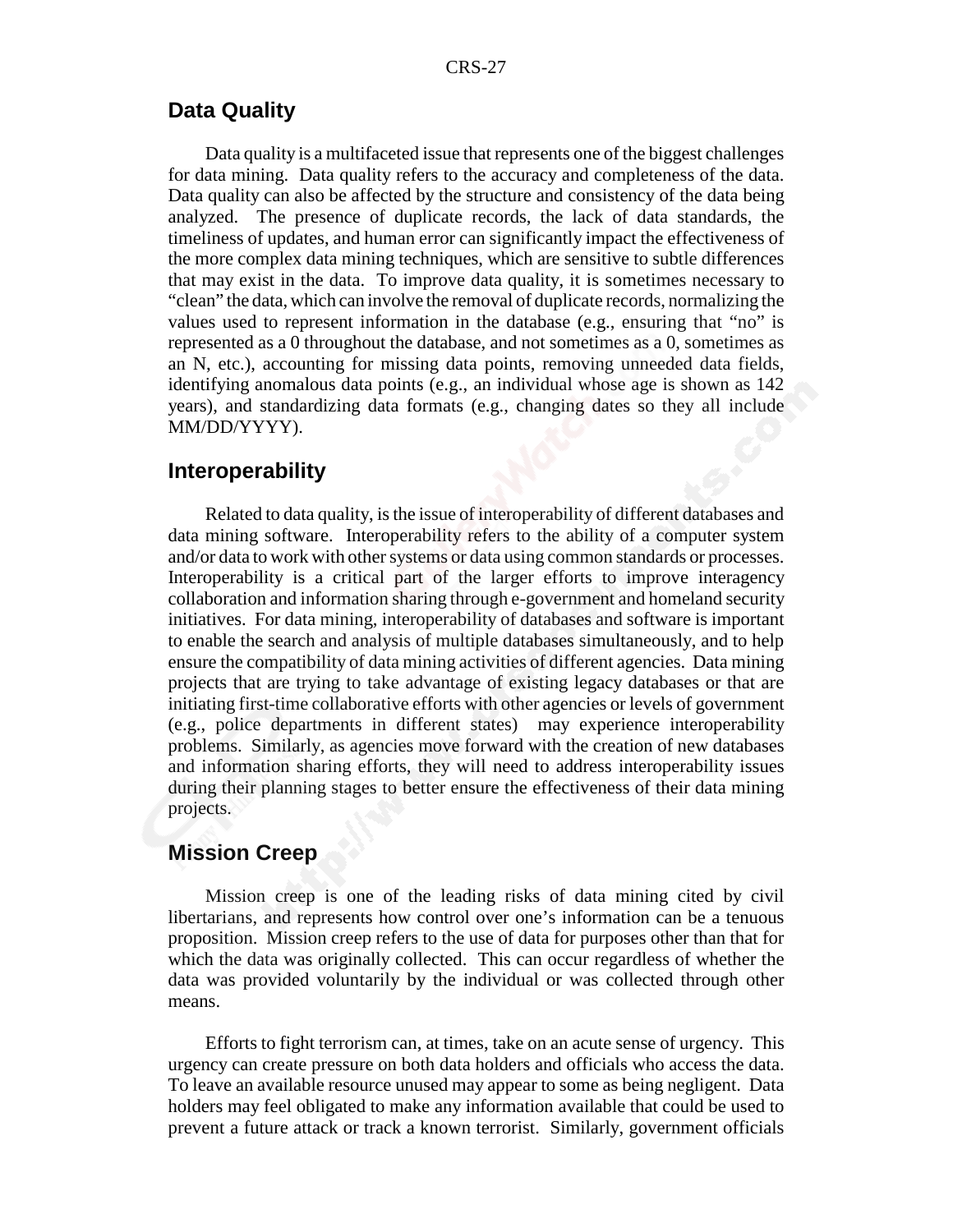responsible for ensuring the safety of others may be pressured to use and/or combine existing databases to identify potential threats. Unlike physical searches, or the detention of individuals, accessing information for purposes other than originally intended may appear to be a victimless or harmless exercise. However, such information use can lead to unintended outcomes and produce misleading results.

One of the primary reasons for misleading results is inaccurate data. All data collection efforts suffer accuracy concerns to some degree. Ensuring the accuracy of information can require costly protocols that may not be cost effective if the data is not of inherently high economic value. In well-managed data mining projects, the original data collecting organization is likely to be aware of the data's limitations and account for these limitations accordingly. However, such awareness may not be communicated or heeded when data is used for other purposes. For example, the accuracy of information collected through a shopper's club card may suffer for a variety of reasons, including the lack of identity authentication when a card is issued, cashiers using their own cards for customers who do not have one, and/or customers who use multiple cards.<sup>116</sup> For the purposes of marketing to consumers, the impact of these inaccuracies is negligible to the individual. If a government agency were to use that information to target individuals based on food purchases associated with particular religious observances though, an outcome based on inaccurate information could be, at the least, a waste of resources by the government agency, and an unpleasant experience for the misidentified individual. As the March 2004 TAPAC report observes, the potential wide reuse of data suggests that concerns about mission creep can extend beyond privacy to the protection of civil rights in the event that information is used for "targeting an individual solely on the basis of religion or expression, or using information in a way that would violate the constitutional guarantee against self-incrimination."117

## **Privacy**

As additional information sharing and data mining initiatives have been announced, increased attention has focused on the implications for privacy. Concerns about privacy focus both on actual projects proposed, as well as concerns about the potential for data mining applications to be expanded beyond their original purposes (mission creep). For example, some experts suggest that anti-terrorism data mining applications might also be useful for combating other types of crime as well.<sup>118</sup> So far there has been little consensus about how data mining should be carried out, with several competing points of view being debated. Some observers contend that tradeoffs may need to be made regarding privacy to ensure security. Other observers suggest that existing laws and regulations regarding privacy protections are adequate, and that these initiatives do not pose any threats to privacy.

<sup>116</sup> Technology and Privacy Advisory Committee, Department of Defense. *Safeguarding Privacy in the Fight Against Terrorism*, March 2004, p. 40.

<sup>117</sup> Ibid., p. 39.

<sup>118</sup> Drew Clark, "Privacy Experts Differ on Merits of Passenger-Screening Program," *Government Executive Magazine*, November 21, 2003, [http://www.govexec.com/dailyfed/ 1103/112103td2.htm].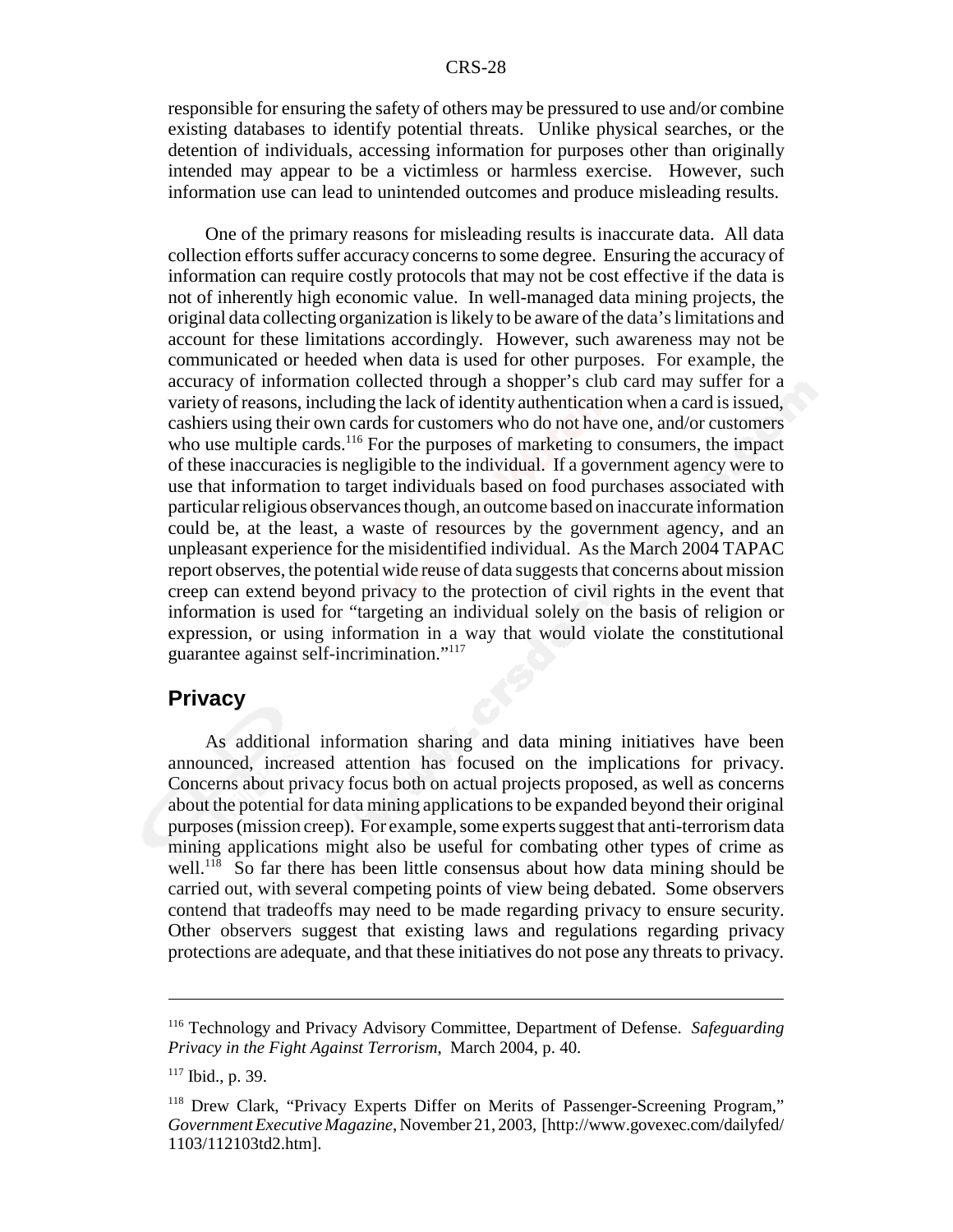Still other observers argue that not enough is known about how data mining projects will be carried out, and that greater oversight is needed. There is also some disagreement over how privacy concerns should be addressed. Some observers suggest that technical solutions are adequate. In contrast, some privacy advocates argue in favor of creating clearer policies and exercising stronger oversight. As data mining efforts move forward, Congress may consider a variety of questions including, the degree to which government agencies should use and mix commercial data with government data, whether data sources are being used for purposes other than those for which they were originally designed, and the possible application of the Privacy Act to these initiatives.

# Legislation in the 108<sup>th</sup> Congress

During the 108<sup>th</sup> Congress, a number of legislative proposals were introduced that would restrict data mining activities by some parts of the federal government, and/or increase the reporting requirements of such projects to Congress. For example, on January 16, 2003, Senator Feingold introduced S. 188 the Data-Mining Moratorium Act of 2003, which would have imposed a moratorium on the implementation of data mining under the Total Information Awareness program (now referred to as the Terrorism Information Awareness project) by the Department of Defense, as well as any similar program by the Department of Homeland Security. S. 188 was referred to the Committee on the Judiciary.

On January 23, 2003, Senator Wyden introduced S.Amdt. 59, an amendment to H.J.Res. 2, the Omnibus Appropriations Act for Fiscal Year 2003. As passed in its final form as part of the omnibus spending bill (P.L. 108-7) on February 13, 2003, and signed by the President on February 20, 2003, the amendment requires the Director of Central Intelligence, the Secretary of Defense, and the Attorney General to submit a joint report to Congress within 90 days providing details about the TIA program.119 Some of the information required includes spending schedules, likely effectiveness of the program, likely impact on privacy and civil liberties, and any laws and regulations that may need to be changed to fully deploy TIA. If the report was not submitted within 90 days, funding for the TIA program could have been discontinued.120 Funding for TIA was later discontinued in Section 8131 of the FY2004 Department of Defense Appropriations Act (P.L. 108-87), signed into law on September 30, 2003.121

On March 13, 2003, Senator Wyden introduced an amendment to S. 165, the Air Cargo Security Act, requiring the Secretary of Homeland Security to submit a report to Congress within 90 days providing information about the impact of CAPPS II on privacy and civil liberties. The amendment was passed by the Committee on

<sup>&</sup>lt;sup>119</sup> The report is available at [http://www.eff.org/Privacy/TIA/TIA-report.pdf].

<sup>120</sup> For more details regarding this amendment, see CRS Report RL31786, *Total Information Awareness Programs: Funding, Composition, and Oversight Issues*, by Amy Belasco.

<sup>121</sup> For further details regarding this provision, see CRS Report RL31805, *Authorization and Appropriations for FY2004: Defense*, by Amy Belasco and Stephen Daggett.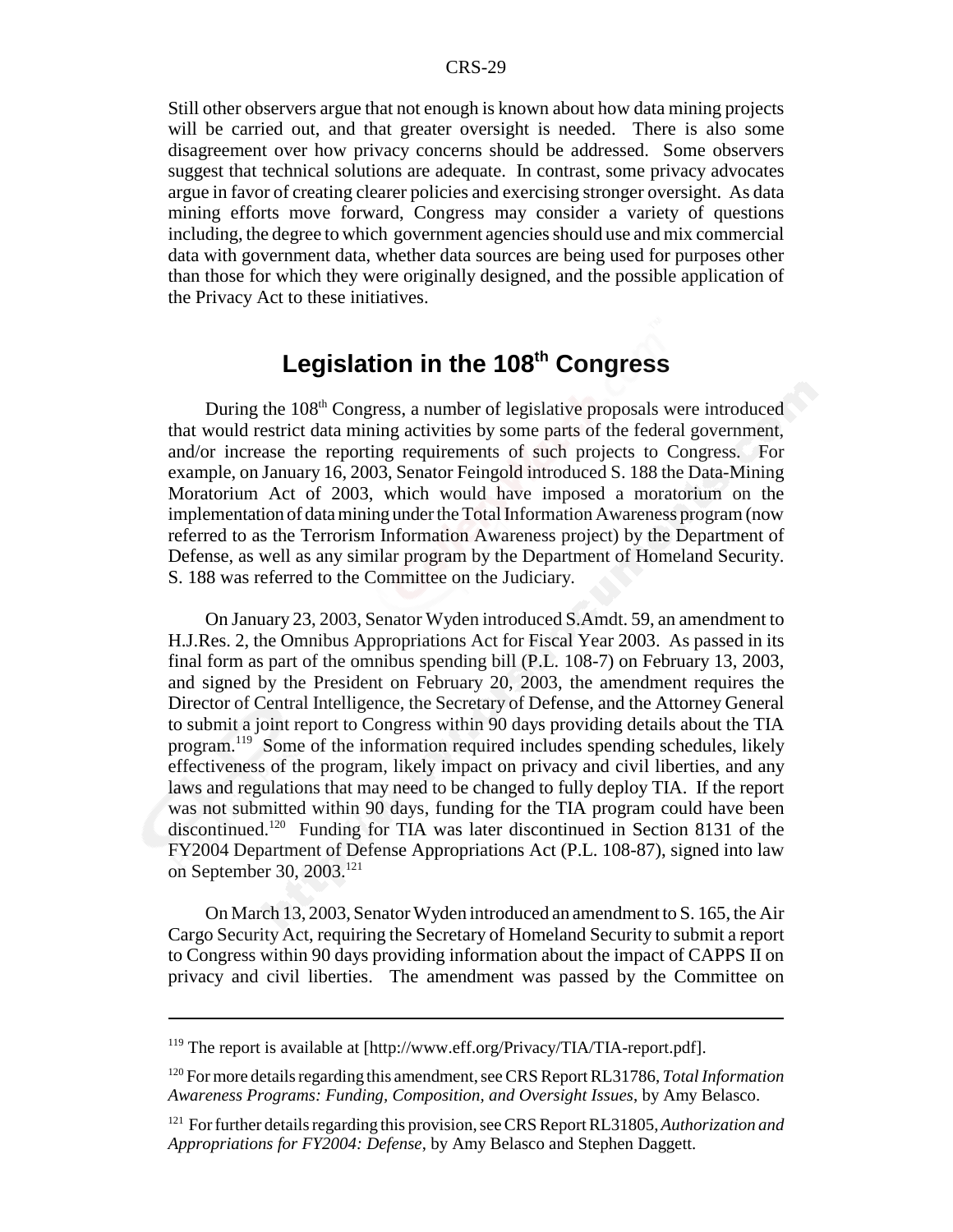Commerce, Science, and Transportation, and the bill was forwarded for consideration by the full Senate (S.Rept. 108-38). In May 2003, S. 165 was passed by the Senate with the Wyden amendment included and was sent to the House where it was referred to the Committee on Transportation and Infrastructure.

Funding restrictions on CAPPS II were included in section 519 of the FY2004 Department of Homeland Security Appropriations Act (P.L. 108-90), signed into law October 1, 2003. This provision included restrictions on the "deployment or implementation, on other than a test basis, of the Computer-Assisted Passenger Prescreening System (CAPPSII)," pending the completion of a GAO report regarding the efficacy, accuracy, and security of CAPPS II, as well as the existence of a system of an appeals process for individuals identified as a potential threat by the system.<sup>122</sup> In its report delivered to Congress in February 2004, GAO reported that "As of January 1, 2004, TSA has not fully addressed seven of the eight CAPPS II issues identified by the Congress as key areas of interest."123 The one issue GAO determined that TSA had addressed is the establishment of an internal oversight board. GAO attributed the incomplete progress on these issues partly to the "early stage of the system's development."<sup>124</sup>

On March 25, 2003, the House Committee on Government Reform Subcommittee on Technology, Information Policy, Intergovernmental Relations, and the Census held a hearing on the current and future possibilities of data mining. The witnesses, drawn from federal and state government, industry, and academia, highlighted a number of perceived strengths and weaknesses of data mining, as well as the still-evolving nature of the technology and practices behind data mining.<sup>125</sup> While data mining was alternatively described by some witnesses as a process, and by other witnesses as a productivity tool, there appeared to be a general consensus that the challenges facing the future development and success of government data mining applications were related less to technological concerns than to other issues such as data integrity, security, and privacy. On May 6 and May 20, 2003 the

<sup>&</sup>lt;sup>122</sup> Section 519 of P.L. 108-90 specifically identifies eight issues that TSA must address before it can spend funds to deploy or implement CAPPS II on other than a test basis. These include 1. establishing a system of due process for passengers to correct erroneous information; 2. assess the accuracy of the databases being used; 3. stress test the system and demonstrate the efficiency and accuracy of the search tools; 4. establish and internal oversight board; 5. install operational safeguards to prevent abuse; 6. install security measures to protect against unauthorized access by hackers or other intruders; 7. establish policies for effective oversight of system use and operation; and 8. address any privacy concerns related to the system.

<sup>123</sup> General Accounting Office, *Aviation Security: Computer-Assisted Passenger Prescreening System Faces Significant Implementation Challenges*, GAO-04-385, February 2004, p. 4.

 $124$  Ibid.

<sup>&</sup>lt;sup>125</sup> Witnesses testifying at the hearing included Florida State Senator Paula Dockery, Dr. Jen Que Louie representing Nautilus Systems, Inc., Mark Forman representing OMB, Gregory Kutz representing GAO, and Jeffrey Rosen, an Associate Professor at George Washington University Law School.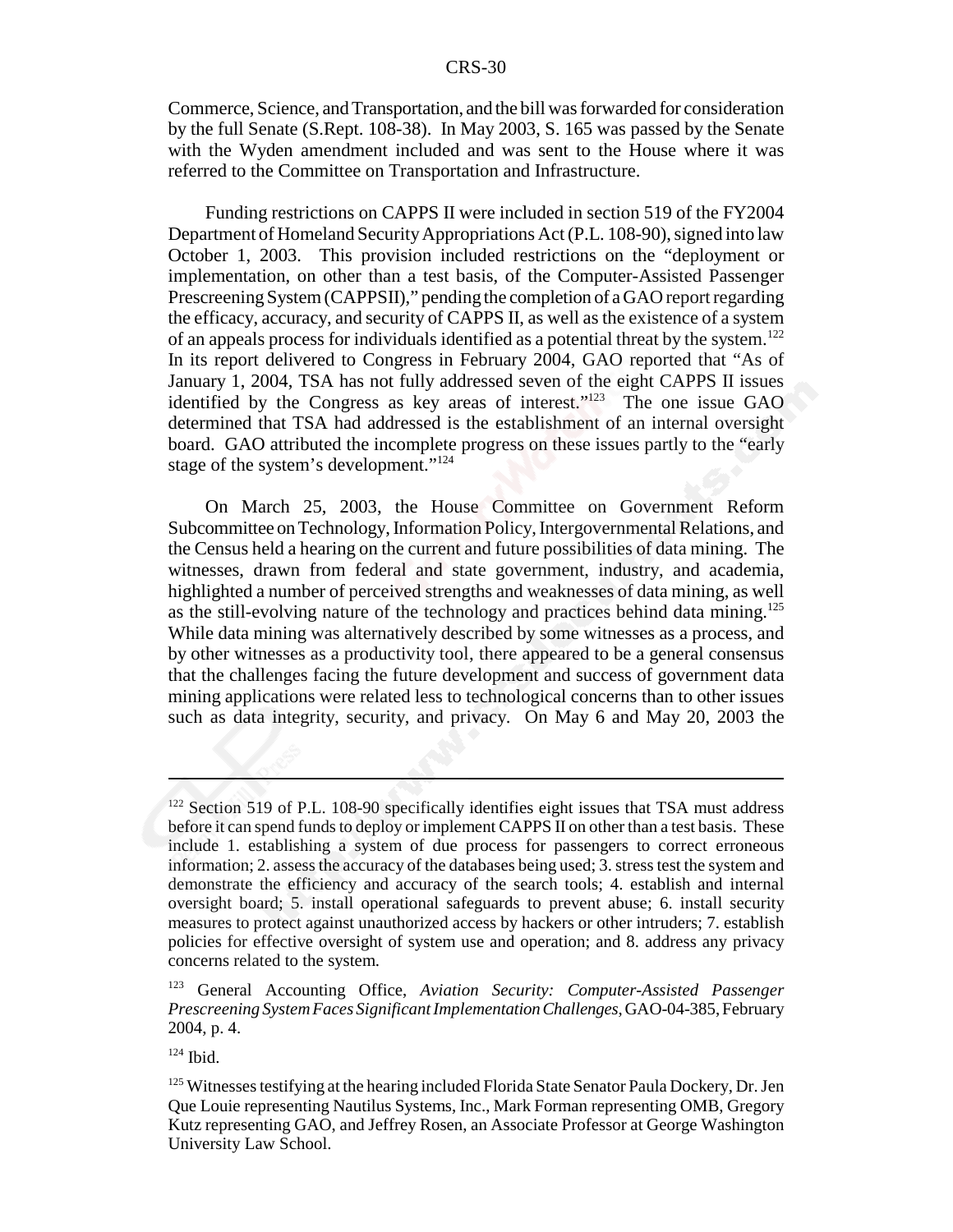Subcommittee also held hearings on the potential opportunities and challenges for using factual data analysis for national security purposes.

On July 29, 2003, Senator Wyden introduced S. 1484, The Citizens' Protection in Federal Databases Act, which was referred to the Committee on the Judiciary. Among its provisions, S. 1484 would have required the Attorney General, the Secretary of Defense, the Secretary of Homeland Security, the Secretary of the Treasury, the Director of Central Intelligence, and the Director of the Federal Bureau of Investigation to submit to Congress a report containing information regarding the purposes, type of data, costs, contract durations, research methodologies, and other details before obligating or spending any funds on commercially available databases. S. 1484 would also have set restrictions on the conduct of searches or analysis of databases "based solely on a hypothetical scenario or hypothetical supposition of who may commit a crime or pose a threat to national security."

On July 31, 2003, Senator Feingold introduced S. 1544, the Data-Mining Reporting Act of 2003, which was referred to the Committee on the Judiciary. Among its provisions, S. 1544 would have required any department or agency engaged in data mining to submit a public report to Congress regarding these activities. These reports would have been required to include a variety of details about the data mining project, including a description of the technology and data to be used, a discussion of how the technology will be used and when it will be deployed, an assessment of the expected efficacy of the data mining project, a privacy impact assessment, an analysis of the relevant laws and regulations that would govern the project, and a discussion of procedures for informing individuals their personal information will be used and allowing them to opt out, or an explanation of why such procedures are not in place.

Also on July 31, 2003, Senator Murkowski introduced S. 1552, the Protecting the Rights of Individuals Act, which was referred to the Committee on the Judiciary. Among its provisions, section 7 of S. 1552 would have imposed a moratorium on data mining by any federal department or agency "except pursuant to a law specifically authorizing such data-mining program or activity by such department or agency." It also would have required

The head of each department or agency of the Federal Government that engages or plans to engage in any activities relating to the development or use of a datamining program or activity shall submit to Congress, and make available to the public, a report on such activities.

On May 5, 2004, Representative McDermott introduced H.R. 4290, the Data-Mining Reporting Act of 2004, which was referred to the House Committee on Government Reform Subcommittee on Technology, Information Policy, Intergovernmental Relations, and the Census. H.R. 4290 would have required

each department or agency of the Federal Government that is engaged in any activity or use or develop data-mining technology shall each submit a public report to Congress on all such activities of the department or agency under the jurisdiction of that official.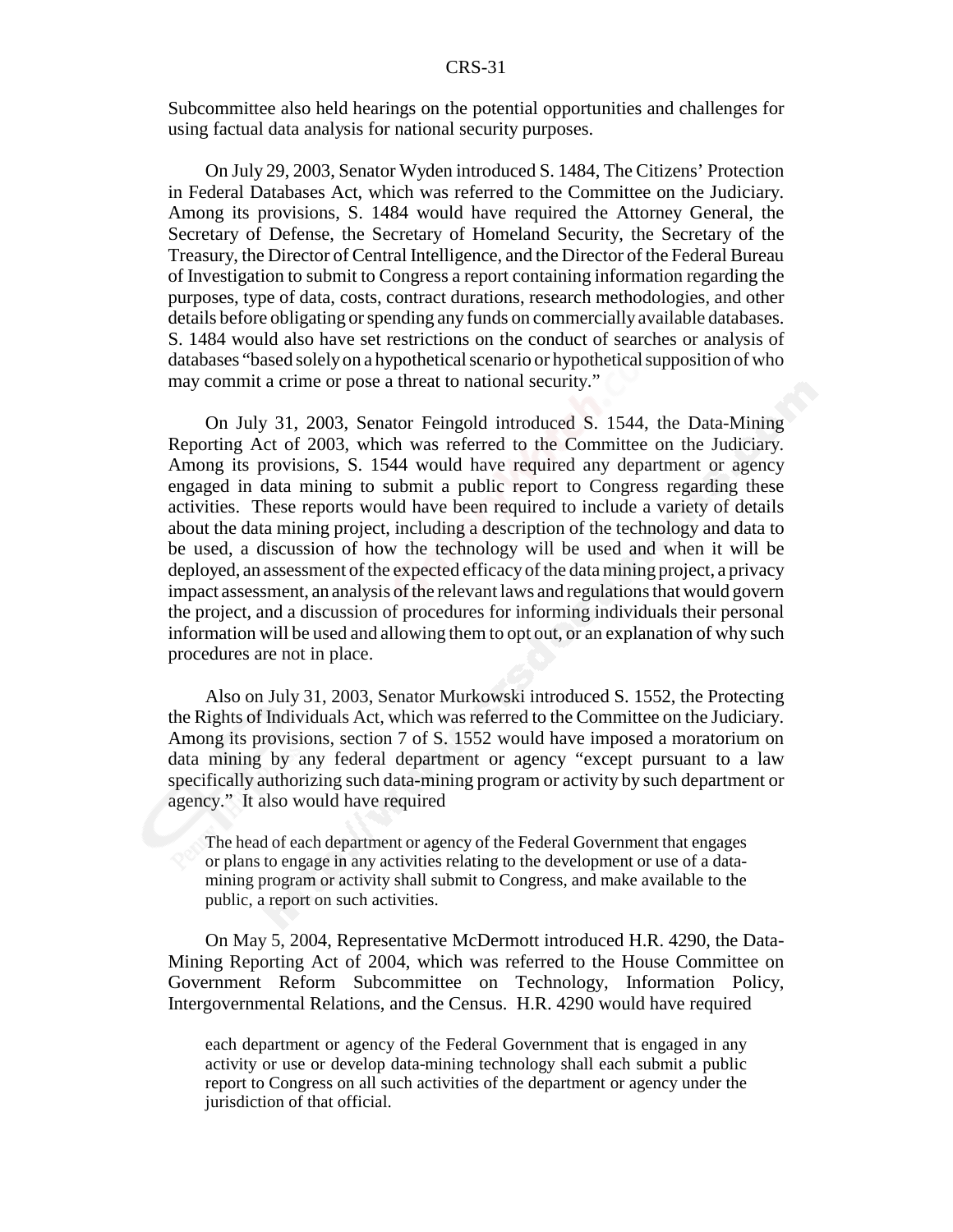A similar provision was included in H.R. 4591/S. 2528, the Civil Liberties Restoration Act of 2004. S. 2528 was introduced by Senator Kennedy on June 16, 2004 and referred to the Committee on the Judiciary. H.R. 4591 was introduced by Representative Berman on June 16, 2004 and referred to the Committee on the Judiciary and the Permanent Select Committee on Intelligence.

# Legislation in the 109<sup>th</sup> Congress

Data mining continued to be a subject of interest to Congress in the  $109<sup>th</sup>$ Congress. On April 6, 2005, H.R. 1502, the Civil Liberties Restoration Act of 2005 was introduced by Representative Berman and was referred to the Committee on the Judiciary<sup>126</sup>, the Permanent Select Committee on Intelligence, and the Committee on Homeland Security. Section 402, Data-Mining Report, of H.R. 1502 would have required that

The Head of each department or agency of the Federal Government that is engaged in any activity or use or develop data-mining technology shall each submit a public report to Congress on all such activities of the department or agency under the jurisdiction of that official.

As part of their content, these reports would have been required to provide, for each data mining activity covered by H.R. 1502, information regarding the technology and data being used; information on how the technology would be used and the target dates for deployment; an assessment of the likely efficacy of the data mining technology; an assessment of the likely impact of the activity on privacy and civil liberties; a list and analysis of the laws and regulations that would apply to the data mining activity and whether these laws and regulations would need to be modified to allow the data mining activity to be implemented; information on the policies, procedures, and guidelines that would be developed and applied to protect the privacy and due process rights of individuals, and ensure that only accurate information is collected and used; and information on how individuals whose information is being used in the data mining activity will be notified of the use of their information, and, if applicable, what options will be available for individual to opt-out of the activity. These reports would have been due to Congress no later than 90 days after the enactment of H.R. 1502, and would have been required to be updated annually to include "any new data-mining technologies."

On June 6, 2005, S. 1169, the Federal Agency Data-Mining Reporting Act of 2005 was introduced by Senator Feingold, and was referred to the Senate Committee on the Judiciary. Among its provisions, S. 1169 would have required any department or agency engaged in data mining to submit a public report to Congress regarding these activities. These reports would have been required to include a variety of details about the data mining project, including a description of the technology and data to be used, a discussion of the plans and goals for using the technology when it will be deployed, an assessment of the expected efficacy of the data mining project,

<sup>126</sup> H.R. 1502 was referred to the Subcommittee on Immigration, Border Security, and Claims on May 10, 2005, and later discharged by the subcommittee on July 8, 2005.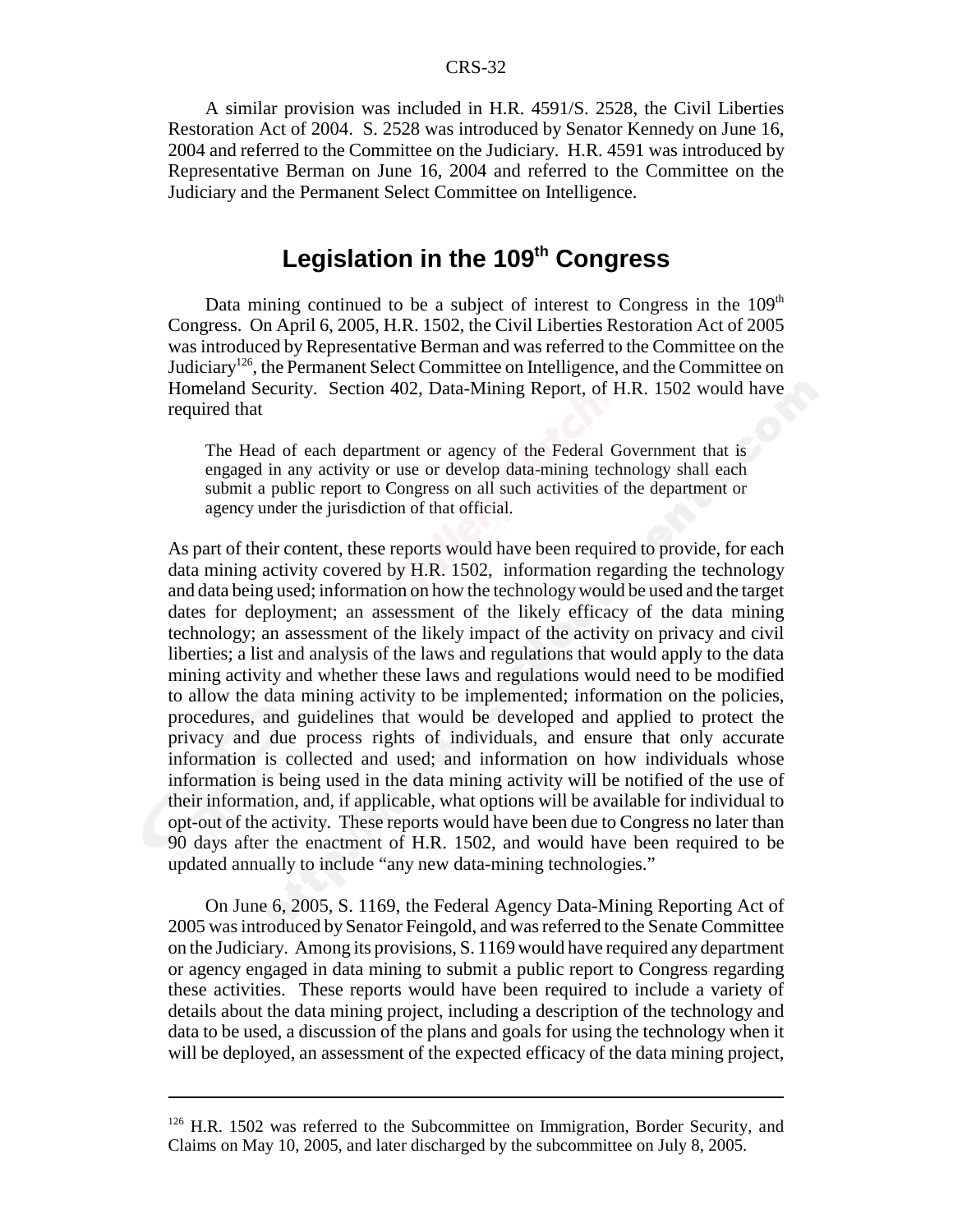a privacy impact assessment, an analysis of the relevant laws and regulations that would govern the project, and a discussion of procedures for informing individuals their personal information will be used and allowing them to opt out, or an explanation of why such procedures are not in place.

On July 11, 2005, H.R. 3199, the USA PATRIOT Improvement and Reauthorization Act of 2005 was introduced. On July 21, 2005, Representative Berman introduced H.Amdt. 497 to H.R. 3199, which would required the Attorney General to submit a report to Congress on the data mining initiatives of the Department of Justice and other departments and agencies as well. The provision stated, in part;

The Attorney General shall collect the information described in paragraph (2) from the head of each department or agency of the Federal Government that is engaged in any activity to use or develop data-mining technology and shall report to Congress on all such activities.

H.Amdt. 497 was passed on July 21, 2005 by a 261-165 recorded vote and appeared as Section 132 of H.R. 3199. Also on this day, H.R. 3199 was passed by the House and sent to the Senate. On July 29, 2005, the Senate passed an amended version of H.R. 3199. The Senate version did not contain a comparable provision on data mining. The bill went to a House-Senate conference in November 2005. Section 126 of the conference report (H.Rept. 109-333) filed on December 8, 2005 included a provision for a report on data mining by the Department of Justice alone, rather than other departments and agencies as well. The provision stated, in part:

Not later than one year after the date of enactment of this Act, the Attorney General shall submit to Congress a report on any initiative of the Department of Justice that uses or is intended to develop pattern-based data mining technology...

The bill was signed into law as P.L. 109-177 on March 9, 2006.

On October 6, 2005, H.R. 4009, the Department of Homeland Security Reform Act of 2005, was introduced by Representative Thompson, and was referred to the Committee on Homeland Security, the Permanent Select Committee on Intelligence, and the Committee on Transportation and Infrastructure. Section 203(c)(16) would have directed the Chief Intelligence Officer, as established in Section 203(a):

To establish and utilize, in conjunction with the Chief Information Officer of the Department, a secure communications and information technology infrastructure, including data-mining and other advanced analytical tools, in order to access, receive, and analyze data and information in furtherance of the responsibilities under this section, and to disseminate information acquired and analyzed by the Department, as appropriate.

On December 6, 2005, H.R. 4437, the Border Protection, Antiterrorism, and Illegal Immigration Control Act of 2005 was introduced by Representative Sensenbrenner and was referred to the Committee on the Judiciary and the Committee on Homeland Security. On December 8, 2005, the Committee on the Judiciary held a markup session and ordered an amended version of H.R. 4437 to be reported. On December 13, 2005, the Committee on Homeland Security discharged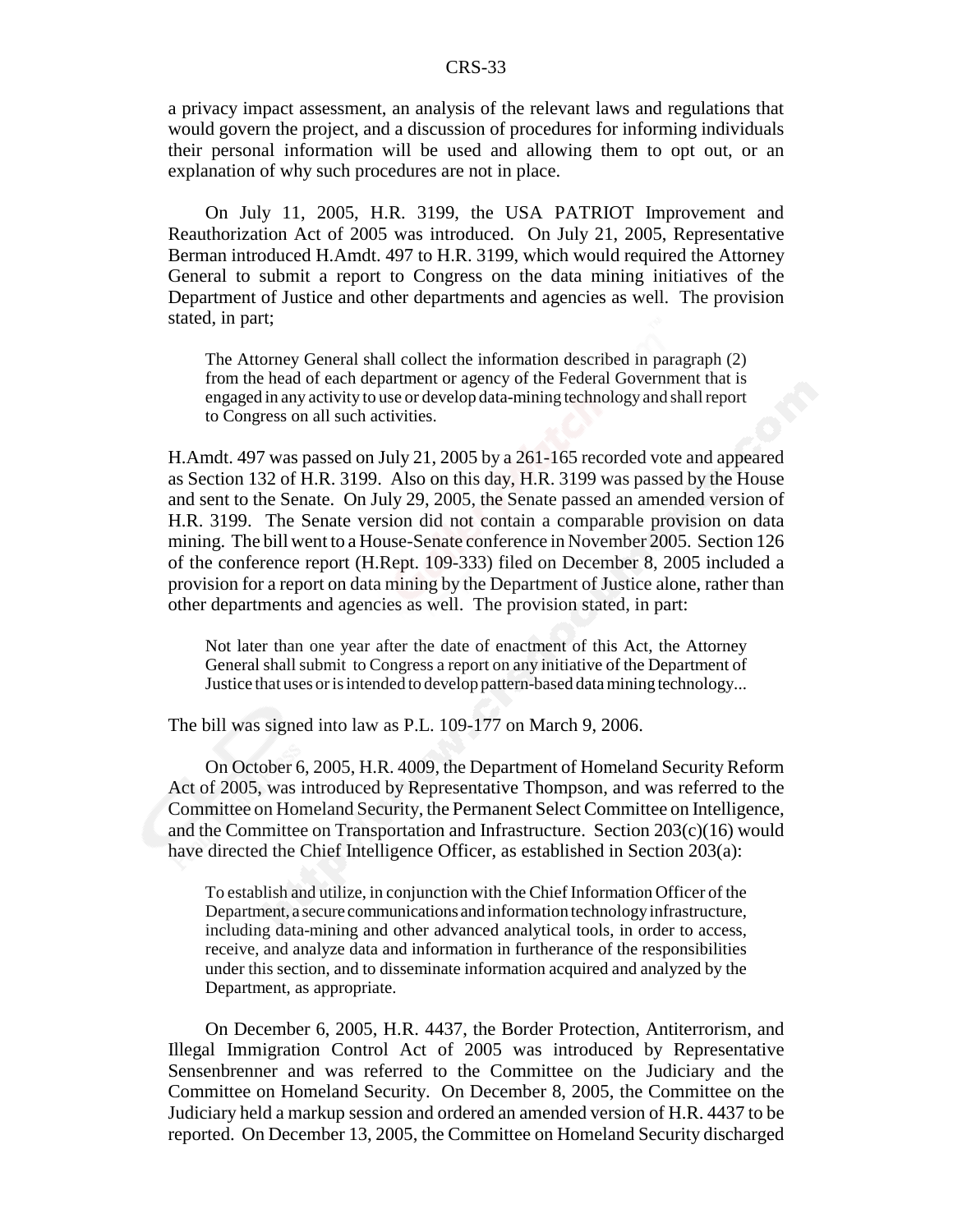the bill, which was subsequently referred to and discharged from the Committee on Education and the Workforce and the Committee on Ways and Means. On December 16, 2005, H.R. 4437 was passed by the House and sent to the Senate, where it was referred to the Committee on the Judiciary.

Section 1305, Authority of the Office of Security and Investigations to Detect and Investigate Immigration Benefits Fraud, of H.R. 4437 would have granted the Office of Security and Investigations of the United States Citizenship and Immigration Services at the Department of Homeland Security the authority to:

(1) to conduct fraud detection operations, including data mining and analysis; (2) to investigate any criminal or noncriminal allegations of violations of the Immigration and Nationality Act or title 18, United States Code, that Immigration and Customs Enforcement declines to investigate;

(3) to turn over to a United States Attorney for prosecution evidence that tends to establish such violations; and

(4) to engage in information sharing, partnerships, and other collaborative efforts with any —

(A) Federal, State, or local law enforcement entity;

(B) foreign partners; or

(C) entity within the intelligence community (as defined in section 3(4) of the National Security Act of 1947 (50 U.S.C. 401a(4)).

On July 12, 2006, Senator Feingold introduced S.Amdt 4562 to H.R. 5441, the Homeland Security Department FY2007 appropriations bill. S.Amdt. 4562 is substantively similar to S. 1169, although only applies to departments and agencies within the Department of Homeland Security, rather than the entire federal government. S.Amdt. 4562 was agreed to by unanimous consent and was included in the Senate-passed version of H.R. 5441 as Section 549. According to the conference report (H.Rept. 109-699) Section 549 was deleted from the final bill that was passed into law (P.L. 109-295).<sup>127</sup> However, the conference report also included a statement on data mining by the conference managers expressing concern about the development and use of data mining technology and;

"direct[s] the DHS Privacy Officer to submit a report consistent with the terms and conditions listed in section 549 of the Senate bill. The conferees expect the report to include information on how it has implemented the recommendation laid out in the Department's data mining report received July 18, 2006."<sup>128</sup>

# **Legislation and Hearings in the 110th Congress**

Data mining has been the subject of some of the earliest proposed bills and hearings of the  $110<sup>th</sup>$  Congress. On January 10, 2007, S. 236, the Federal Agency Data-Mining Reporting Act of 2007 was introduced by Senator Feingold and Senator

<sup>127</sup> See p. 180.

 $128$  Ibid., p. 117. The DHS Privacy Office delivered the requested report to Congress on July 6, 2007. A copy of the report is available at [http://www.dhs.gov/xlibrary/assets/privacy/ privacy\_rpt\_datamining\_2007.pdf].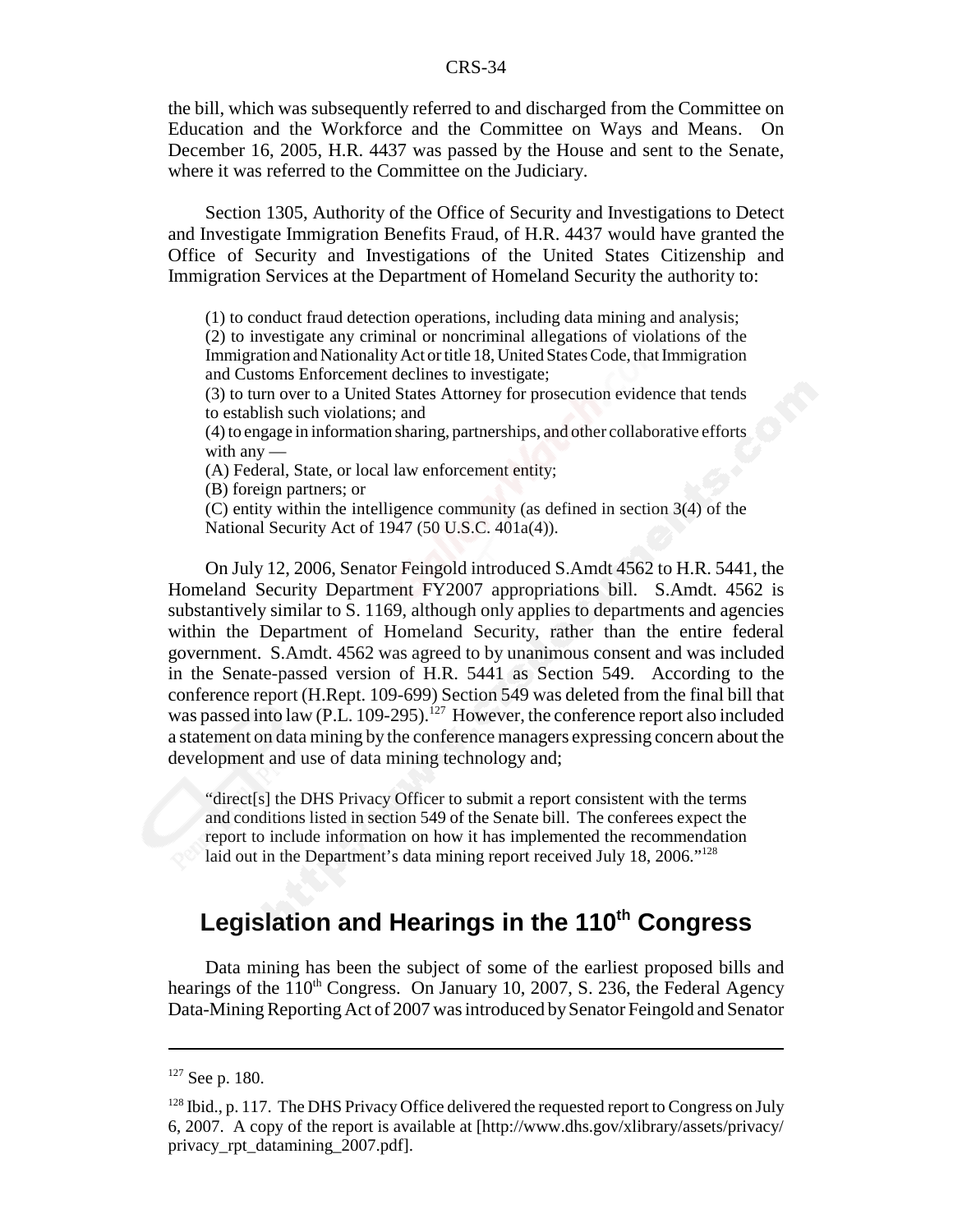Sununu, and was referred to the Senate Committee on the Judiciary. Among its provisions, S. 236 would require any department or agency engaged in data mining to submit a public report to Congress regarding these activities. These reports would be required to include a variety of details about the data mining project, including a description of the technology and data to be used, a discussion of the plans and goals for using the technology when it will be deployed, an assessment of the expected efficacy of the data mining project, a privacy impact assessment, an analysis of the relevant laws and regulations that would govern the project, and a discussion of procedures for informing individuals their personal information will be used and allowing them to opt out, or an explanation of why such procedures are not in  $place<sup>129</sup>$ 

Also in the Senate, the Committee on the Judiciary held a hearing on January 10, 2007 entitled "Balancing Privacy and Security: The Privacy Implications of Government Data Mining Programs." The witnesses included a former Member of Congress and several individuals from research centers and think tanks. Collectively, they highlighted a number of perceived strengths and weaknesses of data mining, as well as the continually evolving nature of the technology and practices behind data mining.<sup>130</sup> The witnesses also addressed the inherent challenge of simultaneously protecting the nation from terrorism while also protecting civil liberties.

On February 28, 2007, Senator Reid introduced S.Amdt. 275 to S. 4 the Improving America's Security by Implementing Unfinished Recommendations of the 9/11 Commission Act of 2007. Section 504 of this amendment, entitled the Federal Agency Data Mining Report Act of 2007, was identical to S. 236, as introduced. During the Senate floor debates held on S. 4 in early March 2007, several amendments to the data mining section of S. 4 were introduced.

On March 6, 2007, Senator Kyl introduced S.Amdt. 357 to S.Amdt. 275 of S. 4. The purpose of S.Amdt. 357 was described as "to amend the data-mining reporting requirement to protect existing patents, trade secrets, and confidential business processes, and to adopt a narrower definition of data mining in order to exclude routine computer searches."131 Later on March 6, 2007, Senator Kyl offered a modification to S.Amdt. 357 that used definitions of data mining and database very similar to those that appear in P.L. 109-177 the USA PATRIOT Improvement and Reauthorization Act of 2005, and that slightly changed the original language of S.Amdt. 357 regarding protection of patents and other proprietary business information.

 $129$  On April 12, 2007, the Committee voted to approve a revised version of S. 236, which was sent to the full Senate. A description of this version of the bill is discussed later in the chronology of this section of the report.

<sup>&</sup>lt;sup>130</sup> Witnesses testifying at the hearing included former Representative Robert Barr of Liberty Strategies, LLC; James Carafano of the Heritage Foundation; Jim Harper of the CATO Institute; Leslie Harris of the Center for Democracy and Technology; and Kim Taipale of the Center for Advanced Studies in Science and Technology.

<sup>131</sup> *Congressional Record*, vol. 153, March 6, 2007, p. S2670.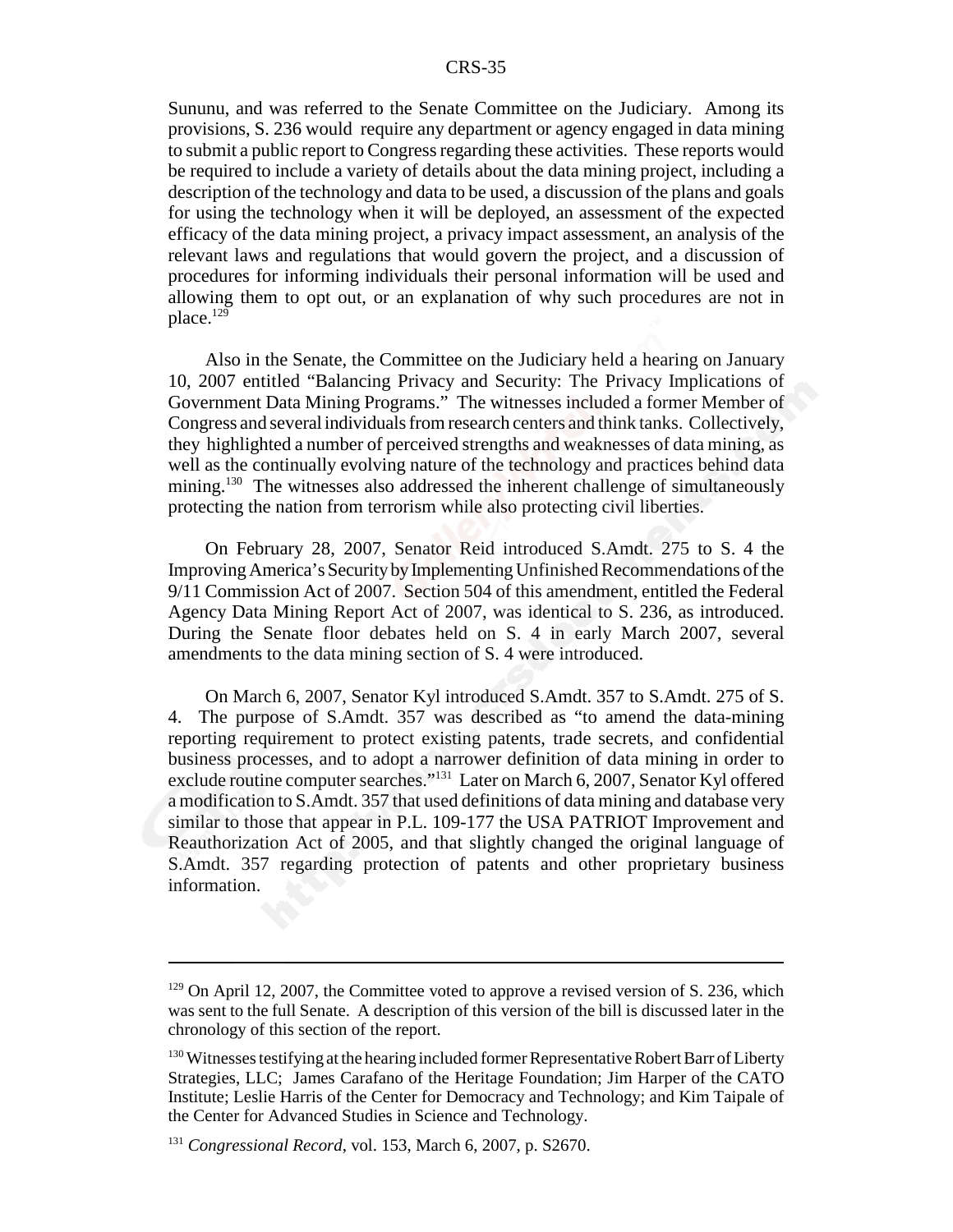On March 8, 2007, Senator Feingold introduced S.Amdt. 429 to S.Amdt. 275. S.Amdt. 429 is very similar to S. 236, as introduced, with a few differences. One difference is that the initial description used to partially define data mining is changed to include "a program involving pattern-based queries, searches, or other analyses of 1 or more electronic databases...." Another difference is that the data mining reporting requirement excludes data mining initiatives that are solely for "the detection of fraud, waste, or abuse in a Government agency or program; or the security of a Government computer system."<sup>132</sup> Another difference is the inclusion of language requiring that the data mining reports be "produced in coordination with the privacy officer of that department or agency."133 S.Amdt. 429 also includes language detailing the types of information that should be included in the classified annexes of the data mining reports (i.e., classified information, law enforcement sensitive information, proprietary business information, and trade secrets), and states that such classified annexes should not be made available to the public.

Later on March 8, 2007, Senator Feingold introduced S.Amdt. 441 to S.Amdt. 357. S.Amdt. 441 is substantively the same as S.Amdt. 429, but with a technical modification.

On March 13, 2007, S.Amdt. 441 was agreed to by unanimous consent, and S.Amdt. 357, as modified, and as amended by S.Amdt. 441 was agreed to by unanimous consent. Also on March 13, 2007, S. 4 passed the Senate by a 60-38 vote. The data mining provision appears as Section 604 in S. 4. As originally passed by the House in January 2007, the House version of S. 4, H.R. 1, did not contain a comparable provision on data mining.

On March 21, 2007, the House Committee on Appropriations Subcommittee on Homeland Security held a hearing entitled "Privacy and Civil Rights in Homeland Security." The witnesses included Hugo Teufel III, the Chief Privacy Officer at DHS; Daniel Sutherland of the Office of Civil Rights and Civil Liberties at DHS; and the Government Accountability Office (GAO). Collectively they addressed some of the data mining activities being carried out by DHS, in particular the use of the Analysis, Dissemination, Visualization, Insight, and Semantic Enhancement (ADVISE) data mining tool, and the precautions taken by DHS to protect citizens' privacy and civil liberties.

On April 12, 2007, the Senate Committee on the Judiciary voted to approve a revised version of S. 236, the Data Mining Act of 2007. On June 4, 2007, the Committee reported the bill. With one exception, this revised version of S. 236 is substantively identical to data mining provision passed as Section 604 in S. 4, and later as Section 804 of P.L. 110-53 in July 2007 (discussed below). As passed by the Committee, S. 236 includes a provision regarding penalties for the unauthorized disclosure of classified information contained in the annex of any reports submitted to Congress.

<sup>132</sup> *Congressional Record*, vol. 153, March 8, 2007, p. S2949.

 $133$  Ibid.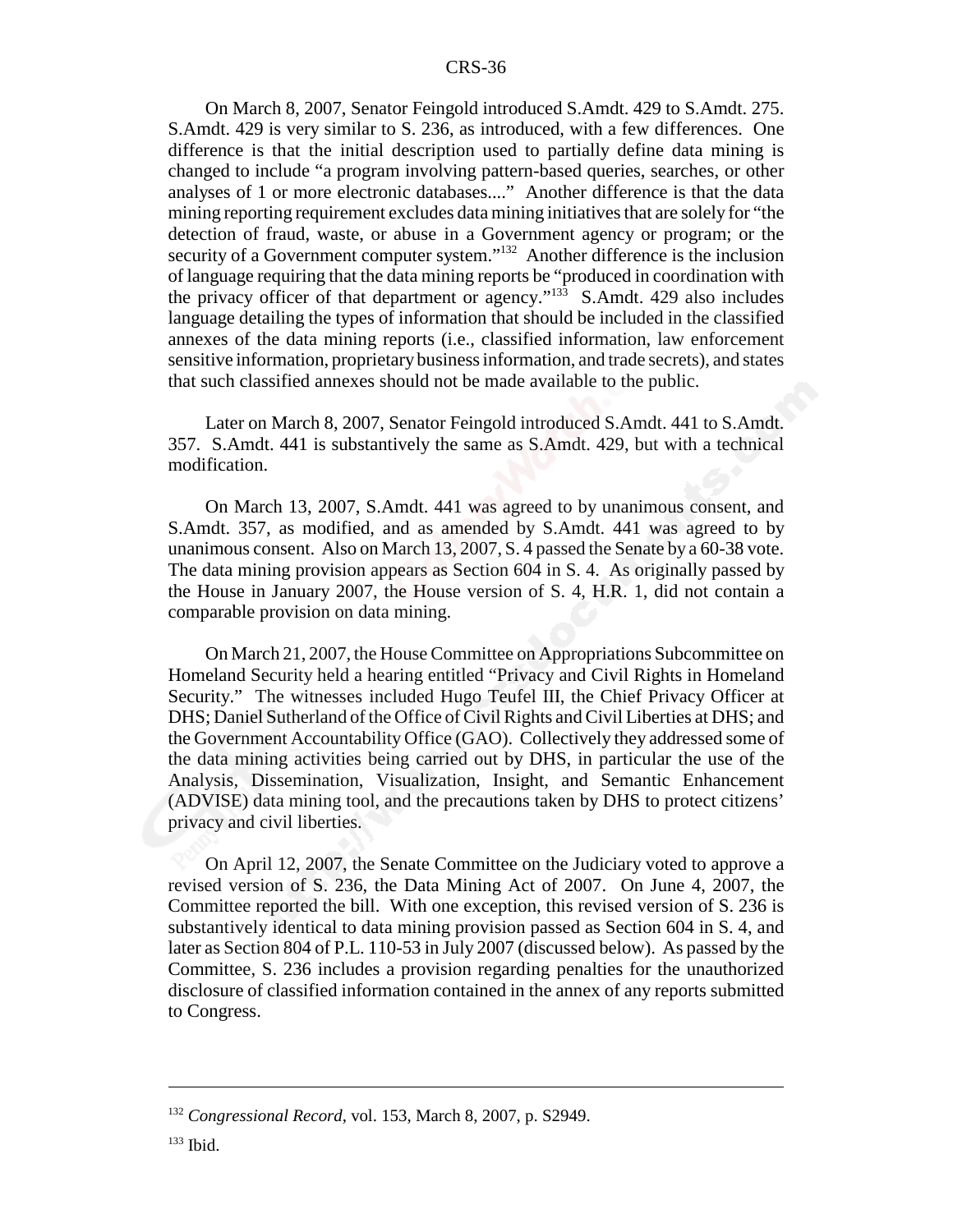On June 15, 2007, the House of Representatives passed H.R. 2638, concerning FY2008 appropriations for the Department of Homeland Security. The accompanying House Report (H.Rept. 110-181) includes language prohibiting funding for the Analysis, Dissemination, Visualization, Insight, and Semantic Enhancement (ADVISE) data mining program until DHS has completed a privacy impact assessment for the program. ADVISE is alternatively described as a technology framework, or a tool, for analyzing and visually representing large amounts of data. ADVISE is being developed by the Directorate for Science and Technology at DHS. The accompanying Senate Report (S.Rept. 110-84) for S. 1644, concerning FY2008 DHS appropriations, also includes similar language recommending that no funding be allocated for ADVISE until a program plan and privacy impact assessment is completed.

On July 9, 2007, the Senate took up H.R. 1, struck all language following the enacting clause, substituted the language of S. 4 as amended, and passed the bill by unanimous consent. Differences between H.R. 1 and S. 4 were resolved in conference later that month. The data mining provision that appeared as Section 604 in S. 4 was retained as Section 804 in the agreed upon bill. On July 26, 2007, the Senate agreed to the conference report (H.Rept. 110-259) in a 85-8 vote. On July 27, 2007, the House agreed to the conference report in a 371-40 vote. On August 3, 2007, the bill was signed into law by the President as P.L. 110-53.

# **For Further Reading**

- CRS Report RL32802, *Homeland Security: Air Passenger Prescreening and Counterterrorism*, by Bart Elias and William Krouse.
- CRS Report RL32536, *Multi-State Anti-Terrorism Information Exchange (MATRIX)Pilot Project*, by William J. Krouse.
- CRS Report RL30671, *Personal Privacy Protection: The Legislative Response*, by Harold C. Relyea. Out of print; available from author (7-8679).
- CRS Report RL31730, *Privacy: Total Information Awareness Programs and Related Information Access, Collection, and Protection Laws*, by Gina Marie Stevens.
- CRS Report RL31786, *Total Information Awareness Programs: Funding, Composition, and Oversight Issues*, by Amy Belasco.
- DARPA, *Report to Congress Regarding the Terrorism Information Awareness Program*, May 20, 2003, [http://www.eff.org/Privacy/TIA/TIA-report.pdf].
- Department of Defense, Office of the Inspector General, *Information Technology Management: Terrorism Information Awareness Program (D-2004-033)*, December 12, 2003 [http://www.dodig.osd.mil/audit/reports/FY04/04-033.pdf].
- Department of Homeland Security, Office of the Inspector General, *Survey of DHS Data Mining Activities (OIG-06-56)*, August 2006 [http://www.dhs.gov/xoig/ assets/mgmtrpts/OIG\_06-56\_Aug06.pdf].